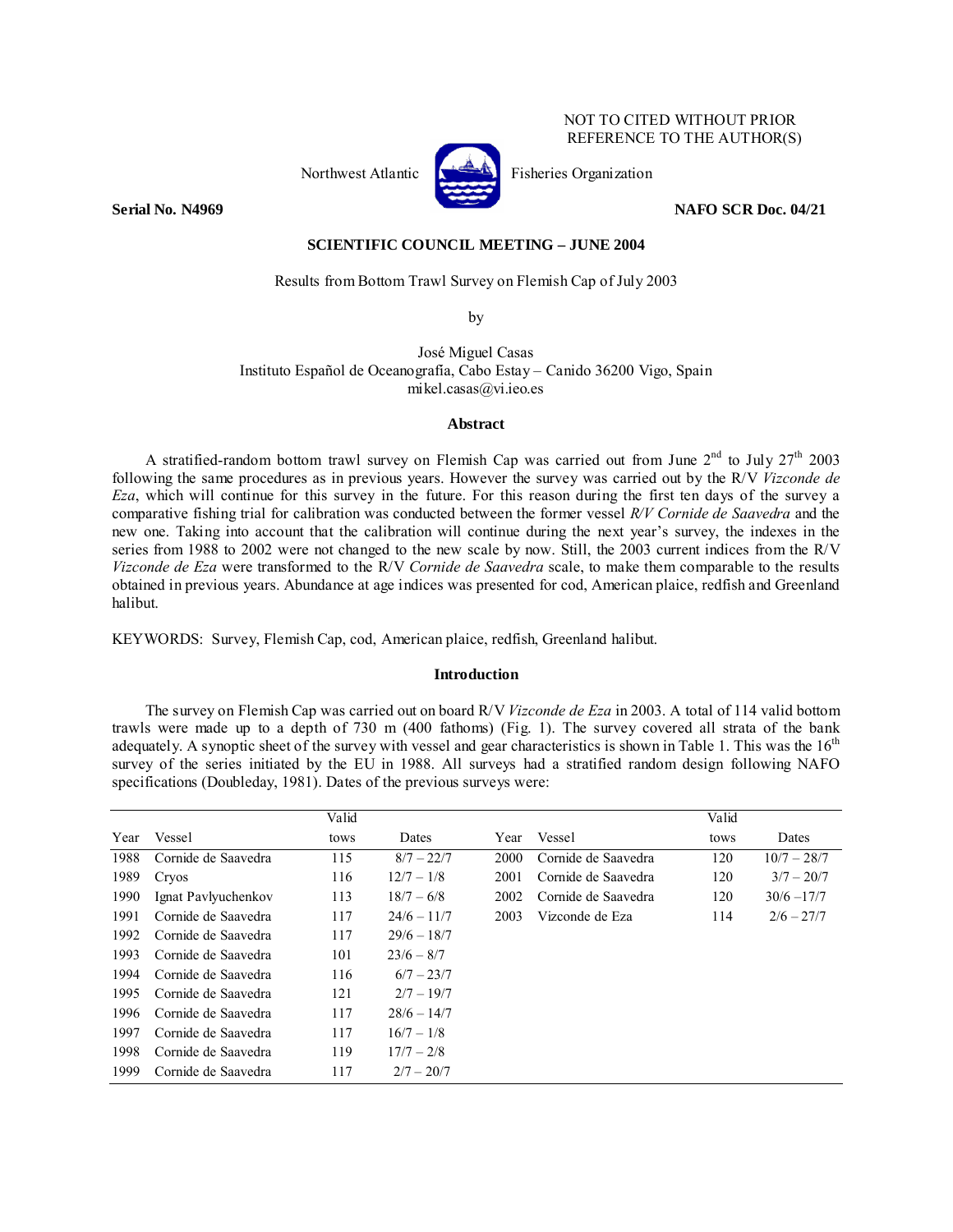### **Material and Methods**

#### **Change in vessel and calibration**

Even the survey was carried out following the same procedures as in previous years, the same bottom trawl net Lofoten, with a cod-end mesh size of 35 mm, as well as all other details of its use (Saborido-Rey and Vazquez, 2003), the R/V *Vizconde de Eza* replaced the traditional research vessel used up to now. In order to establish a link between the two sets of survey data, comparative fishing trials were conducted during the present survey to develop conversion factors between the two vessels. A series of 59 valid paired hauls was carried out, where the two vessels were fishing at the same time, along parallel courses, at a speed of 3.0 knots, and for 30 minutes. The comparative trials were not concluded, and new paired hauls are planned for 2004, so no conversion of the whole series was attempted by now. However, the 2003 current indices from the R/V *Vizconde de Eza* were transformed to the R/V *Cornide de Saavedra* scale to make them comparable to previous results.

To convert data series it was necessary to convert the length distribution and abundance by means of multiplicative model, proposed by Warren (1997)

$$
Ratio = \alpha l^{\beta} e^{\delta l}
$$

where:  $Ratio = \frac{R/V \text{ Cornide de Saavedra (catch number)}}{R/V \text{ Vizconde de Eza (catch number)}}$  by length

l is length

α, β and δ are the estimated parameters.

|                              | $\alpha$     | ß         | δ         | Hauls number |
|------------------------------|--------------|-----------|-----------|--------------|
| Gadus morhua                 | $1.08E + 01$ | $-0.932$  | 0.0209    | 21           |
| Hippoglossoides platessoides | 4.70E-06     | 4.9502    | $-0.1395$ | 17           |
| Sebastes mentella.           | 2.28E-07     | 5.7995    | $-0.1328$ | 21           |
| Sebastes marinus             | 6.25E-05     | 3.5896    | $-0.0985$ | 33           |
| Sebastes fasciatus           | 3.23E-25     | 25.4499   | $-1.0073$ | 38           |
| Sebastes juvenile            | $9.32E + 01$ | $-5.268$  | 0.7021    | 42           |
| Reinhardtius hippoglossoides | 1.35E-02     | 1.8242    | $-0.0476$ | 32           |
| Macrourus berglax.           | $1.51E + 00$ | $-0.1508$ | 0.0172    | 9            |
| Pandalus borealis            | $1.41E + 06$ | $-7.8528$ | 0.4348    | 36           |

#### **Results**

Following the agreement of the NAFO Standing Committee on Fisheries Science (STACFIS), on preferring mean number or weight per tow over other survey indices, most tables in the report are presented in that way. Details on changes were presented in last year report (Saborido-Rey and Vazquez, 2003)

Mean catch-per-tow (kg) of main species in past surveys are: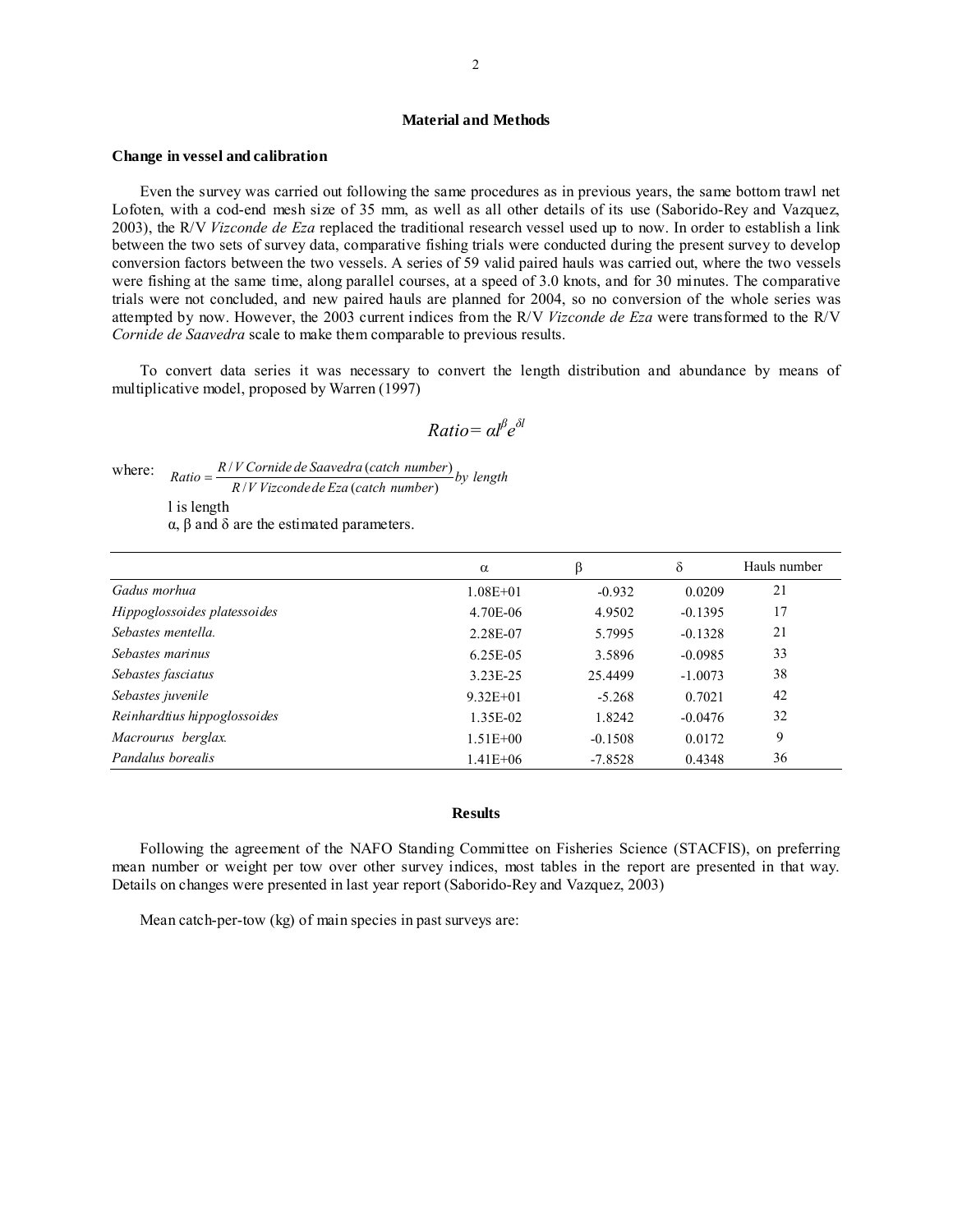|        |        | American |         | Greenland | roughhead |        |
|--------|--------|----------|---------|-----------|-----------|--------|
| Survey | cod    | plaice   | redfish | halibut   | grenadier | shrimp |
| 1988   | 46.17  | 14.96    | 196.91  | 8.48      | 2.98      | 2.69   |
| 1989   | 129.07 | 13.10    | 170.27  | 5.47      | 1.29      | 2.45   |
| 1990   | 68.84  | 11.32    | 129.56  | 7.02      | 1.24      | 2.66   |
| 1991   | 45.51  | 9.41     | 79.39   | 10.00     | 1.97      | 10.21  |
| 1992   | 30.21  | 8.07     | 129.92  | 10.68     | 2.33      | 20.56  |
| 1993   | 69.18  | 7.34     | 70.12   | 8.79      | 7.88      | 10.83  |
| 1994   | 29.92  | 7.67     | 156.74  | 9.84      | 2.92      | 4.15   |
| 1995   | 10.96  | 6.33     | 91.57   | 13.31     | 2.31      | 6.73   |
| 1996   | 10.19  | 3.82     | 125.02  | 14.19     | 2.01      | 8.09   |
| 1997   | 11.27  | 2.82     | 173.14  | 19.70     | 1.77      | 6.34   |
| 1998   | 5.64   | 3.20     | 73.76   | 29.66     | 2.50      | 20.67  |
| 1999   | 3.23   | 2.41     | 103.08  | 25.96     | 1.85      | 15.46  |
| 2000   | 3.46   | 1.50     | 185.54  | 20.75     | 1.55      | 12.09  |
| 2001   | 3.05   | 2.24     | 79.48   | 16.98     | 3.08      | 17.54  |
| 2002   | 2.82   | 1.91     | 120.67  | 14.81     | 1.79      | 22.52  |
| 2003   | 1.79   | 4.22     | 97.81   | 12.43     | 3.98      | 17.22  |

These survey indices are also presented in Table 2, and even they belong to different species and pelagic vs. demersal character, a global index was calculated for each year, which minimum occurred in 2001. Redfish shows the highest annual variability probably due to its pelagic habitat, making accessibility to bottom gears more changeable than in the case of demersal or benthic species. Cod reached its biomass minimum in 2003. The relative high values founded for American plaice and grenadiers (mainly roughhead grenadier) are probably due to the occasional increasing of catchability. Greenland halibut maintained a continuous biomass increase to reach a maximum in 1998, but decreases since then. Shrimp catches in 2002 were the highest, but interpretation of survey results needs to take into account changes occurred in cod-end mesh size.

The whole period could be divided in two in regards to species composition: Cod, American plaice and skates dominating the first half, prior to 1995, and Greenland halibut, the second half. For cod, 1995 was the spawning year for the first extremely weak recruitment; it had been 1991 for American plaice.

#### **Cod**

Mean catch per tow by strata and its standard error are presented in Table 3. These indices are compared with results of previous surveys in Table 5. Total biomass calculated by the swept area method and compared with Russian survey results are:

| Year | EU(1)   | Russia: $(2)$ | (3)    | Year | EU(1) | Russia: $(2)$            | (3)    |
|------|---------|---------------|--------|------|-------|--------------------------|--------|
| 1983 |         | 23,070        |        | 1995 | 8,815 | 8,260                    |        |
| 1984 |         | 31,210        |        | 1996 | 8,196 | 730                      |        |
| 1985 |         | 28,070        |        | 1997 | 9,063 |                          | -      |
| 1986 |         | 26,060        |        | 1998 | 4,532 | $\overline{\phantom{a}}$ | ٠      |
| 1987 |         | 10,150        | 21,600 | 1999 | 2,596 |                          |        |
| 1988 | 37,133  | 7,720         | 34,200 | 2000 | 2,782 |                          |        |
| 1989 | 103,644 | 36,520        | 78,300 | 2001 | 2,451 | 784                      | ٠      |
| 1990 | 55,360  | 3,920         | 15,200 | 2002 | 2,270 | 694                      | ۰      |
| 1991 | 36,597  | 6,740         | 8,200  | 2003 | 1,437 |                          | - tons |
| 1992 | 24,295  | 2,490         | 2,400  |      |       |                          |        |
| 1993 | 55,642  | 8,990         | 9,700  |      |       |                          |        |
| 1994 | 24,062  |               |        |      |       |                          |        |

**1)** Biomass estimated from bottom trawl survey. **2)** Biomass estimated from bottom trawl survey (Kiseleva and Vaskov 1994; Kiseleva 1996, 1997; Vaskov and Igashov, 2003). **3)** Biomass estimated of bottom trawlable plus pelagic biomass (Borovkov *et al.* 1993; Kiseleva and Vaskov 1994).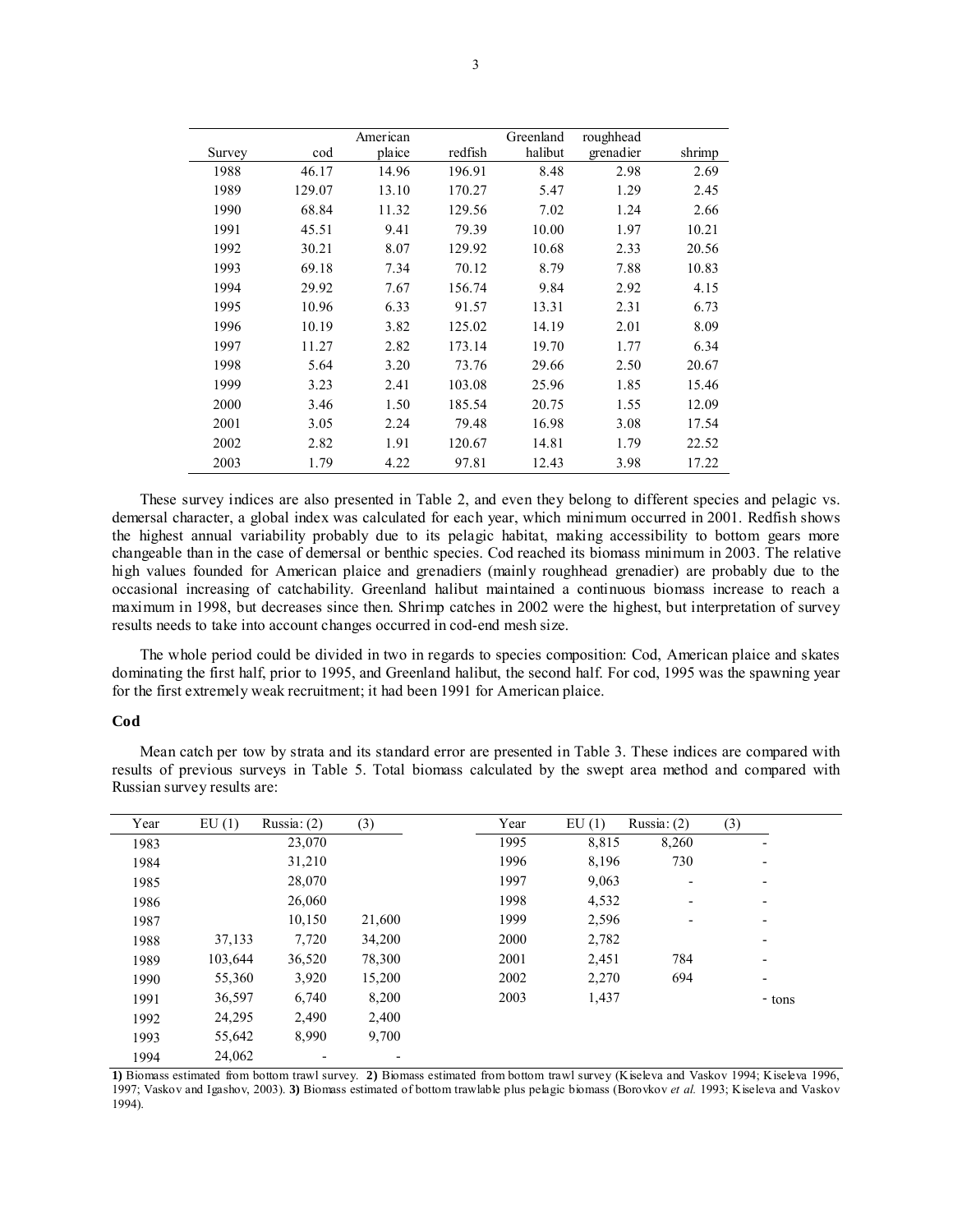| age   | 1988                     | 1989   | 1990        | 1991   | 1992  | 1993                                         | 1994  | 1995     | 1996              | 1997                     | 1998 | 1999                     | 2000 | 2001 | 2002 | 2003 |
|-------|--------------------------|--------|-------------|--------|-------|----------------------------------------------|-------|----------|-------------------|--------------------------|------|--------------------------|------|------|------|------|
|       | 5.69                     | 25.87  | 2.96        | 171.37 | 88.52 | 5.43                                         | 3.91  | 1.92     | 0.05              | 0.05                     | 0.03 | 0.01                     | 0.21 | 0.57 |      | 0.86 |
| 2     | 90.02                    |        | 13.71 14.35 | 31.83  | 46.08 | 164.67                                       | 4.77  | 14.13    | 3.69              | 0.17                     | 0.10 | 0.10                     | 0.02 | 2.05 | 1.43 | 0.05 |
| 3     | 50.53                    | 104.82 | 5.68        | 19.13  | 5.90  | 35.37                                        | 30.59 | 1.54     | 7.62              | 3.91                     | 0.11 | 0.13                     | 0.34 | 0.01 | 0.69 | 0.61 |
| 4     | 13.37                    |        | 61.23 18.49 | 2.40   | 2.53  | 1.26                                         | 5.67  | 4.47     | 1.02              | 5.42                     | 1.41 | 0.13                     | 0.21 | 0.13 | 0.03 | 0.14 |
| 5     | 1.50                     |        | 23.17 17.63 | 7.81   | 0.41  | 1.58                                         | 0.15  |          | $1.10 \quad 2.79$ | 0.45                     | 1.80 | 0.81                     | 0.10 | 0.09 | 0.08 | 0.02 |
| 6     | 0.23                     | 1.58   | 5.20        | 2.08   | 1.56  | 0.21                                         | 0.08  | 0.04     | 0.23              | 1.12                     | 0.09 | 0.52                     | 0.50 | 0.02 | 0.04 | 0.05 |
| 7     | 0.27                     | 0.20   | 0.42        | 0.37   | 0.28  | 0.61                                         | 0.01  | 0.03     | 0.01              | 0.02                     | 0.18 | 0.02                     | 0.20 | 0.17 | 0.03 | 0.01 |
| 8     | 0.08                     | 0.17   | 0.19        | 0.09   | 0.01  | 0.12                                         | 0.15  | $\equiv$ | 0.01              |                          | -    | 0.01                     | 0.01 | 0.12 | 0.12 | 0.01 |
| 9     | $\overline{\phantom{0}}$ | 0.01   | 0.11        | 0.04   |       |                                              |       | 0.03     |                   | $\overline{\phantom{0}}$ | 0.01 | $\qquad \qquad -$        | 0.02 | 0.01 | 0.04 | 0.05 |
| 10    | $\overline{\phantom{0}}$ | 0.01   | 0.04        | 0.01   |       | $\overline{\phantom{0}}$                     | 0.01  | 0.01     |                   |                          |      |                          |      | 0.01 |      | 0.04 |
| 11    |                          |        |             | 0.02   | 0.01  |                                              |       |          |                   |                          |      |                          | —    | 0.01 | 0.01 |      |
| 12    |                          |        |             |        |       |                                              |       |          |                   | 0.01                     |      | $\overline{\phantom{0}}$ | 0.01 |      |      |      |
| 13    |                          |        |             |        |       |                                              |       |          |                   |                          |      |                          |      |      |      |      |
| 14    |                          |        |             |        |       |                                              |       |          |                   |                          |      |                          | 0.01 |      |      |      |
| total | 161.69                   | 230.77 | 65.07       |        |       | 235.15 145.30 209.25 45.34 23.27 15.42 11.15 |       |          |                   |                          | 3.73 | 1.73                     | 1.63 | 3.19 | 2.47 | 1.83 |

The mean frequency at age per tow is shown in the table bellow.

The 1990 year-class was the most abundant observed at age 1, but its level was not maintained in the following years, after recruitment. This may indicate that its abundance was overestimated in the 1991 survey. The abundance of the 1991 year-class, although recording a maximum at age 2, decreased quickly as a consequence of the intense fishery on ages 2 and 3 during 1993 and 1994. Later year-classes, from 1992 onwards (ages 11 or less in 2003), were weak, weaker than the ones observed in the previous period. The 1995 to 1999 year-classes (ages 8 to 4 in 2003) failed almost completely and, according to the results of the last survey, the same failure appears to have occurred to the 2000 and 2001 year-class (age 3 and 2, respectively, in 2003).

Tables 6, 7 and 4 show mean length frequency per tow, the age-length key and mean frequency at age per tow respectively. Catch per tow distribution is presented in Fig. 2.

#### **American plaice**

Mean catch per tow by strata is presented in Table 8. These indices are compared with results of previous surveys in Table 10. Total biomass calculated by the swept area method and compared with Russian survey results is shown in the following table:

| Year | EU     | Russia $(1)$ |      | Year | EU    | Russia $(1)$ |      |
|------|--------|--------------|------|------|-------|--------------|------|
| 1983 |        | 8,900        |      | 1994 | 6,173 |              |      |
| 1984 |        | 7,500        |      | 1995 | 5,087 |              |      |
| 1985 |        | 7,800        |      | 1996 | 3,073 |              |      |
| 1986 |        | 20,200       |      | 1997 | 2,268 |              |      |
| 1987 |        | 9,300        |      | 1998 | 2,577 |              |      |
| 1988 | 11,887 | 6,500        |      | 1999 | 1,940 |              |      |
| 1989 | 10,533 | 5,000        |      | 2000 | 1,204 |              |      |
| 1990 | 9,101  | 1,200        |      | 2001 | 1,803 | 548          |      |
| 1991 | 7.565  | 14,400       |      | 2002 | 1,536 | 1,398        |      |
| 1992 | 6,492  | 1,200        |      | 2003 | 3,397 |              | tons |
| 1993 | 5,949  | 2,700        | tons |      |       |              |      |

1) Rikhter *et al.* 1991; Borovkov *et al.* 1992, 1993, 1994; Vaskov and Igashov, 2003.

The mean frequency at age per tow is presented in the following the table. The 1984, 1986 and 1990 yearclasses, ages 18, 16 and 12 in 2002, were the most abundant cohorts in the period, but no good recruitment was observed since then. Fish aged 6 or more roughly correspond with fishable biomass. The abundance of this group (f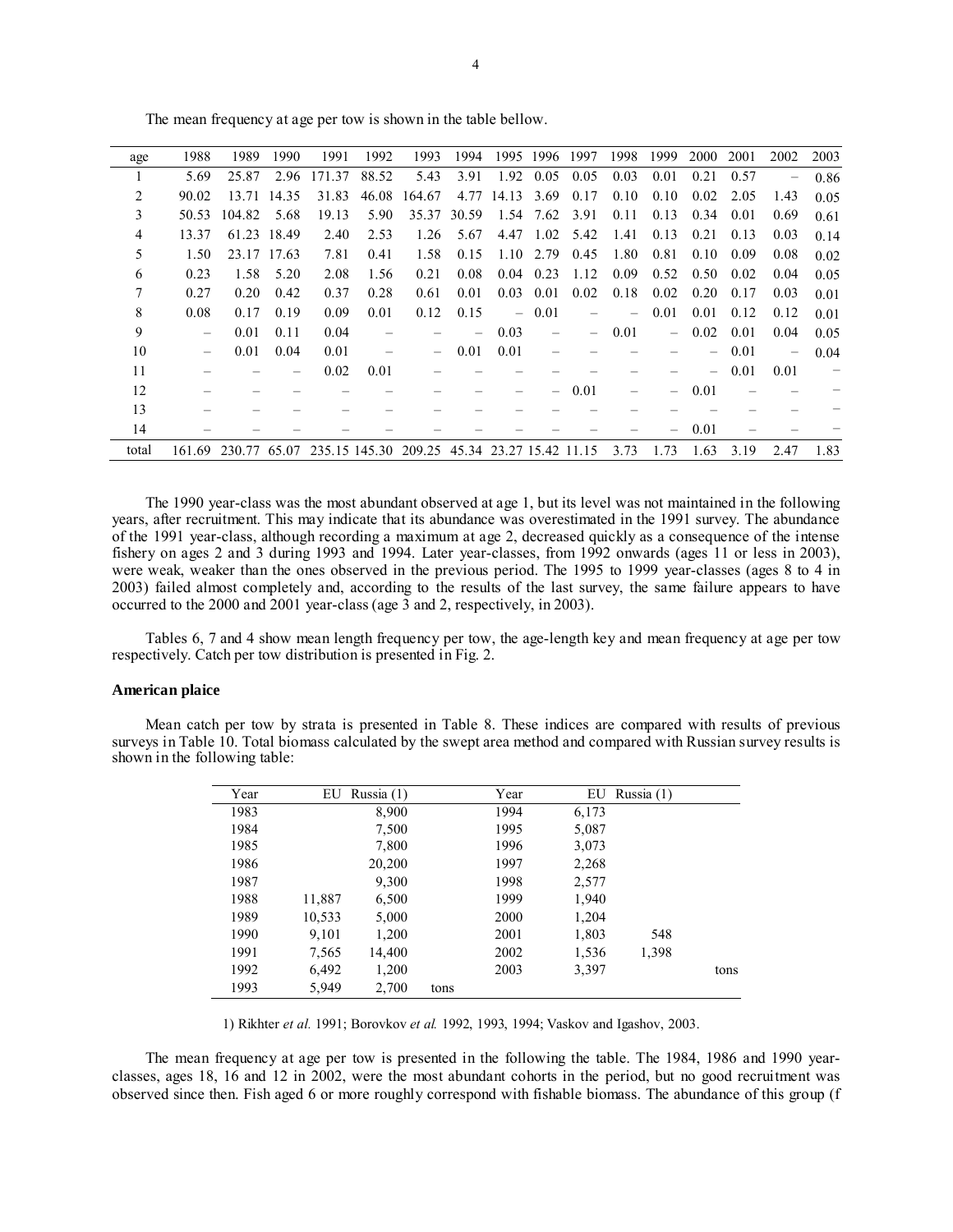6+) decreased along the period except in 1992, when an increase was recorded as the consequence of the income of the abundant 1986 year-class.

There is no change in the perception on the condition of the stock relative to the last year views. The stock has recorded a steady decline since 1988. Global indices in the table of the following page, such as total number by tow and frequency 6+, have declined over the whole period, reaching their lowest level in 2002: more than 10 times lower than in 1988-1990. Data in the table above indicates two periods for recruitment, and a change from an upper abundance level to a lower one. The 1991 year-class was the first weak cohort, and all year-classes with less than 12 years old in 2002, were among the weakest ones observed in this survey. The high values founded in 2003 for American plaice, mainly in the ages older than 9 years old, are probably due to the occasional increasing of catchability in 2003 survey.

| Age        | 1988  | 1989  | 1990  | 1991                     | 1992                     | 1993  | 1994  | 1995 | 1996 | 1997 | 1998                     | 1999                     | 2000 | 2001 | 2002 | 2003 |
|------------|-------|-------|-------|--------------------------|--------------------------|-------|-------|------|------|------|--------------------------|--------------------------|------|------|------|------|
| 1          |       |       |       |                          |                          |       |       |      | 0.01 | 0.01 | $\overline{\phantom{0}}$ | 0.01                     | 0.02 |      |      |      |
| 2          | 2.84  | 0.57  | 0.44  | 0.39                     | 0.91                     | 0.01  | 0.04  | 0.03 | 0.03 | 0.02 | 0.03                     | $\overline{\phantom{0}}$ | 0.03 | 0.04 |      |      |
| 3          | 0.78  | 8.52  | 0.95  | 1.13                     | 0.84                     | 1.70  | 0.05  | 0.12 | 0.13 | 0.12 | 0.03                     | 0.03                     | 0.01 | 0.06 | 0.03 | 0.05 |
| 4          | 3.77  | 1.87  | 8.68  | 2.33                     | 1.13                     | 1.20  | 2.23  | 0.78 | 0.28 | 0.03 | 0.05                     | 0.07                     | 0.09 | 0.06 | 0.07 | 0.20 |
| 5          | 2.46  | 4.03  | 1.08  | 5.54                     | 1.83                     | 0.80  | 0.97  | 2.01 | 0.58 | 0.12 | 0.07                     | 0.07                     | 0.11 | 0.10 | 0.02 | 0.18 |
| 6          | 3.76  | 3.74  | 2.96  | 2.28                     | 4.26                     | 0.40  | 0.81  | 1.23 | 1.54 | 0.39 | 0.25                     | 0.07                     | 0.15 | 0.06 | 0.08 | 0.13 |
| 7          | 5.17  | 3.57  | 2.04  | 2.50                     | 1.13                     | 3.86  | 0.87  | 1.23 | 0.82 | 1.12 | 0.57                     | 0.22                     | 0.11 | 0.10 | 0.06 | 0.11 |
| 8          | 5.29  | 2.10  | 1.97  | 1.95                     | 1.36                     | 0.42  | 3.08  | 0.83 | 0.51 | 0.25 | 0.81                     | 0.42                     | 0.14 | 0.24 | 0.11 | 0.28 |
| 9          | 1.86  | 0.73  | 1.23  | 0.84                     | 0.78                     | 0.74  | 0.30  | 1.41 | 0.38 | 0.39 | 0.48                     | 0.46                     | 0.36 | 0.39 | 0.13 | 0.61 |
| 10         | 0.26  | 0.33  | 0.58  | 0.29                     | 0.36                     | 0.35  | 0.59  | 0.16 | 0.59 | 0.28 | 0.33                     | 0.23                     | 0.39 | 0.52 | 0.17 | 0.49 |
| 11         | 0.14  | 0.04  | 0.11  | 0.01                     | 0.17                     | 0.24  | 0.21  | 0.18 | 0.14 | 0.46 | 0.29                     | 0.32                     | 0.21 | 0.43 | 0.27 | 0.86 |
| 12         | 0.08  | 0.02  | 0.02  | 0.06                     | 0.09                     | 0.29  | 0.20  | 0.15 | 0.08 | 0.13 | 0.28                     | 0.20                     | 0.17 | 0.39 | 0.20 | 0.94 |
| 13         |       |       | 0.04  | $\overline{\phantom{0}}$ | 0.02                     | 0.35  | 0.24  | 0.15 | 0.08 | 0.02 | 0.09                     | 0.12                     | 0.07 | 0.18 | 0.23 | 0.56 |
| 14         |       |       | 0.02  |                          |                          | 1.07  | 0.50  | 0.30 | 0.11 | 0.10 | 0.12                     | 0.13                     | 0.05 | 0.16 | 0.14 | 0.50 |
| 15         |       |       |       |                          | -                        | 0.04  | 0.50  | 0.23 | 0.08 | 0.05 | 0.06                     | 0.06                     | 0.05 | 0.11 | 0.13 | 0.24 |
| $16+$      |       |       |       |                          | $\overline{\phantom{0}}$ | 0.04  | 0.01  | 0.03 | 0.02 | 0.12 | 0.11                     | 0.10                     | 0.06 | 0.10 | 0.18 | 0.25 |
| Total      | 26.39 | 25.52 | 20.12 | 17.32                    | 12.88                    | 11.51 | 10.60 | 8.84 | 5.38 | 3.61 | 3.57                     | 2.51                     | 2.02 | 2.94 | 1.82 | 5.41 |
| freq. $6+$ | 16.54 | 10.53 | 8.97  | 7.93                     | 8.17                     | 7.80  | 7.31  | 5.90 | 4.35 | 3.31 | 3.39                     | 2.33                     | 1.76 | 2.68 | 1.70 | 4.97 |

Tables 11, 12 and 9 show mean length frequency per tow, the age-length key and mean frequency at age per tow respectively. Catch per tow distribution is presented in Fig. 3.

## **Redfish**

All redfish catches were classified by species. The group name *juvenile* contains those individuals of small size for which routine classification was not possible. The 15 cm maximum length is a good reference for this group, but it was never used as a criterion. The skill required to identify the species increased over time, so the group *juvenile* is not a uniform defined group, but it is maintained for practical reasons.

Mean catch per tow by strata are presented in Tables 13, 15, 20 and 22 for *Sebastes marinus*, *S. mentella*, *S. fasciatus* and the *juvenile* group, respectively. The following table summarize past results.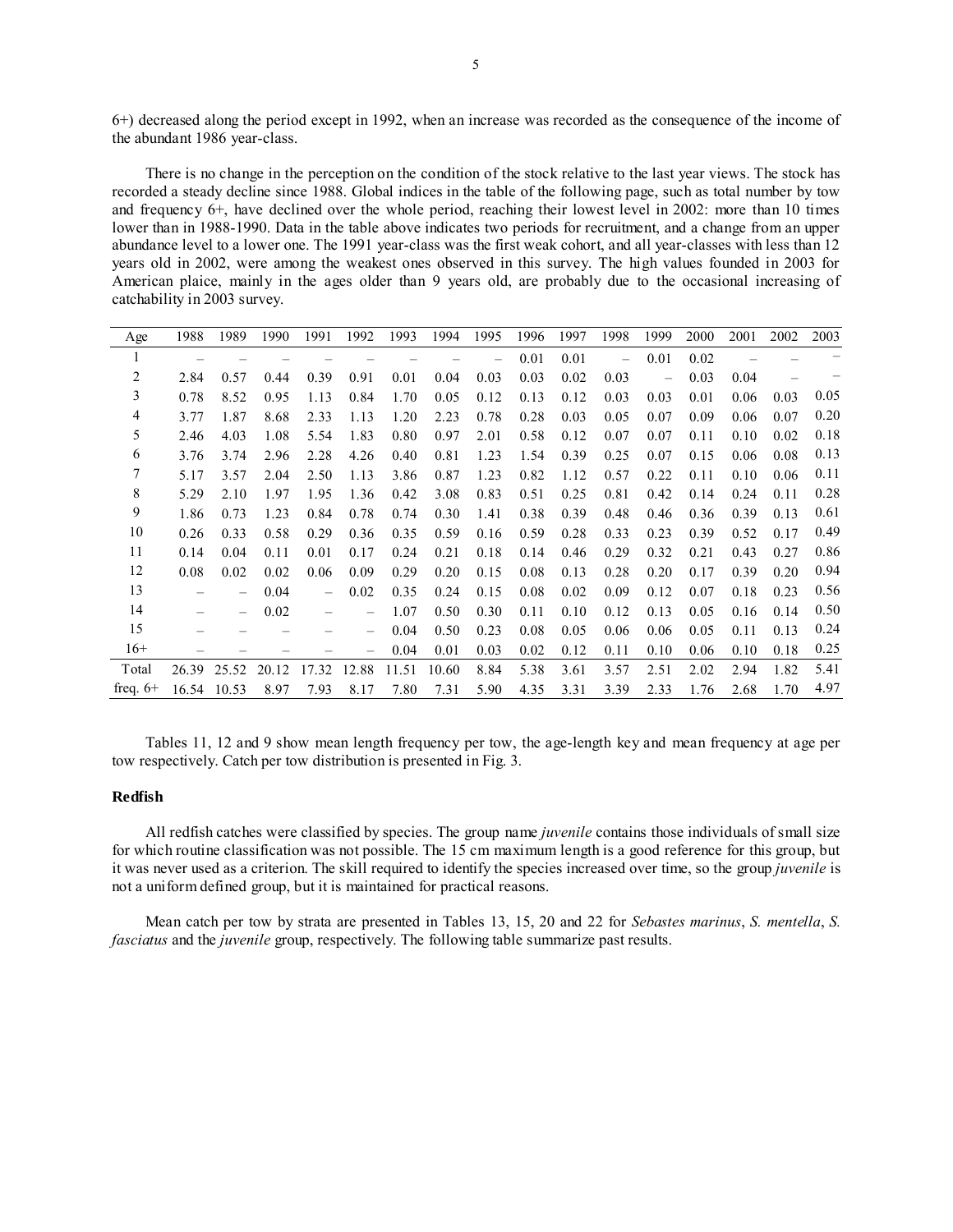|      | Sebastes: |          | spp.      |          |        |
|------|-----------|----------|-----------|----------|--------|
| Year | marinus   | mentella | fasciatus | juvenile | total  |
| 1988 | 19.06     |          | 177.85    |          | 196.91 |
| 1989 | 28.55     |          | 141.72    |          | 170.27 |
| 1990 | 17.52     |          | 90.36     | 20.05    | 127.93 |
| 1991 | 5.09      | 62.26    | 7.06      | 4.98     | 79.39  |
| 1992 | 5.14      | 89.29    | 6.60      | 28.89    | 129.92 |
| 1993 | 5.02      | 23.91    | 5.50      | 35.69    | 70.12  |
| 1994 | 41.32     | 44.43    | 9.73      | 61.26    | 156.74 |
| 1995 | 11.24     | 73.78    | 6.26      | 0.29     | 91.57  |
| 1996 | 14.04     | 96.86    | 13.71     | 0.41     | 125.02 |
| 1997 | 80.64     | 69.75    | 21.72     | 1.03     | 173.14 |
| 1998 | 7.99      | 56.40    | 8.00      | 1.37     | 73.76  |
| 1999 | 11.73     | 81.14    | 9.89      | 0.32     | 103.08 |
| 2000 | 55.82     | 111.12   | 16.06     | 2.54     | 185.54 |
| 2001 | 10.71     | 48.02    | 14.34     | 6.41     | 79.48  |
| 2002 | 12.18     | 50.98    | 28.82     | 28.69    | 120.67 |
| 2003 | 27.17     | 34.38    | 19.70     | 16.56    | 97.81  |

Tables 14, 16, 21 and 23 show mean length frequency by tow for the four groups. Age-length keys and mean frequency at age by tow as well the values in all previous surveys for *S. mentella* are presented in Tables 18, 17 and 19, respectively. Catches per tow distributions of the three species are presented in Fig. 4, 5 and 6.

## **Greenland halibut**

Mean catch per tow by strata and its standard error are presented in Table 24. These indices are compared with results of previous surveys in Table 28 and summarised as follow:

| Year |       |        |
|------|-------|--------|
| 1988 | 8.48  |        |
| 1989 | 5.47  |        |
| 1990 | 7.10  |        |
| 1991 | 10.00 |        |
| 1992 | 10.68 |        |
| 1993 | 8.79  |        |
| 1994 | 9.84  |        |
| 1995 | 13.31 |        |
| 1996 | 14.19 |        |
| 1997 | 19.70 |        |
| 1998 | 29.66 |        |
| 2000 | 20.75 |        |
| 2001 | 16.98 |        |
| 2002 | 14.81 |        |
| 2003 | 12.43 | Kg/tow |

Mean length frequency by tow, age-length keys and mean frequency at age per tow are presented in Tables 25, 27 and 26, respectively. Catch per tow distribution is presented in Fig. 7. Mean frequency at age per tow was calculated as follows: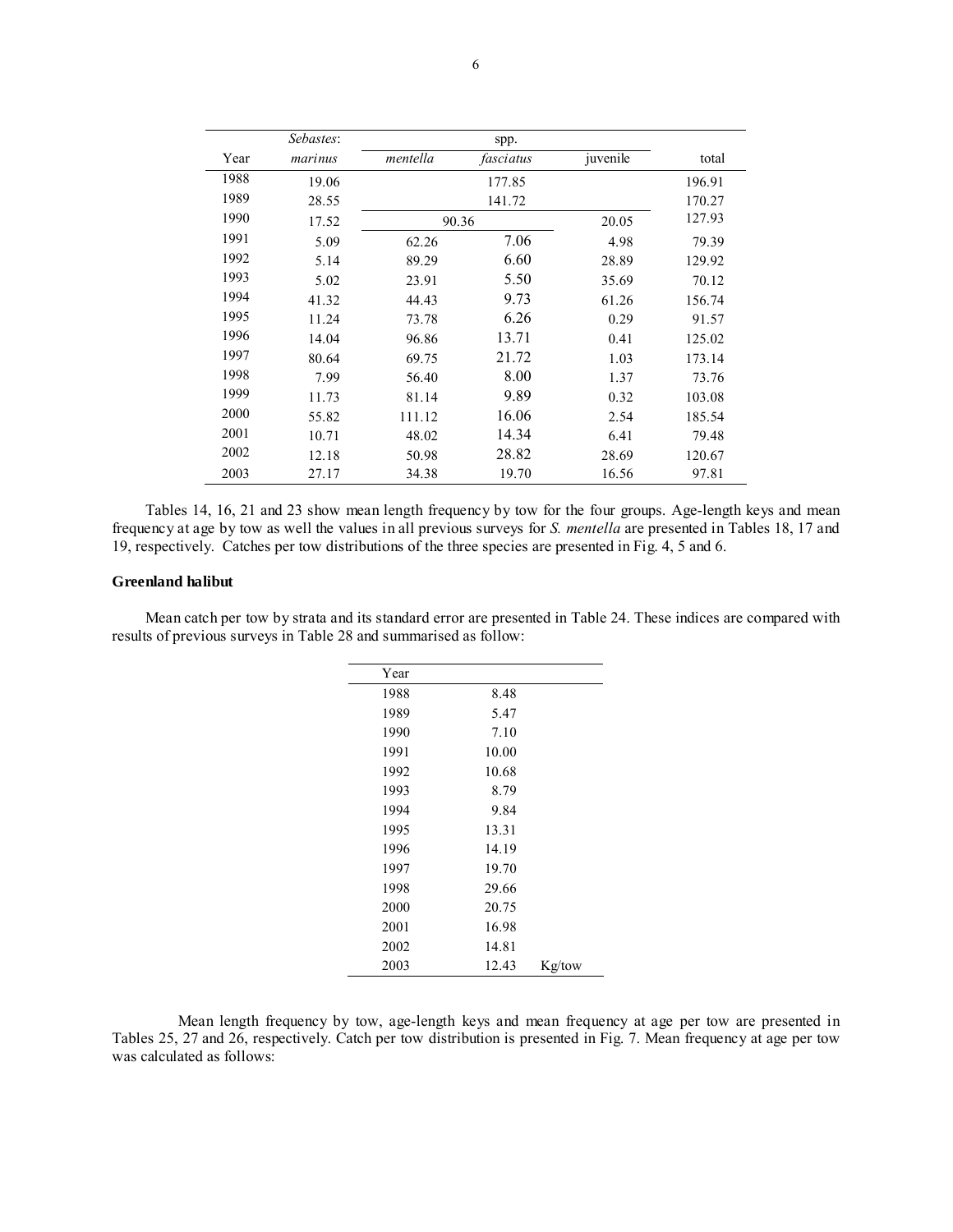| age         | 1991  | 1992  | 1993  | 1994  | 1995  | 1996                     | 1997  | 1998                     | 1999  | 2000  | 2001                     | 2002  | 2003  |
|-------------|-------|-------|-------|-------|-------|--------------------------|-------|--------------------------|-------|-------|--------------------------|-------|-------|
|             | 0.43  | 1.15  | 1.17  | 1.03  | 7.66  | 3.57                     | 1.98  | 1.79                     | 0.65  | 1.99  | 5.17                     | 2.44  | 2.10  |
| 2           |       | 0.99  | 1.16  | 0.88  | 1.74  | 5.74                     | 2.63  | 1.58                     | 0.53  | 0.18  | 1.04                     | 2.04  | 1.38  |
| 3           | 0.29  | 0.36  | 0.75  | 1.34  | 1.70  | 1.90                     | 5.46  | 6.40                     | 2.37  | 0.39  | 1.43                     | 2.01  | 0.98  |
| 4           | 1.23  | 1.07  | 0.71  | 1.52  | 1.55  | 2.57                     | 6.41  | 9.75                     | 8.93  | 1.75  | 0.85                     | 1.37  | 2.54  |
| 5           | 2.43  | 1.99  | 1.20  | 1.70  | 2.13  | 3.82                     | 6.49  | 11.40                    | 12.21 | 6.91  | 2.54                     | 3.40  | 4.12  |
| 6           | 1.56  | 2.48  | 1.96  | 2.78  | 4.72  | 5.46                     | 7.51  | 10.97                    | 11.94 | 14.41 | 7.37                     | 5.18  | 4.81  |
| 7           | 2.84  | 2.23  | 2.16  | 2.61  | 3.76  | 2.51                     | 4.83  | 7.88                     | 5.45  | 5.09  | 6.93                     | 5.85  | 2.96  |
| 8           | 0.68  | 1.23  | 1.73  | 1.51  | 2.15  | 1.71                     | 2.12  | 2.91                     | 1.92  | 2.11  | 3.70                     | 1.24  | 0.71  |
| 9           | 0.58  | 0.59  | 1.13  | 0.86  | 1.41  | 0.49                     | 0.74  | 0.87                     | 0.40  | 0.44  | 0.21                     | 0.16  | 0.18  |
| 10          | 0.49  | 0.33  | 0.32  | 0.33  | 0.32  | 0.10                     | 0.25  | 0.25                     | 0.12  | 0.12  | 0.06                     | 0.07  | 0.13  |
| 11          | 0.15  | 0.17  | 0.18  | 0.12  | 0.08  | 0.04                     | 0.04  | 0.04                     | 0.01  | 0.06  | 0.01                     | 0.02  | 0.02  |
| 12          | -     | 0.08  | 0.06  | 0.07  | 0.03  | 0.04                     | 0.03  | 0.01                     |       |       | $\overline{\phantom{0}}$ | 0.01  | 0.01  |
| 13          | —     | 0.02  | 0.02  | 0.02  |       | $\overline{\phantom{0}}$ | 0.03  | 0.03                     |       |       |                          |       |       |
| 14          | -     | 0.02  | 0.01  | -     | 0.01  | 0.01                     |       | $\overline{\phantom{0}}$ | 0.01  |       |                          |       |       |
| 15          |       |       |       |       |       | 0.01                     | 0.01  |                          |       |       |                          |       |       |
| $16+$       |       |       |       |       |       |                          | 0.02  |                          |       |       |                          |       |       |
| total       | 10.68 | 12.71 | 12.56 | 14.77 | 27.26 | 27.97                    | 38.55 | 53.88                    | 44.54 | 33.45 | 29.31                    | 23.79 | 19.94 |
| freq. $10+$ | 0.64  | 0.62  | 0.59  | 0.54  | 0.44  | 0.20                     | 0.38  | 0.33                     | 0.14  | 0.18  | 0.07                     | 0.10  | 0.16  |

# **Shrimp**

Del Río et al. (2003) presented detailed results.

# **Roughhead grenadier** (*Macrourus berglax*)

Mean catch per tow along this survey series was:

| 1989 | 1.29 |        |
|------|------|--------|
| 1990 | 1.26 |        |
| 1991 | 1.97 |        |
| 1992 | 2.33 |        |
| 1993 | 7.88 |        |
| 1994 | 2.92 |        |
| 1995 | 2.31 |        |
| 1996 | 2.01 |        |
| 1997 | 1.77 |        |
| 1998 | 2.50 |        |
| 1999 | 1.85 |        |
| 2000 | 1.55 |        |
| 2001 | 3.08 |        |
| 2002 | 1.79 |        |
| 2003 | 3.98 | Kg/tow |

Detailed results were presented by Murua (2004).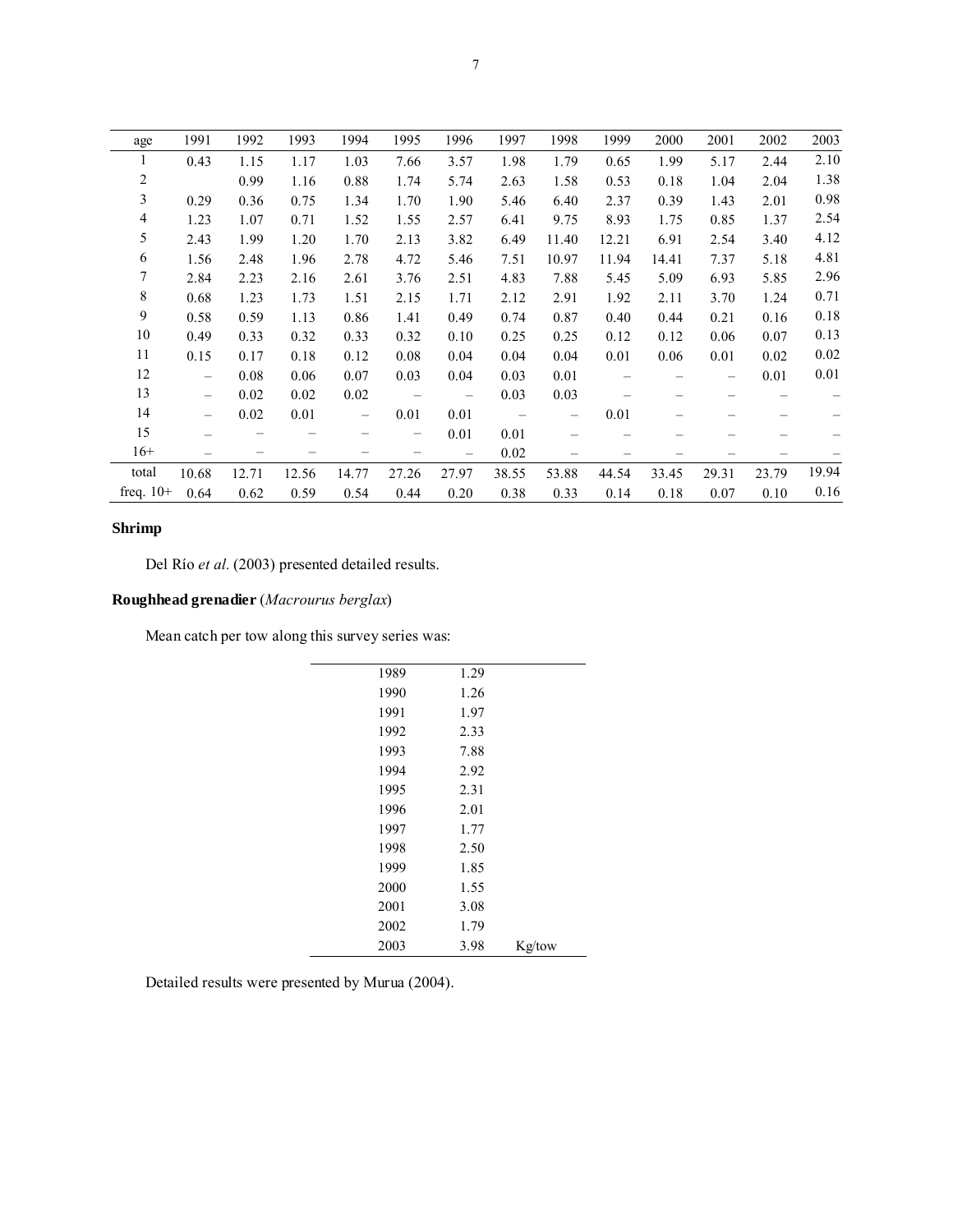#### **References**

- Borovkov, V., S. Kovalev, P. Savvatimsky, V.A. Rikhter and I.K. Sigaev 1992. Russian research report for 1991. *NAFO SCS Doc.* 92/12.
- Borovkov, V., K. Gorchinsky, S. Kovalev, P. Savvatimsky, V.A. Rikhter and I.K. Sigaev 1993. Russian research report for 1992. *NAFO SCS Doc.* 93/10.
- Borovkov, V., K. Gorchinsky, S. Kovalev and P. Savvatimsky 1994. Russian national research report for 1993. *NAFO SCS Doc.* 94/3.
- Del Río, J.L., J.M. Casas and T. Patrocinio 2002. Northern shrimp (*Pandalus borealis*) on Flemish Cap in July 2002. *NAFO SCR Doc.* 02/150.
- Del Río, J.L., J.M. Casas and D. González Troncoso 2003. Northern shrimp (*Pandalus borealis*) on Flemish Cap in June 2003. *NAFO SCR Doc.* 03/80.
- Doubleday, W.G.- 1981. Manual of Groundfish Surveys in the Northwest Atlantic. *NAFO Sci. Counc. Stud.* 2, 55pp.
- Kiseleva, V.M.– 1996. Estimation of cod stock in Div. 3M by data of 1995 trawl survey. *NAFO SCR Doc.* 96/7.
- Kiseleva, V.M.– 1997. Assessment of cod stock on the Flemish Cap from data of trawl survey in 1996. *NAFO SCR Doc.* 97/7.
- Kiseleva, V.M. and A.A. Vaskov 1994. Assessment of cod stock in NAFO Subarea 3 from 1993 trawl-acoustic survey data. *NAFO SCR Doc.* 94/12.
- Rikhter, V.A., I.K. Sigaev, V. Borovkov, S. Kovalev and P. Savvatimsky 1991. USSR research report for 1990. *NAFO SCS Doc.* 91/5.
- Saborido-Rey, F. And A. Vázquez. 2003. Results from Bottom Trawl Survey on Flemish Cap of July 2002. *NAFO SCR Doc.,* Nº 42. Serial No. 4860, 40p.
- Murua, H.– 2003. A review on Roughhead Grenadier (*Macrourus berglax*) biology and population structure on Flemish Cap (NAFO Division 3M), 1991-2002 based on EU Flemish Cap survey data. *NAFO SCR Doc.* 03/13.
- Vaskov, A.A. and T.M. Igashov 2003. Results from the Russian trawl survey on the Flemish Cap Bank (Division 3M) in 2002. *NAFO SCS Doc.* 03/9.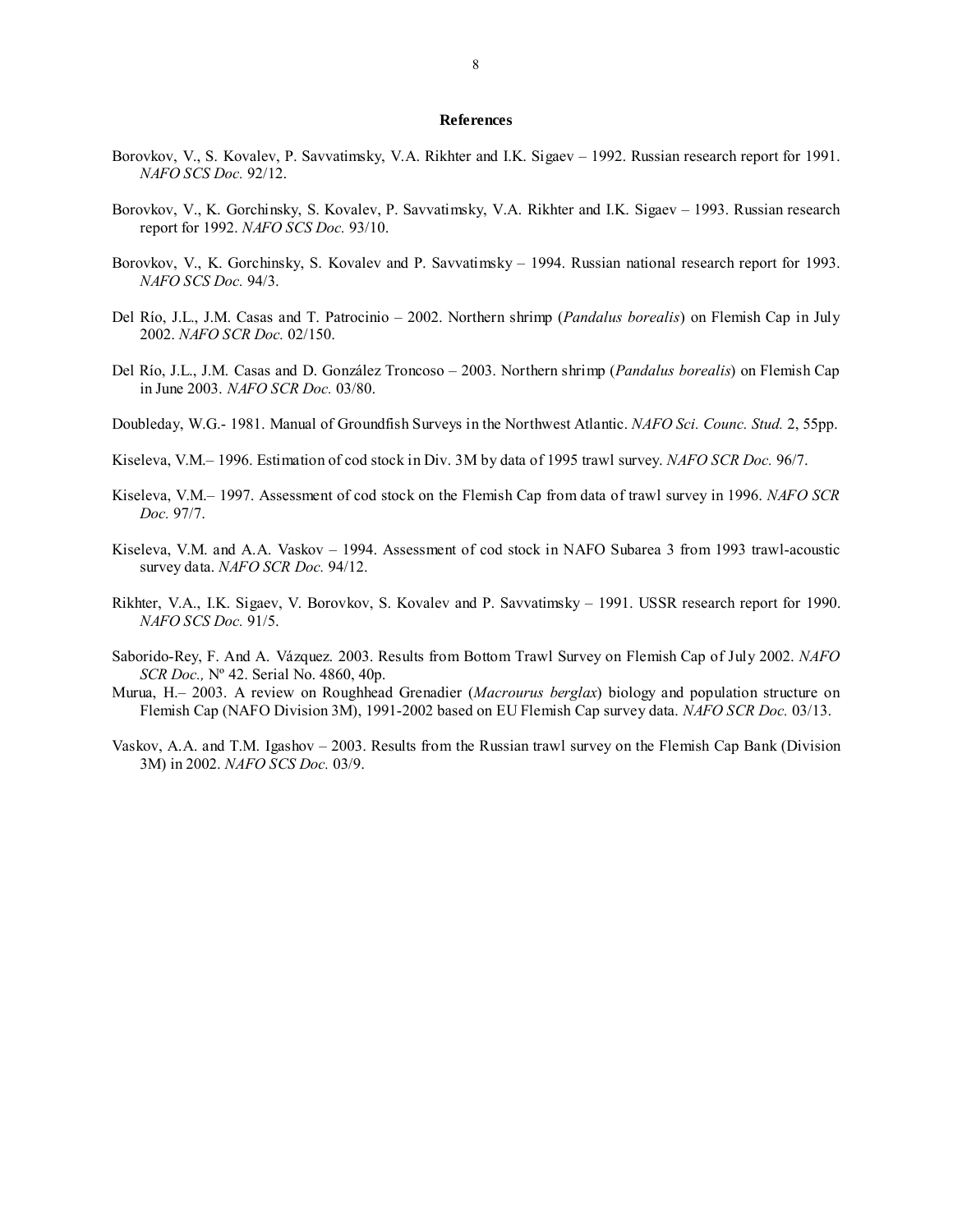**Table 1** – Technical data of the 2003 survey.

| Procedure                                      | Specification                                           |
|------------------------------------------------|---------------------------------------------------------|
|                                                | R/V Vizconde de Eza                                     |
| Vessel                                         |                                                         |
| <b>GT</b>                                      | 1400 t                                                  |
| Power                                          | 1 800 HP                                                |
| Mean trawling speed                            | $3.52$ knots                                            |
| Trawling time                                  | 30 minutes effective time                               |
| Fishing gear                                   | type Lofoten                                            |
| footrope / handrope                            | 31.20 / 17.70 m                                         |
| footgear                                       | 27 steel bobbins of 35 cm                               |
| vertical opening                               | 3.0 m (SCANMAR)                                         |
| warps                                          | 100 meters, 45 mm, 200 Kg/100m                          |
| trawl doors                                    | polyvalent, 850 Kg                                      |
| wire length                                    | $1.6 \times$ depth echo sounder +430 m.                 |
| mesh size in cod-end                           | 35 mm                                                   |
| Type of survey                                 | Stratified sampling                                     |
| Station selection procedure                    | Random                                                  |
| Criterion to change position of a selected tow | - unsuitable bottom for trawling according to ecosonder |
|                                                | register.                                               |
|                                                | Information on gear damage from previous surveys.       |
| Criterion to reject data from tow              | - tears in cod-end                                      |
|                                                | - severe tears in the gear                              |
|                                                | - less than 20 minutes tow                              |
|                                                | - bad behaviour of the gear                             |
| Daily period for fishing                       | 6.00 to 22.00 hours                                     |
| Species for sampling                           | All fish, squid and shrimp                              |
| Species for age determination                  | Cod, American plaice, redfish (Sebastes mentella),      |
|                                                | Greenland halibut and roughhead grenadier               |
|                                                | (Macrourus berglax).                                    |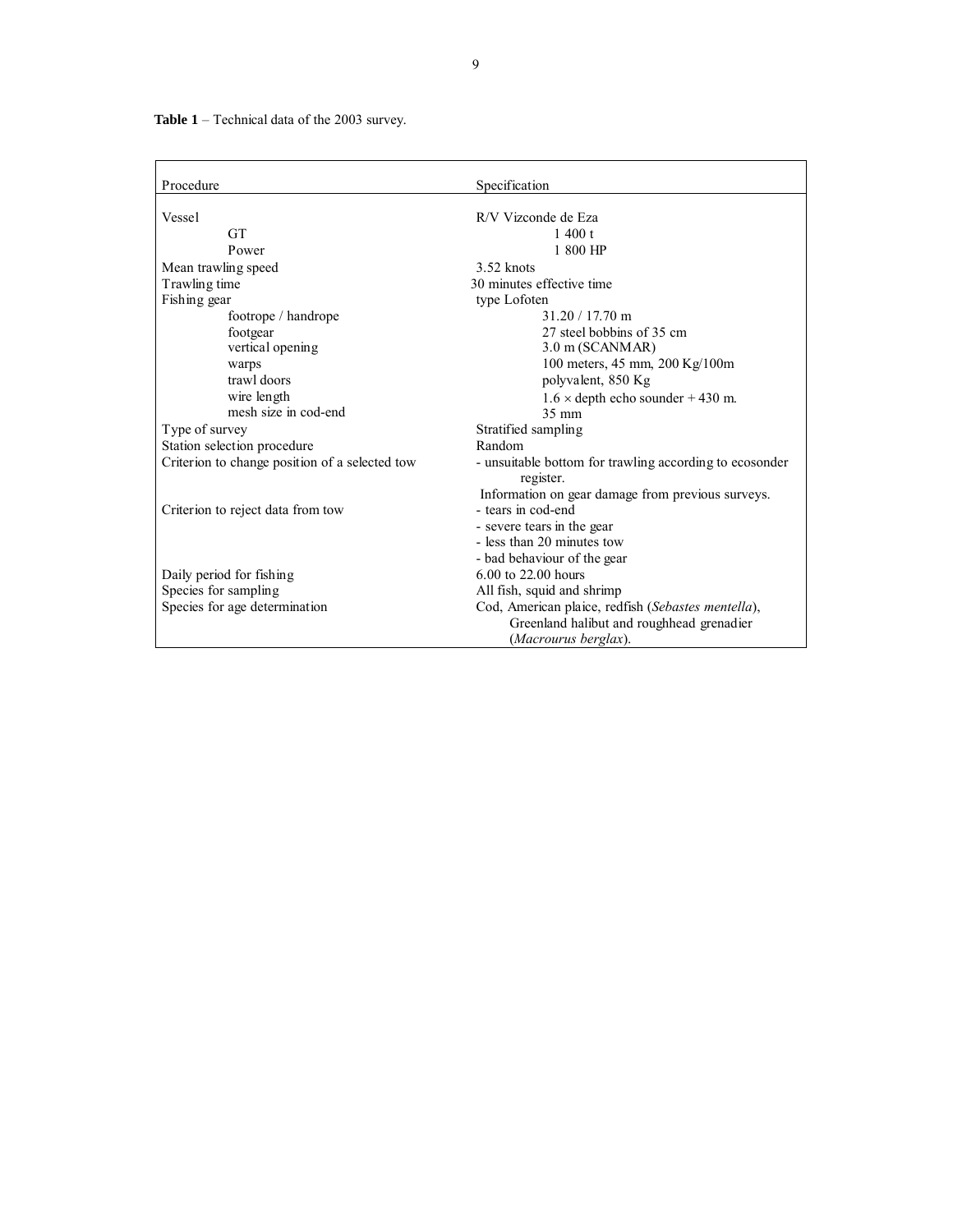| <b>Species</b>      | 1988   | 1989          | 1990   | 1991   | 1992   | 1993   | 1994   | 1995   | 1996   | 1997   | 1998   | 1999   | 2000   | 2001   | 2002   | 2003   |
|---------------------|--------|---------------|--------|--------|--------|--------|--------|--------|--------|--------|--------|--------|--------|--------|--------|--------|
| Rajidae             | 5.59   | $2.4^{\circ}$ | 3.51   | 5.05   | 4.70   | 7.76   | 4.36   | 2.82   | 2.55   | 2.29   | 2.46   | 2.00   | 1.43   | 2.78   | 1.92   | 5.73   |
| Synaphobranchus sp. | 0.27   | 0.11          | 0.05   | 0.10   | 0.09   | 0.13   | 0.01   | 0.02   | 0.00   | 0.01   | 0.05   | 0.00   | 0.00   | 0.03   | 0.01   | 0.03   |
| Urophycis sp.       | 0.80   | $0.2^{\circ}$ | 0.21   | 0.32   | 0.09   | 0.21   | 0.27   | 0.10   | 0.10   | 0.04   | 0.28   | 0.31   | 0.21   | 0.49   | 0.16   | 0.68   |
| Antimora sp.        | 0.49   | 0.38          | 0.35   | 0.70   | 0.90   | l.02   | 0.99   | 0.24   | 0.23   | 0.29   | 0.61   | 0.36   | 0.33   | 0.83   | 0.43   | 0.38   |
| Macrouridae         | 3.84   | 1.81          | 1.52   | 2.80   | 3.22   | 8.08   | 4.02   | 3.24   | 2.91   | 2.85   | 3.52   | 2.90   | 2.25   | 3.83   | 2.54   | 4.59   |
| Notacanthus sp.     | 0.62   | 0.51          | 0.08   | 0.59   | 0.56   | 0.92   | 0.57   | 0.43   | 0.22   | 0.36   | 0.21   | 0.08   | 0.12   | 0.13   | 0.08   | 0.03   |
| Illex sp.           | 0.01   | $0.0^{\circ}$ | 2.05   | 1.44   | 0.08   | 0.00   | 0.26   | 0.00   | 0.11   | 0.08   | 0.09   | 0.02   | 0.00   | 0.01   | 0.01   | 0.28   |
| Anarhichadidae      | 9.94   | 9.31          | 10.10  | 12.56  | 11.31  | 17.85  | 19.45  | 23.90  | 25.57  | 17.45  | 13.66  | 6.94   | 5.56   | 7.29   | 6.50   | 7.44   |
| Witch flounder      | 1.13   | 0.42          | 0.52   | 0.96   | 1.02   | 1.30   | 0.98   | 0.88   | 0.63   | 0.40   | 0.30   | 0.47   | 0.51   | 0.57   | 0.26   | 1.05   |
| Greenland halibut   | 8.48   | 5.47          | 7.02   | 10.00  | 10.68  | 9.11   | 9.84   | 13.31  | 14.19  | 19.71  | 29.66  | 25.96  | 20.75  | 16.98  | 14.81  | 12.43  |
| Zoarcidae           | 0.70   | 1.42          | 1.50   | 2.46   | 1.69   | 4.32   | 2.33   | 2.71   | 2.12   | 2.15   | 2.56   | 1.11   | 0.97   | 1.55   | 1.01   | 2.57   |
| Cod                 | 46.18  | 129.07        | 68.84  | 45.51  | 30.21  | 69.12  | 29.92  | 10.96  | 10.19  | 11.27  | 5.64   | 3.23   | 3.46   | 3.05   | 2.82   | 1.79   |
| American plaice     | 14.96  | 13.10         | 11.32  | 9.41   | 8.07   | 7.38   | 7.67   | 6.33   | 3.82   | 2.82   | 3.21   | 2.41   | 1.50   | 2.24   | 1.91   | 4.22   |
| Redfish             | 196.90 | 70.28         | 127.93 | 79.39  | 29.92  | 71.53  | 56.73  | 91.57  | 25.02  | 173.14 | 73.76  | 103.08 | 185.55 | 79.48  | 120.67 | 97.81  |
| Shrimp*             | 2.69   | 2.45          | 2.66   | 10.21  | 20.56  | 11.36  | 4.15   | 6.73   | 8.09   | 6.34   | 20.67  | 15.46  | 12.09  | 17.54  | 22.52  | 17.22  |
| Others              | 0.79   | 0.26          | 1.42   | 0.83   | 0.53   | 0.00   | 0.59   | 0.49   | 0.86   | 0.73   | 1.38   | 0.77   | 1.98   | 80     | 1.16   |        |
| Total               | 293.38 | 337.20        | 238.71 | 182.31 | 223.61 | 211.51 | 242.12 | 163.73 | 196.61 | 239.92 | 158.04 | 165.10 | 236.69 | 138.60 | 176.80 | 154.74 |

**Table 2** – Mean catch per tow for several species or groups of species in 1988-2003 surveys (kg).

\*) Values affected by mesh size cod-end: 40 mm in 1994, 25 mm in 1998 and 30 mm in 1999.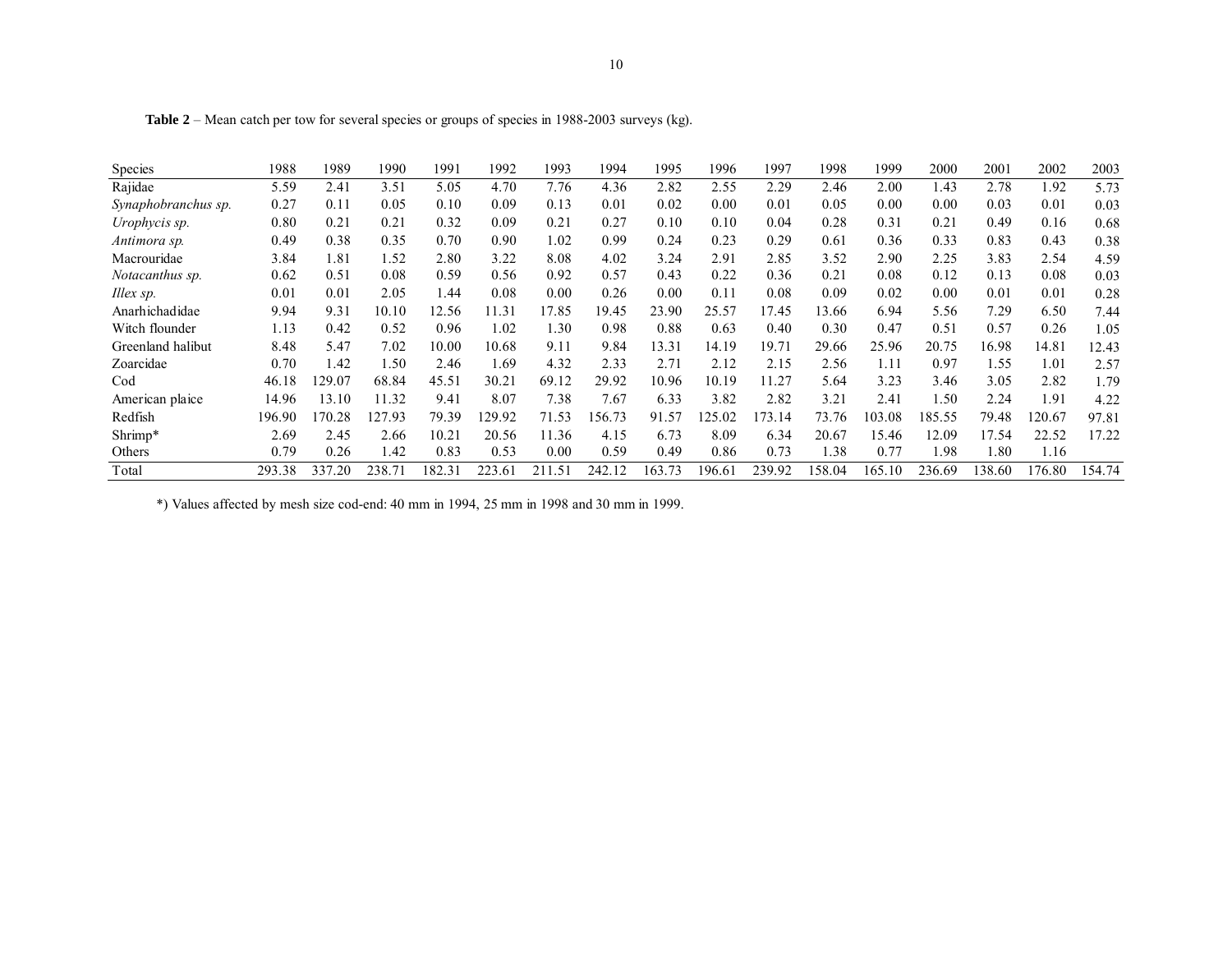|                | area      | tow            | catch per tow (Kg) |
|----------------|-----------|----------------|--------------------|
| stratum        | sq. miles | number         | mean               |
| $\mathbf{1}$   | 342       | 3              | 6.21               |
| $\overline{c}$ | 838       | 9              | 1.42               |
| 3              | 628       | 7              | 1.56               |
| $\overline{4}$ | 348       | $\overline{4}$ | 5.08               |
| 5              | 703       | 8              | 4.92               |
| 6              | 496       | 6              | 0.55               |
| $\overline{7}$ | 822       | 9              | 1.59               |
| 8              | 646       | 7              | 2.17               |
| 9              | 314       | 3              | 14.09              |
| 10             | 951       | 11             | 0.27               |
| 11             | 806       | 8              | 0.83               |
| 12             | 670       | 7              | 1.21               |
| 13             | 249       | 3              |                    |
| 14             | 602       | $\overline{4}$ |                    |
| 15             | 666       | 9              | 0.30               |
| 16             | 634       | 7              |                    |
| 17             | 216       | $\overline{c}$ |                    |
| 18             | 210       | $\overline{c}$ |                    |
| 19             | 414       | 5              |                    |
| total          | 10555     | 114            | 1.79               |
| s.error        |           |                | 0.31               |

**Table 3** – Cod mean catch per tow by strata and its standard error in the 2003 survey.

**Table 4** – Cod mean frequency at age per tow in the 2003 survey.

|     |       |      |                          |      |      | stratum                  |                   |                          |      |                                   |      |      |                                   |       | mean<br>weight length | mean |
|-----|-------|------|--------------------------|------|------|--------------------------|-------------------|--------------------------|------|-----------------------------------|------|------|-----------------------------------|-------|-----------------------|------|
| age |       | 2    | 3                        | 4    | 5    | 6                        |                   | 8                        | 9    | 10                                | 11   | 12   | 15                                | total | g                     | cm   |
|     | 18.80 | 2.82 |                          | 0.83 |      |                          |                   |                          |      |                                   |      |      | -                                 | 0.86  | 57                    | 19.1 |
| 2   | 0.27  | 0.11 | $\overline{\phantom{0}}$ | 0.87 |      |                          |                   | 0.14                     |      |                                   |      |      |                                   | 0.05  | 336                   | 34.5 |
| 3   | 1.80  | 1.16 | 1.25                     | 2.41 | 0.69 | 0.32                     | 0.81              | 0.71                     | 1.88 | 0.21                              | 0.28 | 0.47 | 0.10                              | 0.60  | 929                   | 48.4 |
| 4   | 0.38  | 0.11 | 0.17                     | 0.08 | 0.28 | 0.16                     | 0.22              | 0.16                     | 0.92 | 0.04                              | 0.02 | 0.18 | 0.06                              | 0.13  | 1574                  | 57.6 |
| 5   |       | -    | 0.06                     |      | 0.13 | -                        |                   | -                        | 0.21 | -                                 |      | 0.04 | 0.06                              | 0.02  | 3082                  | 72.1 |
| 6   |       |      |                          |      |      |                          | 0.08              | $\qquad \qquad -$        | 0.92 | $\overbrace{\phantom{123221111}}$ | 0.10 | 0.10 | $\overbrace{\phantom{123221111}}$ | 0.05  | 3789                  | 77.2 |
| 7   |       |      |                          |      | 0.15 |                          |                   |                          |      |                                   |      |      | -                                 | 0.01  | 5721                  | 88.5 |
| 8   |       |      |                          |      |      |                          | 0.03              | $\overline{\phantom{0}}$ | 0.17 | $\overline{\phantom{0}}$          | 0.03 |      | $\overline{\phantom{0}}$          | 0.01  | 4143                  | 79.5 |
| 9   | 0.19  |      |                          | 0.15 | 0.30 | $\overline{\phantom{0}}$ | $\qquad \qquad -$ | 0.10                     | 0.59 |                                   |      |      | $\overline{\phantom{0}}$          | 0.05  | 6755                  | 93.5 |
| 10  | 0.19  |      |                          | 0.15 | 0.13 | $\overline{\phantom{0}}$ | $\qquad \qquad -$ | 0.10                     | 0.21 |                                   |      |      |                                   | 0.03  | 6892                  | 94.1 |
| 11  |       |      |                          |      |      |                          |                   |                          |      |                                   |      |      |                                   |       |                       |      |
| 12  |       |      |                          |      |      |                          |                   |                          |      |                                   |      |      |                                   |       |                       |      |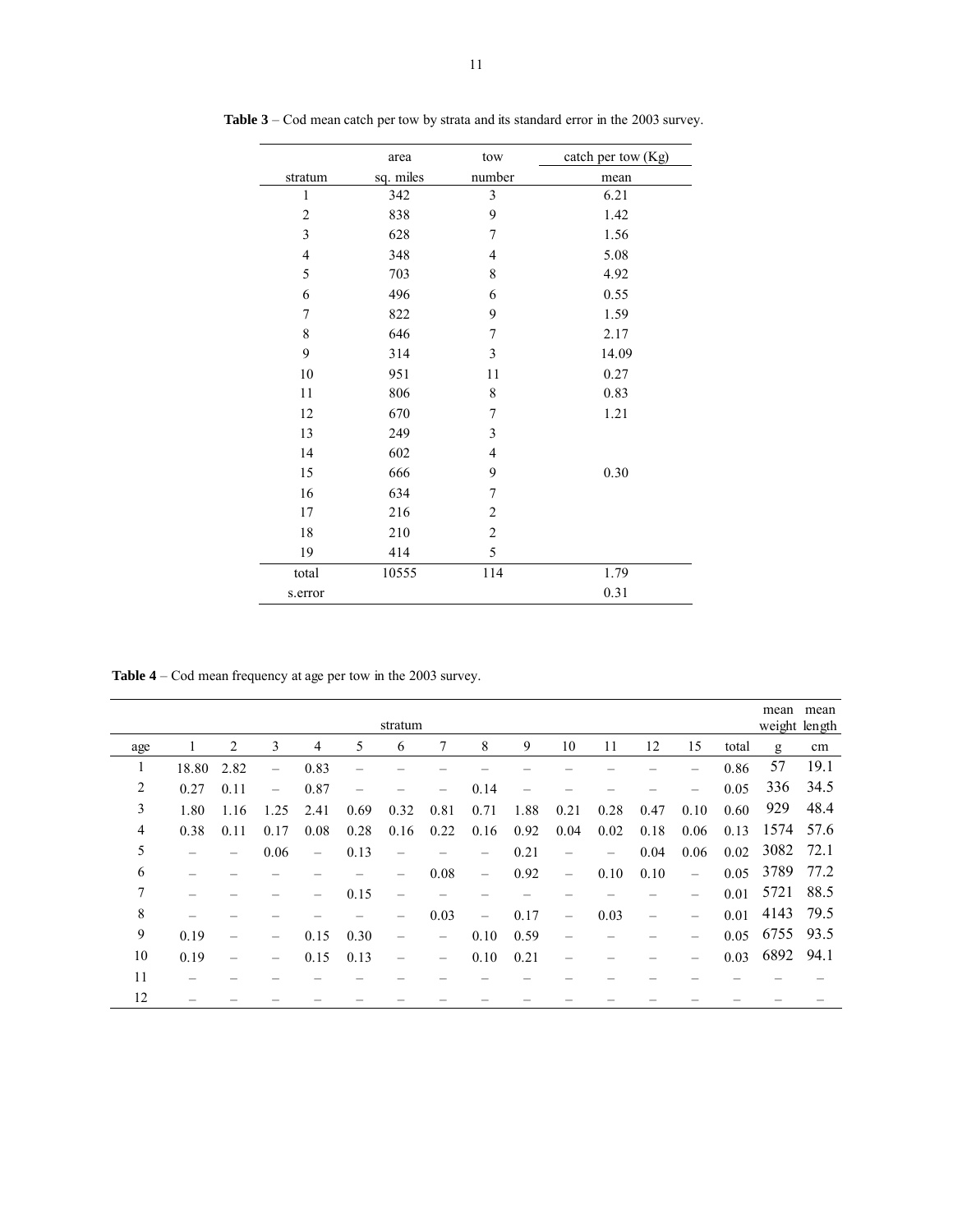**Table 5** – Cod mean catch per tow (kg) by strata in 1988-2003 surveys.

|         | depth in             |                          |        |                          |                          |                          |                   |                          |                   | year              |                          |                          |                   |                   |                   |                          |                          |
|---------|----------------------|--------------------------|--------|--------------------------|--------------------------|--------------------------|-------------------|--------------------------|-------------------|-------------------|--------------------------|--------------------------|-------------------|-------------------|-------------------|--------------------------|--------------------------|
| stratum | fathoms              | 1988                     | 1989   | 1990                     | 1991                     | 1992                     | 1993              | 1994                     | 1995              | 1996              | 1997                     | 1998                     | 1999              | 2000              | 2001              | 2002                     | 2003                     |
|         | $70 - 80$            | 46.94                    | 22.65  | 28.80                    | 194.88                   | 2.64                     | 17.99             | 75.57                    | 54.53             | 35.12             | 8.47                     | 4.37                     | 3.46              | 8.70              | 3.01              | 16.65                    | 6.21                     |
| 2       | 81-100               | 144.55                   | 147.00 | 29.39                    | 78.12                    | 73.35                    | 128.79            | 116.58                   | 43.29             | 56.83             | 29.17                    | 27.05                    | 21.39             | 10.55             | 6.98              | 10.48                    | 1.42                     |
| 3       | 101-140              | 84.95                    | 195.29 | 41.68                    | 46.73                    | 161.00                   | 160.29            | 115.77                   | 21.79             | 20.01             | 21.51                    | 13.34                    | 2.77              | 6.83              | 4.38              | 8.56                     | 1.56                     |
| 4       | "                    | 107.32                   | 166.10 | 88.84                    | 99.44                    | 118.10                   | 485.97            | 64.66                    | 25.57             | 36.61             | 29.39                    | 4.78                     | 0.88              | 15.20             | 16.76             | 2.27                     | 5.08                     |
| 5       | $\pmb{\mathfrak{m}}$ | 36.17                    | 181.68 | 144.47                   | 180.82                   | 77.57                    | 115.85            | 15.69                    | 21.62             | 15.90             | 19.52                    | 16.55                    | 4.34              | 7.20              | 4.41              | 2.49                     | 4.92                     |
| 6       | $\pmb{\mathsf{H}}$   | 77.73                    | 163.36 | 79.56                    | 36.83                    | 22.92                    | 101.54            | 33.97                    | 31.50             | 14.93             | 25.86                    | 14.75                    | 9.03              | 12.30             | 18.03             | 12.62                    | 0.55                     |
| 7       | 141-200              | 32.28                    | 232.66 | 57.19                    | 36.85                    | 13.72                    | 89.33             | 12.43                    | 1.77              | 0.79              | 15.50                    | 1.13                     | 0.75              | 0.08              | 0.18              | 0.35                     | 1.59                     |
| 8       | $\pmb{\mathsf{H}}$   | 164.99                   | 303.60 | 311.12                   | 94.34                    | 43.39                    | 147.11            | 66.79                    | 6.44              | 1.73              | 29.74                    | 1.42                     | 0.43              | 1.35              | 2.27              | 0.69                     | 2.17                     |
| 9       | $\pmb{\mathfrak{m}}$ | 6.98                     | 199.96 | 246.39                   | 7.16                     | 5.44                     | 37.91             | 9.09                     | 0.34              | 3.91              | 6.62                     | $\overline{\phantom{m}}$ | 0.73              | 1.56              | -                 | 0.53                     | 14.09                    |
| 10      | $\pmb{\mathsf{H}}$   | 16.79                    | 61.47  | 58.72                    | 19.56                    | 4.10                     | 11.75             | 6.35                     | 0.73              | 0.58              | 3.78                     | 2.49                     | 1.28              | 1.34              | 1.01              | 0.03                     | 0.27                     |
| 11      | $\pmb{\mathsf{H}}$   | 37.10                    | 195.74 | 60.35                    | 26.46                    | 3.33                     | 24.85             | 8.61                     | 1.16              | 0.61              | 4.60                     | 2.60                     | 3.78              | 1.56              | 2.58              | 0.27                     | 0.83                     |
| 12      | 201-300              | 5.97                     | 43.98  | 28.95                    | 2.25                     | $\overline{\phantom{0}}$ | 0.43              |                          |                   | -                 |                          |                          |                   |                   | -                 | $\overline{\phantom{0}}$ | 1.21                     |
| 13      | $^{\prime\prime}$    | 0.40                     | 121.47 | 36.31                    | 4.49                     |                          |                   |                          |                   |                   |                          |                          |                   |                   |                   |                          |                          |
| 14      | $^{\prime\prime}$    | 2.12                     | 22.21  | 12.73                    | 2.59                     | 1.33                     | 4.37              | $\overline{\phantom{0}}$ | ۰                 |                   |                          |                          |                   |                   |                   |                          |                          |
| 15      |                      | 13.40                    | 151.17 | 42.12                    | 1.94                     | $\overline{\phantom{0}}$ | $\qquad \qquad -$ |                          |                   |                   |                          |                          |                   |                   |                   |                          | 0.30                     |
| 16      | 301-400              | $-$                      | 1.23   | $\overline{\phantom{0}}$ | -                        | $\overline{\phantom{0}}$ |                   |                          |                   | —                 | $\overline{\phantom{0}}$ |                          |                   |                   |                   |                          | $\overline{\phantom{0}}$ |
| 17      |                      | $\overline{\phantom{0}}$ | 0.28   |                          |                          | $\overline{\phantom{0}}$ | 0.13              | $\overline{\phantom{0}}$ |                   |                   |                          |                          |                   |                   |                   |                          |                          |
| 18      |                      | 0.12                     |        |                          |                          |                          | 0.16              |                          |                   |                   |                          |                          |                   |                   |                   |                          |                          |
| 19      |                      | $\equiv$                 | 2.90   | $\overline{\phantom{0}}$ | $\overline{\phantom{m}}$ | $\qquad \qquad -$        | $\qquad \qquad -$ | -                        | $\qquad \qquad -$ | $\qquad \qquad -$ | $\qquad \qquad -$        | $\qquad \qquad -$        | $\qquad \qquad -$ | $\qquad \qquad -$ | $\qquad \qquad -$ | $\overline{\phantom{m}}$ | $\qquad \qquad -$        |
| total   |                      | 46.17                    | 129.07 | 68.84                    | 45.51                    | 30.21                    | 69.18             | 29.92                    | 10.96             | 10.19             | 11.27                    | 5.64                     | 3.23              | 3.46              | 3.05              | 2.82                     | 1.79                     |
| s.e.    |                      | 6.54                     | 13.80  | 9.30                     | 7.58                     | 6.60                     | 19.67             | 8.33                     | 2.34              | 1.65              | 1.95                     | 0.73                     | 0.51              | 0.67              | 0.43              | 0.45                     | 0.31                     |

s.e.: standard error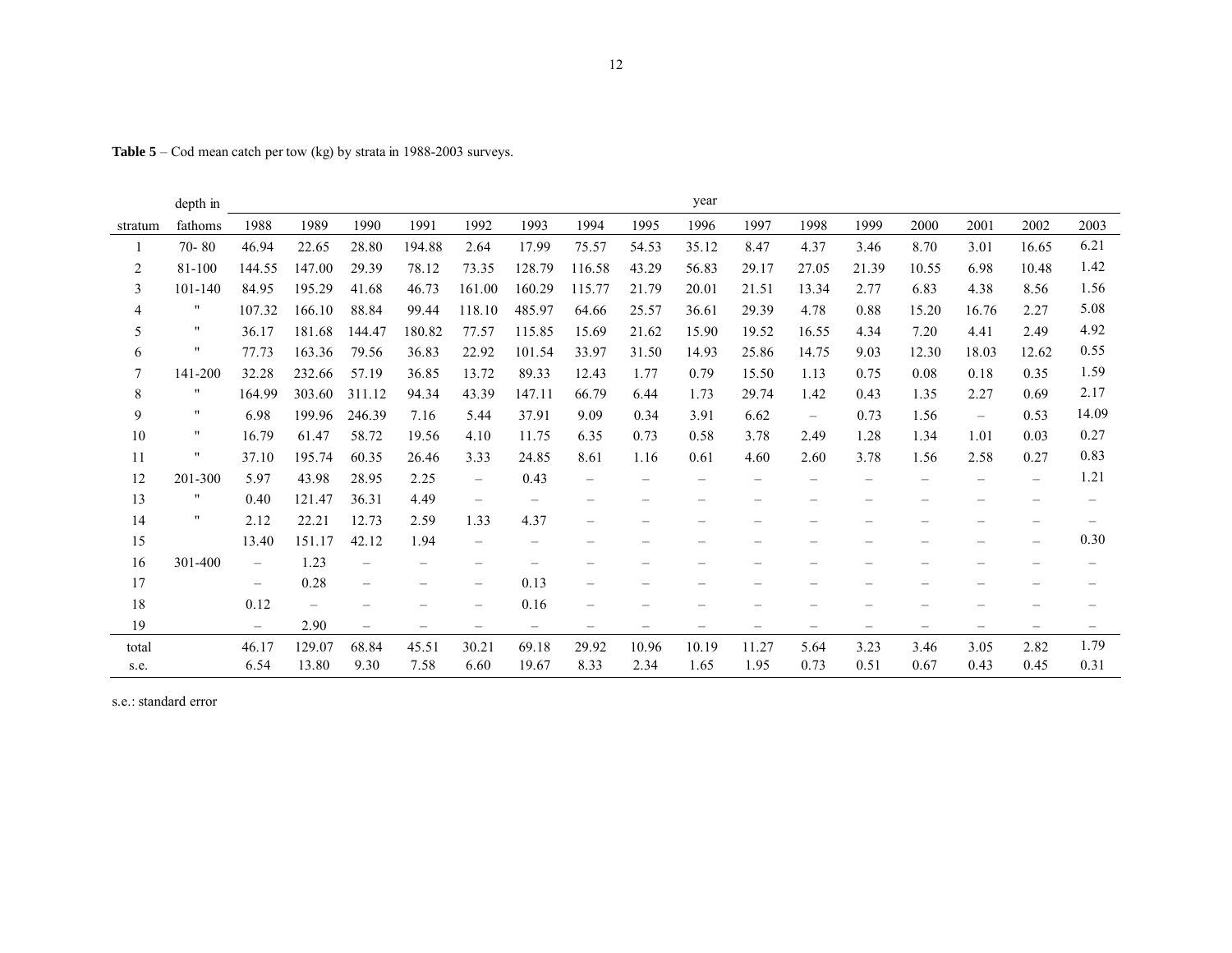| length    |      | length    |      | length    |      | length     |      |
|-----------|------|-----------|------|-----------|------|------------|------|
| $12 - 14$ | 0.01 | $36 - 38$ | 0.02 | $60 - 62$ | 0.03 | 84-86      | 0.01 |
| $15 - 17$ | 0.14 | 39-41     | 0.01 | 63-65     | 0.01 | 87-89      | 0.02 |
| 18-20     | 0.65 | 42-44     | 0.10 | 66-68     | 0.01 | 90-92      | 0.02 |
| $21 - 23$ | 0.06 | 45-47     | 0.21 | 69-71     |      | 93-95      | 0.02 |
| 24-26     |      | 48-50     | 0.14 | 72-74     | 0.03 | 96-98      |      |
| 27-29     |      | 51-53     | 0.14 | 75-77     | 0.01 | $99 - 101$ | 0.02 |
| $30 - 32$ | 0.02 | 54-56     | 0.08 | 78-80     | 0.04 |            |      |
| $33 - 35$ | 0.02 | 57-59     | 0.02 | 81-83     |      |            |      |

**Table 6** – Cod mean length frequency per tow in the 2003 survey.

**Table 7** – Cod age-length key in 2003.

| Length    |            |                  |                |                |                |                |                  |         | age          |                         |        |        |    |    |    |       | total          |
|-----------|------------|------------------|----------------|----------------|----------------|----------------|------------------|---------|--------------|-------------------------|--------|--------|----|----|----|-------|----------------|
| cm        | $\,1$      | $\sqrt{2}$       | $\overline{3}$ | $\overline{4}$ | 5              | 6              | $\boldsymbol{7}$ | $\,8\,$ | $\mathbf{9}$ | $10\,$                  | $1\,1$ | $12\,$ | 13 | 14 | 15 | $16+$ |                |
| $12 - 14$ | $\,1\,$    |                  |                |                |                |                |                  |         |              |                         |        |        |    |    |    |       | $\,1\,$        |
| $15 - 17$ | $1\,1$     |                  |                |                |                |                |                  |         |              |                         |        |        |    |    |    |       | $1\,1$         |
| 18-20     | 60         |                  |                |                |                |                |                  |         |              |                         |        |        |    |    |    |       | 60             |
| $21 - 23$ | $\sqrt{6}$ |                  |                |                |                |                |                  |         |              |                         |        |        |    |    |    |       | $\sqrt{6}$     |
| 24-26     |            |                  |                |                |                |                |                  |         |              |                         |        |        |    |    |    |       |                |
| 27-29     |            |                  |                |                |                |                |                  |         |              |                         |        |        |    |    |    |       |                |
| $30 - 32$ |            | $\sqrt{2}$       |                |                |                |                |                  |         |              |                         |        |        |    |    |    |       | $\sqrt{2}$     |
| 33-35     |            | $\mathfrak{Z}$   |                |                |                |                |                  |         |              |                         |        |        |    |    |    |       | $\sqrt{3}$     |
| 36-38     |            | $\sqrt{2}$       |                |                |                |                |                  |         |              |                         |        |        |    |    |    |       | $\sqrt{2}$     |
| 39-41     |            |                  | $\,1$          |                |                |                |                  |         |              |                         |        |        |    |    |    |       | $\,1\,$        |
| 42-44     |            |                  | 14             |                |                |                |                  |         |              |                         |        |        |    |    |    |       | 14             |
| 45-47     |            |                  | $28\,$         |                |                |                |                  |         |              |                         |        |        |    |    |    |       | 29             |
| 48-50     |            |                  | 19             | $\,1\,$        |                |                |                  |         |              |                         |        |        |    |    |    |       | $20\,$         |
| $51 - 53$ |            |                  | 15             | $\mathfrak{Z}$ |                |                |                  |         |              |                         |        |        |    |    |    |       | $18\,$         |
| 54-56     |            |                  | 5              | 5              |                |                |                  |         |              |                         |        |        |    |    |    |       | $10\,$         |
| 57-59     |            |                  |                | $\sqrt{2}$     |                |                |                  |         |              |                         |        |        |    |    |    |       | $\sqrt{2}$     |
| $60 - 62$ |            |                  |                | $\overline{4}$ |                |                |                  |         |              |                         |        |        |    |    |    |       | $\overline{4}$ |
| 63-65     |            |                  |                | $\,1\,$        | $\,1$          |                |                  |         |              |                         |        |        |    |    |    |       | $\sqrt{2}$     |
| 66-68     |            |                  |                | $\,1$          |                |                |                  |         |              |                         |        |        |    |    |    |       | $\,1\,$        |
| 69-71     |            |                  |                |                |                |                |                  |         |              |                         |        |        |    |    |    |       |                |
| $72 - 74$ |            |                  |                |                | $\,1$          | $\sqrt{2}$     |                  |         |              |                         |        |        |    |    |    |       | $\sqrt{3}$     |
| 75-77     |            |                  |                |                | $\,1$          |                |                  |         |              |                         |        |        |    |    |    |       | $\,1\,$        |
| 78-80     |            |                  |                |                |                | $\overline{3}$ |                  | $\,1$   |              |                         |        |        |    |    |    |       | $\overline{4}$ |
| 81-83     |            |                  |                |                |                |                |                  |         |              |                         |        |        |    |    |    |       |                |
| 84-86     |            |                  |                |                |                |                |                  |         |              | $\,1\,$                 |        |        |    |    |    |       | $\,1\,$        |
| 87-89     |            |                  |                |                |                |                | $\,1\,$          |         | $\,1$        |                         |        |        |    |    |    |       | $\sqrt{2}$     |
| 90-92     |            |                  |                |                |                |                |                  |         | $\sqrt{2}$   |                         |        |        |    |    |    |       | $\sqrt{2}$     |
| 93-95     |            |                  |                |                |                |                |                  |         | $\,1\,$      | $\,1\,$                 |        |        |    |    |    |       | $\sqrt{2}$     |
| 96-98     |            |                  |                |                |                |                |                  |         |              |                         |        |        |    |    |    |       |                |
| 99-101    |            |                  |                |                |                |                |                  |         | $\mathbf{1}$ | $\,1$                   |        |        |    |    |    |       | $\sqrt{2}$     |
| total     | $78\,$     | $\boldsymbol{7}$ | 82             | 17             | $\overline{3}$ | $\sqrt{5}$     | $\,1$            | $\,1$   | 5            | $\overline{\mathbf{3}}$ |        |        |    |    |    |       | 203            |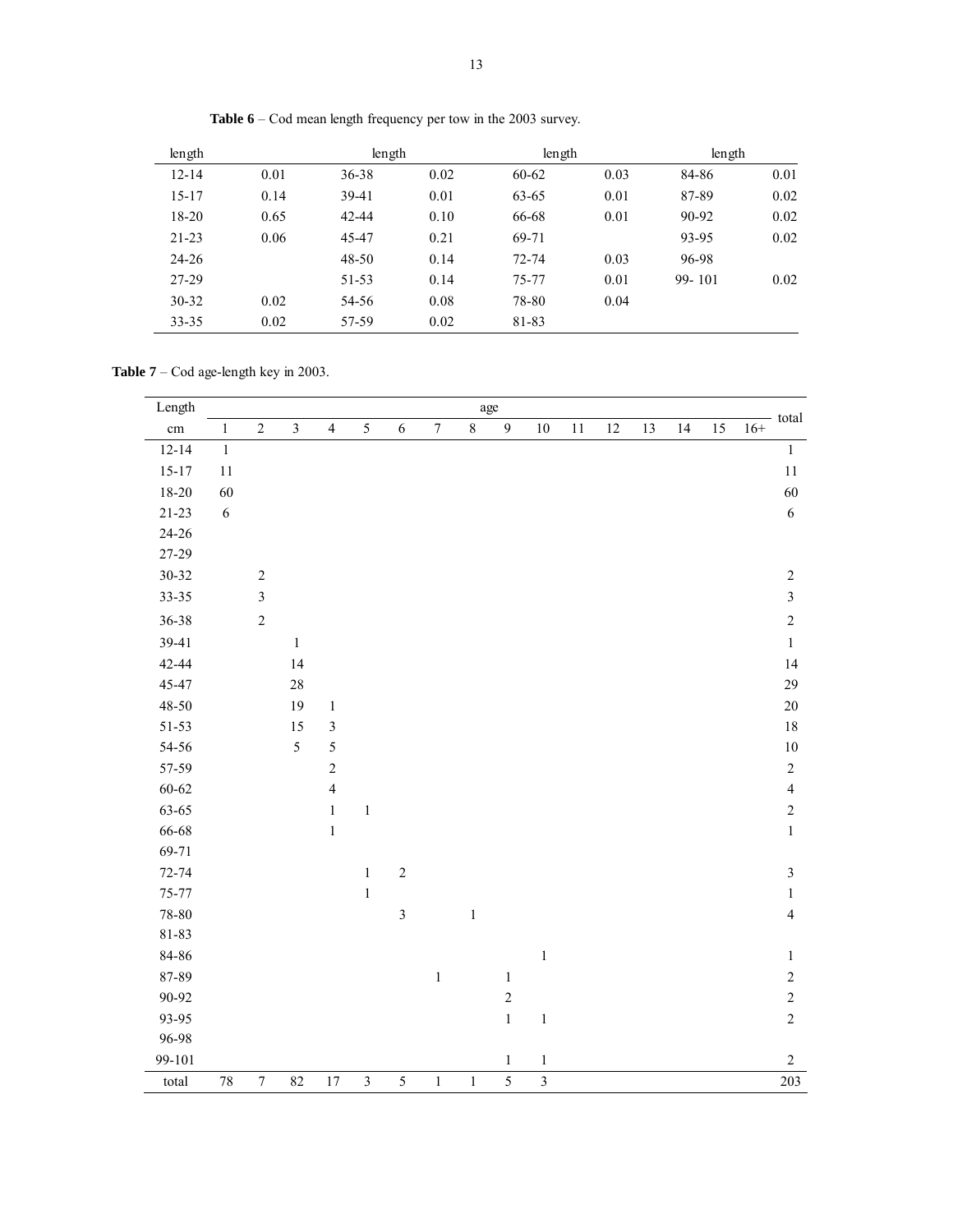|                  | area      | tow            | catch per tow (Kg) |
|------------------|-----------|----------------|--------------------|
| stratum          | sq. miles | number         | mean               |
| $\mathbf{1}$     | 342       | 3              | 77.24              |
| $\overline{c}$   | 838       | 9              | 15.79              |
| $\mathfrak{Z}$   | 628       | 7              | 0.46               |
| $\overline{4}$   | 348       | $\overline{4}$ |                    |
| 5                | 703       | 8              | 1.85               |
| 6                | 496       | 6              | 0.98               |
| $\boldsymbol{7}$ | 822       | 9              | 0.61               |
| $\,$ $\,$        | 646       | 7              | 0.47               |
| 9                | 314       | $\mathfrak{Z}$ | 0.57               |
| 10               | 951       | 11             | 1.01               |
| 11               | 806       | 8              | 0.75               |
| 12               | 670       | 7              | 0.32               |
| 13               | 249       | 3              |                    |
| 14               | 602       | 4              |                    |
| 15               | 666       | 9              | 0.15               |
| 16               | 634       | 7              |                    |
| 17               | 216       | $\overline{c}$ |                    |
| 18               | 210       | $\overline{c}$ |                    |
| 19               | 414       | 5              |                    |
| total            | 10555     | 114            | 4.22               |
| s.error          |           |                | 1.37               |

**Table 8** – American plaice mean catch per tow by strata and its standard error in the 2003 survey.

**Table 9** – American plaice mean frequency at age per tow in the 2003 survey.

|                |                   |      |                          |      |      |      |                          | mean | mean<br>weight length |      |      |                          |      |                          |      |      |
|----------------|-------------------|------|--------------------------|------|------|------|--------------------------|------|-----------------------|------|------|--------------------------|------|--------------------------|------|------|
| age            |                   | 2    | 3                        | 4    | 5    | 6    | 7                        | 8    | 9                     | 10   | 11   | 12                       | 15   | total                    | g    | cm   |
|                | -                 | 0.03 |                          |      |      |      |                          |      |                       |      |      | -                        | 0.00 | —                        | 17   | 13.0 |
| $\overline{c}$ |                   | -    |                          |      |      | 0.06 |                          |      |                       |      |      | —                        | 0.00 | $\overline{\phantom{0}}$ | 41   | 17.0 |
| 3              | $\qquad \qquad -$ | 0.16 | $\overline{\phantom{0}}$ | 0.06 | 0.21 |      | 0.18                     | 0.17 | 0.08                  | 0.05 | -    | $\qquad \qquad -$        | 0.05 |                          | 143  | 25.0 |
| 4              | 1.88              | 0.66 | 0.02                     | 0.17 | 0.03 | 0.06 | $\overline{\phantom{0}}$ | 0.29 | 0.44                  | 0.26 | -    | -                        | 0.20 | 1.88                     | 313  | 31.8 |
| 5              | 2.07              | 0.64 | 0.06                     | 0.11 | 0.05 | 0.06 |                          | 0.08 | 0.19                  | 0.29 | 0.02 | $\overline{\phantom{0}}$ | 0.18 | 2.07                     | 376  | 33.7 |
| 6              | 1.61              | 0.44 | 0.02                     | 0.13 | 0.03 | 0.05 | $\overline{\phantom{0}}$ | 0.08 | 0.12                  | 0.11 | 0.02 | $\overline{\phantom{0}}$ | 0.13 | 1.61                     | 433  | 35.2 |
| 7              | 1.54              | 0.36 | 0.04                     | 0.11 | 0.05 | 0.06 | $\overline{\phantom{0}}$ | 0.08 | 0.06                  | 0.03 | 0.00 | $\overline{\phantom{0}}$ | 0.11 | 1.54                     | 489  | 36.5 |
| 8              | 5.30              | 0.94 | 0.06                     | 0.15 | 0.08 | 0.06 | 0.02                     | 0.08 | 0.08                  | 0.05 | 0.04 | 0.02                     | 0.28 | 5.30                     | 613  | 39.2 |
| 9              | 11.90             | 2.00 | 0.08                     | 0.21 | 0.11 | 0.10 | 0.06                     | 0.08 | 0.12                  | 0.13 | 0.08 | 0.02                     | 0.61 | 11.90                    | 649  | 39.9 |
| 10             | 10.52             | 1.44 | 0.02                     | 0.13 | 0.00 | 0.06 | 0.04                     | 0.08 | 0.08                  | 0.05 | 0.04 | 0.04                     | 0.49 | 10.52                    | 699  | 40.8 |
| 11             | 17.35             | 2.88 | 0.06                     | 0.19 | 0.05 | 0.08 | 0.06                     | 0.13 | 0.14                  | 0.18 | 0.10 | 0.04                     | 0.86 | 17.35                    | 734  | 41.4 |
| 12             | 17.96             | 3.27 | 0.08                     | 0.32 | 0.26 | 0.08 | 0.12                     | 0.08 | 0.19                  | 0.15 | 0.08 | 0.04                     | 0.94 | 17.96                    | 825  | 42.9 |
| 13             | 11.24             | 1.86 | 0.04                     | 0.19 | 0.13 | 0.02 | 0.06                     | 0.08 | 0.12                  | 0.07 | 0.06 |                          | 0.56 | 11.24                    | 797  | 42.5 |
| 14             | 9.13              | 1.96 | 0.08                     | 0.19 | 0.08 | 0.06 | 0.04                     | 0.04 | 0.08                  | 0.08 | 0.06 | 0.02                     | 0.50 | 9.13                     | 854  | 43.4 |
| 15             | 4.34              | 1.00 | 0.02                     | 0.09 | 0.03 | 0.03 | 0.02                     | 0.00 | 0.04                  | 0.02 | 0.02 | 0.00                     | 0.24 | 4.34                     | 1154 | 47.7 |
| $16+$          | 4.11              | 1.13 | 0.04                     | 0.19 | 0.08 | 0.05 | 0.02                     | 0.00 | 0.04                  | 0.02 | 0.00 | 0.00                     | 0.25 | 4.11                     | 1347 | 50.0 |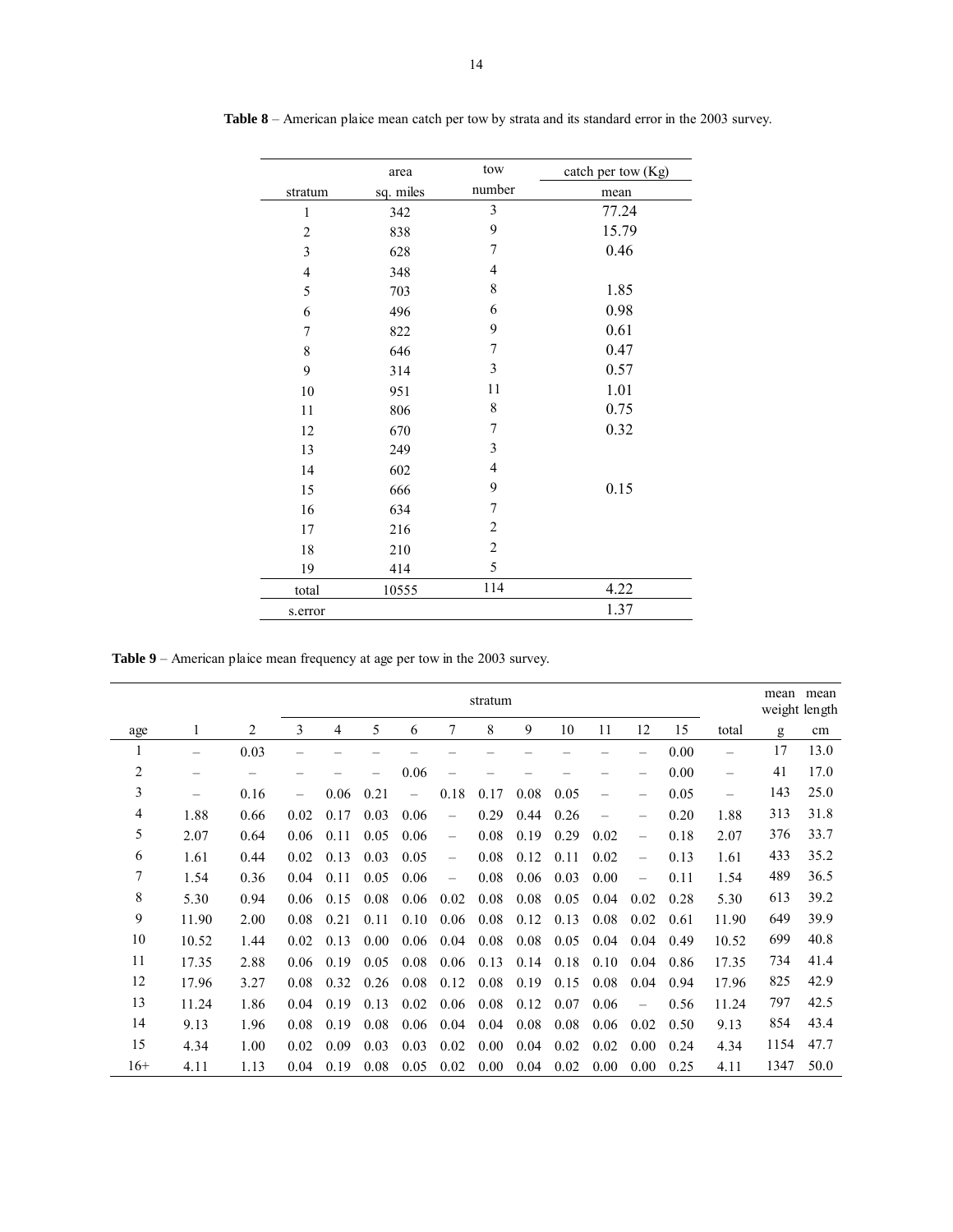|                | depth in             |       |                          |                          |                          |                          |                   |                          |                   | year                     |                          |                          |                          |                          |                          |                          |                          |
|----------------|----------------------|-------|--------------------------|--------------------------|--------------------------|--------------------------|-------------------|--------------------------|-------------------|--------------------------|--------------------------|--------------------------|--------------------------|--------------------------|--------------------------|--------------------------|--------------------------|
| stratum        | fathoms              | 1988  | 1989                     | 1990                     | 1991                     | 1992                     | 1993              | 1984                     | 1995              | 1996                     | 1997                     | 1998                     | 1999                     | 2000                     | 2001                     | 2002                     | 2003                     |
|                | $70 - 80$            | 37.56 | 28.78                    | 14.55                    | 31.02                    | 20.43                    | 31.06             | 19.05                    | 64.17             | 42.07                    | 10.98                    | 4.49                     | 10.72                    | 9.93                     | 30.01                    | 4.06                     | 77.24                    |
| $\overline{c}$ | 81-100               | 33.40 | 42.31                    | 16.14                    | 31.28                    | 20.13                    | 14.88             | 14.07                    | 15.68             | 11.08                    | 8.70                     | 18.64                    | 21.25                    | 11.47                    | 9.80                     | 14.82                    | 15.79                    |
| 3              | 101-140              | 21.42 | 17.51                    | 26.14                    | 19.54                    | 9.88                     | 6.95              | 5.10                     | 3.95              | 2.64                     | 7.75                     | 4.46                     | 1.53                     | 0.33                     | 1.45                     | 1.16                     | 0.46                     |
| 4              | $\pmb{\mathsf{H}}$   | 62.18 | 13.07                    | 23.10                    | 9.05                     | 15.75                    | 16.17             | 24.14                    | 13.84             | 7.59                     | 5.74                     | 9.69                     | 1.52                     | 2.83                     | 2.43                     | 3.64                     |                          |
| 5              | $\pmb{\mathsf{H}}$   | 36.39 | 43.30                    | 25.61                    | 19.69                    | 11.73                    | 18.07             | 17.21                    | 7.69              | 6.99                     | 8.66                     | 10.41                    | 1.03                     | 0.79                     | 1.56                     | 2.66                     | 1.85                     |
| 6              | $^{\prime\prime}$    | 9.51  | 22.42                    | 18.91                    | 9.96                     | 11.93                    | 6.05              | 16.04                    | 2.43              | 0.63                     | 0.27                     | 0.70                     | 0.79                     | 0.49                     | 0.73                     | 1.24                     | 0.98                     |
| 7              | 141-200              | 14.05 | 6.35                     | 10.03                    | 4.66                     | 7.65                     | 3.82              | 3.78                     | 2.98              | 0.86                     | 0.99                     | 0.56                     | 0.22                     | 0.17                     | 0.34                     | 0.63                     | 0.61                     |
| 8              | $\pmb{\mathsf{H}}$   | 6.37  | 2.50                     | 4.01                     | 3.81                     | 11.08                    | 7.42              | 2.60                     | 2.00              | 0.86                     | 1.87                     | 2.51                     | 0.03                     | $\overline{\phantom{0}}$ | 0.70                     | 0.65                     | 0.47                     |
| 9              | $\pmb{\mathsf{H}}$   | 3.22  | 5.12                     | 10.75                    | $\overline{\phantom{0}}$ | 11.69                    | 6.43              | 0.61                     | 15.68             | 1.73                     | 1.11                     | $\overline{\phantom{m}}$ | $\qquad \qquad -$        | $\overline{\phantom{m}}$ | $\overline{\phantom{0}}$ | 0.04                     | 0.57                     |
| 10             | 11                   | 24.05 | 15.42                    | 20.71                    | 13.54                    | 14.55                    | 15.10             | 23.14                    | 7.33              | 4.29                     | 2.97                     | 0.37                     | 0.75                     | 0.46                     | 0.98                     | 0.37                     | 1.01                     |
| 11             | 11                   | 14.47 | 14.26                    | 16.08                    | 4.90                     | 4.55                     | 3.56              | 3.70                     | 1.34              | 0.82                     | 0.39                     | 0.36                     | 0.46                     | 0.27                     | 0.33                     | 0.71                     | 0.75                     |
| 12             | 201-300              | 0.13  | 0.27                     | 0.66                     | 0.25                     | 0.16                     | 0.22              | 0.49                     | 0.17              | 0.47                     | 0.10                     | $\overline{\phantom{0}}$ | $\overline{\phantom{0}}$ | $\overline{\phantom{0}}$ | 0.06                     | $\overline{\phantom{m}}$ | 0.32                     |
| 13             | 11                   | 0.08  | $\overline{\phantom{0}}$ | 0.81                     | $\overline{\phantom{0}}$ | $\qquad \qquad -$        | $\qquad \qquad -$ | $\qquad \qquad -$        | 0.10              | $-$                      | $\qquad \qquad -$        | $\overline{\phantom{m}}$ |                          |                          | -                        |                          | $\overline{\phantom{m}}$ |
| 14             | 11                   | 0.12  | 0.14                     | 0.10                     | 6.37                     | 0.47                     | 0.09              | 0.39                     | 0.23              | 0.07                     | $\overline{\phantom{0}}$ | 0.07                     | 0.16                     | $\qquad \qquad -$        |                          |                          |                          |
| 15             | $\pmb{\mathfrak{m}}$ | 0.33  | 1.46                     | 0.04                     | 1.43                     | 0.56                     | 1.62              | 0.59                     | 1.01              | 0.33                     | 0.10                     | 0.10                     | $\qquad \qquad -$        | —                        | -                        | $\overline{\phantom{0}}$ | 0.15                     |
| 16             | 301-400              | 0.09  | $\overline{\phantom{0}}$ |                          | 0.05                     | 0.14                     | 0.20              | 0.09                     | $\qquad \qquad -$ | $\overline{\phantom{0}}$ | -                        | $\qquad \qquad -$        | $\overline{\phantom{0}}$ |                          | -                        |                          | $\overline{\phantom{m}}$ |
| 17             | $\mathbf{H}$         |       | -                        | $\overline{\phantom{0}}$ | $\overline{\phantom{0}}$ | $\overline{\phantom{0}}$ | -                 | -                        |                   |                          |                          | -                        |                          |                          |                          |                          |                          |
| 18             | 11                   |       |                          |                          |                          |                          |                   | $\overline{\phantom{0}}$ |                   |                          |                          |                          |                          |                          |                          |                          |                          |
| 19             | $\pmb{\mathsf{H}}$   | -     | -                        | $\overline{\phantom{0}}$ | 0.35                     | 0.08                     | 0.13              | 0.06                     | 0.24              | -                        | -                        | $\overline{\phantom{m}}$ | $\qquad \qquad -$        | $\overline{\phantom{0}}$ | -                        | $\overline{\phantom{0}}$ |                          |
| total          |                      | 14.96 | 13.10                    | 11.17                    | 9.41                     | 8.07                     | 7.34              | 7.67                     | 6.33              | 3.82                     | 2.82                     | 3.20                     | 2.41                     | 1.50                     | 2.24                     | 1.91                     | 4.22                     |
| s.e.           |                      | 1.72  | 1.91                     | 1.19                     | 1.10                     | 0.89                     | 0.97              | 1.28                     | 1.01              | 0.85                     | 0.66                     | 0.70                     | 0.81                     | 0.31                     | 0.40                     | 0.68                     | 1.37                     |

**Table 10** – American plaice mean catch per tow (Kg) by strata in 1988-2003 surveys.

**Table 11** – American plaice mean length frequency per tow in the 2003 survey.

| length    | male | female | length    | male | female | length    | male | female | length    | male | female |
|-----------|------|--------|-----------|------|--------|-----------|------|--------|-----------|------|--------|
| $12 - 13$ | 0.00 |        | $24 - 25$ | 0.01 | 0.01   | 36-37     | 0.69 | 0.05   | 48-49     | 0.01 | 0.21   |
| 14-15     |      |        | $26 - 27$ | 0.01 |        | 38-39     | l.01 | 0.03   | $50 - 51$ |      | 0.32   |
| 16-17     |      | 0.00   | 28-29     | 0.04 | 0.01   | $40 - 41$ | 0.84 | 0.03   | $52 - 53$ |      | 0.20   |
| 18-19     |      |        | $30 - 31$ | 0.12 | 0.03   | $42 - 43$ | 0.72 | 0.04   | 54-55     |      | 0.06   |
| $20 - 21$ | 0.01 |        | $32 - 33$ | 0.12 | 0.02   | 44-45     | 0.21 | 0.05   | 56-57     |      | 0.02   |
| $22 - 23$ | 0.02 |        | 34-35     | 0.25 | 0.03   | 46-47     | 0.11 | 0.11   | 58-59     |      | 0.01   |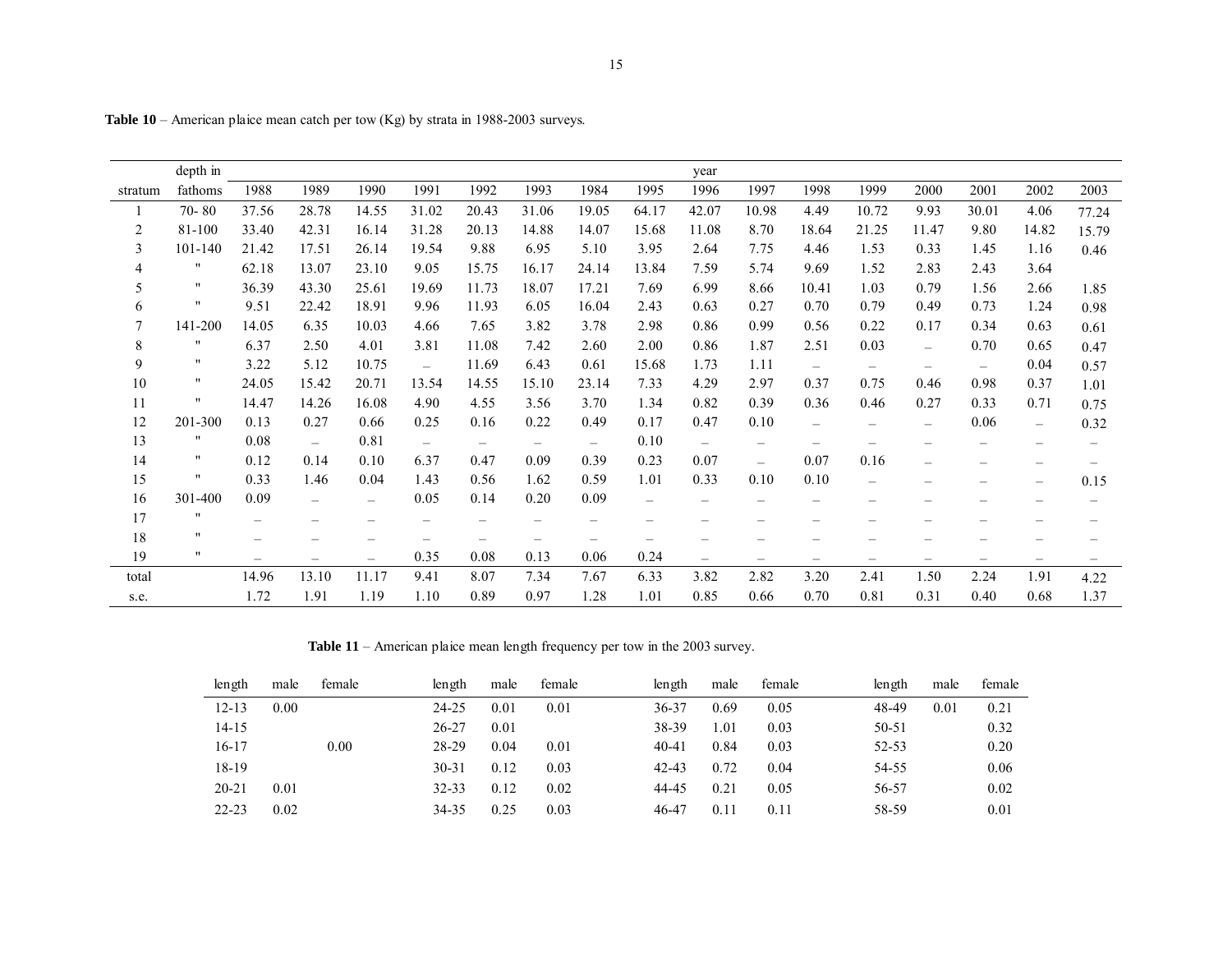**Table 12** – American plaice age-length key in 2003.

| Length    |              |                |                |                |                |                |                | age            |                |             |    |    |                |                |                |       |                |
|-----------|--------------|----------------|----------------|----------------|----------------|----------------|----------------|----------------|----------------|-------------|----|----|----------------|----------------|----------------|-------|----------------|
| cm        |              | $\overline{2}$ | 3              | 4              | 5              | 6              | 7              | 8              | 9              | 10          | 11 | 12 | 13             | 14             | 15             | $16+$ | total          |
| $12 - 13$ | $\mathbf{1}$ |                |                |                |                |                |                |                |                |             |    |    |                |                |                |       | 1              |
| $20 - 21$ |              |                | л.             |                |                |                |                |                |                |             |    |    |                |                |                |       | 1              |
| $22 - 23$ |              |                |                | 1              |                |                |                |                |                |             |    |    |                |                |                |       | $\overline{2}$ |
| 24-25     |              |                | 1              |                |                |                |                |                |                |             |    |    |                |                |                |       | 1              |
| $26 - 27$ |              |                |                |                | 1              |                |                |                |                |             |    |    |                |                |                |       | 1              |
| 28-29     |              |                | 1              | 1              |                | 1              |                |                |                |             |    |    |                |                |                |       | 3              |
| $30 - 31$ |              |                |                | 4              | 3              | 1              |                |                |                |             |    |    |                |                |                |       | $\,8\,$        |
| 32-33     |              |                |                | $\overline{2}$ | $\overline{2}$ | $\overline{2}$ | $\overline{2}$ | 1              | 1              |             |    |    |                |                |                |       | $10\,$         |
| 34-35     |              |                |                |                | 3              | $\mathbf{1}$   | 3              | 3              | 3              |             |    | 1  |                |                |                |       | 16             |
| 36-37     |              |                |                |                |                | 1              |                | 3              | 8              | 3           | 9  | 6  | 3              | 7              |                |       | 40             |
| 38-39     |              |                |                |                |                |                |                | 5              | 11             | 12          | 12 | 12 | 10             | $\overline{4}$ | 1              | 1     | 68             |
| $40 - 41$ |              |                |                |                |                |                |                | $\overline{c}$ | 6              | $\,$ 8 $\,$ | 14 | 11 | $\,8\,$        | $\overline{4}$ | 1              | 1     | 55             |
| $42 - 43$ |              |                |                |                |                |                |                | $\overline{c}$ | 5              | 5           | 8  | 10 | $\tau$         | $\overline{4}$ | $\overline{4}$ | 1     | 46             |
| 44-45     |              |                |                |                |                |                |                |                | $\overline{c}$ | 3           | 3  | 5  |                | $\overline{c}$ | $\mathbf{1}$   | 1     | 17             |
| 46-47     |              |                |                |                |                |                |                | 1              | 1              |             |    | 1  | $\overline{4}$ |                |                | 1     | $\,8\,$        |
| total     |              | $\mathbf{0}$   | $\overline{4}$ | 8              | 9              | 6              | 5              | 17             | 37             | 31          | 47 | 46 | 32             | 22             | $\overline{7}$ | 5     | 277            |

# **FEMALE**

| Length    |                  |                |                |                |                |            |        |                | age            |                |              |                |                |                |                |       |                |
|-----------|------------------|----------------|----------------|----------------|----------------|------------|--------|----------------|----------------|----------------|--------------|----------------|----------------|----------------|----------------|-------|----------------|
| cm        |                  | $\overline{2}$ | 3              | $\overline{4}$ | 5              | $\sqrt{6}$ | $\tau$ | $8\,$          | 9              | $10\,$         | $11\,$       | 12             | 13             | 14             | 15             | $16+$ | total          |
| $16 - 17$ | $\mathbf{1}$     |                |                |                |                |            |        |                |                |                |              |                |                |                |                |       | 1              |
| 24-25     |                  | 1              |                |                |                |            |        |                |                |                |              |                |                |                |                |       | $\mathbf{1}$   |
| 26-27     |                  |                |                |                |                |            |        |                |                |                |              |                |                |                |                |       |                |
| 28-29     |                  |                | 1              |                |                |            |        |                |                |                |              |                |                |                |                |       | 1              |
| 30-31     |                  |                | $\overline{2}$ |                |                |            |        |                |                |                |              |                |                |                |                |       | 2              |
| 32-33     |                  |                | 1              |                |                |            |        |                |                |                |              |                |                |                |                |       | 1              |
| 34-35     |                  |                | 1              |                | 1              |            |        |                |                |                |              |                |                |                |                |       | $\overline{c}$ |
| 36-37     |                  |                |                | $\overline{2}$ |                |            |        |                |                |                |              |                |                |                |                |       | $\overline{c}$ |
| 38-39     |                  |                | $\overline{2}$ |                |                |            |        |                |                |                |              |                |                |                |                |       | $\mathfrak{Z}$ |
| $40 - 41$ |                  |                |                |                | 1              |            |        |                |                |                |              |                |                |                |                |       | $\overline{c}$ |
| 42-43     |                  |                |                |                | $\mathbf{1}$   | 1          | 1      |                |                | 1              |              |                |                |                |                |       | 4              |
| 44-45     |                  |                |                |                |                |            | 1      | 1              | 1              |                |              |                |                |                |                |       | 4              |
| 46-47     |                  |                |                |                |                |            |        | 1              |                |                | 5            |                | 1              |                |                |       | 8              |
| 48-49     |                  |                |                |                |                |            |        | 1              |                | 5              | 5            | $\mathbf{1}$   | $\mathbf{1}$   | $\overline{2}$ | $\mathbf{1}$   |       | 16             |
| 50-51     |                  |                |                |                |                |            |        |                | 1              | $\mathbf{1}$   | 8            | $\mathfrak{Z}$ | 6              | 5              | 6              |       | $30\,$         |
| 52-53     |                  |                |                |                |                |            |        |                |                | $\overline{c}$ | $\mathbf{1}$ | $\overline{2}$ | 5              | $\overline{4}$ | 6              |       | 20             |
| 54-55     |                  |                |                |                |                |            |        |                |                |                | 1            | $\mathbf{1}$   | $\mathbf{1}$   | $\overline{2}$ | $\sqrt{2}$     |       | $\overline{7}$ |
| 56-57     |                  |                |                |                |                |            |        |                |                |                |              |                | $\,1$          |                | $\overline{c}$ |       | 3              |
| 58-59     |                  |                |                |                |                |            |        |                |                |                |              |                |                |                | 1              |       | $\mathbf{1}$   |
| total     | $\boldsymbol{0}$ | $\mathbf{1}$   | 1              | 7              | $\overline{c}$ | 3          | 3      | $\overline{c}$ | $\mathfrak{Z}$ | $\overline{c}$ | 11           | $20\,$         | $\overline{7}$ | 15             | 13             | 18    | 108            |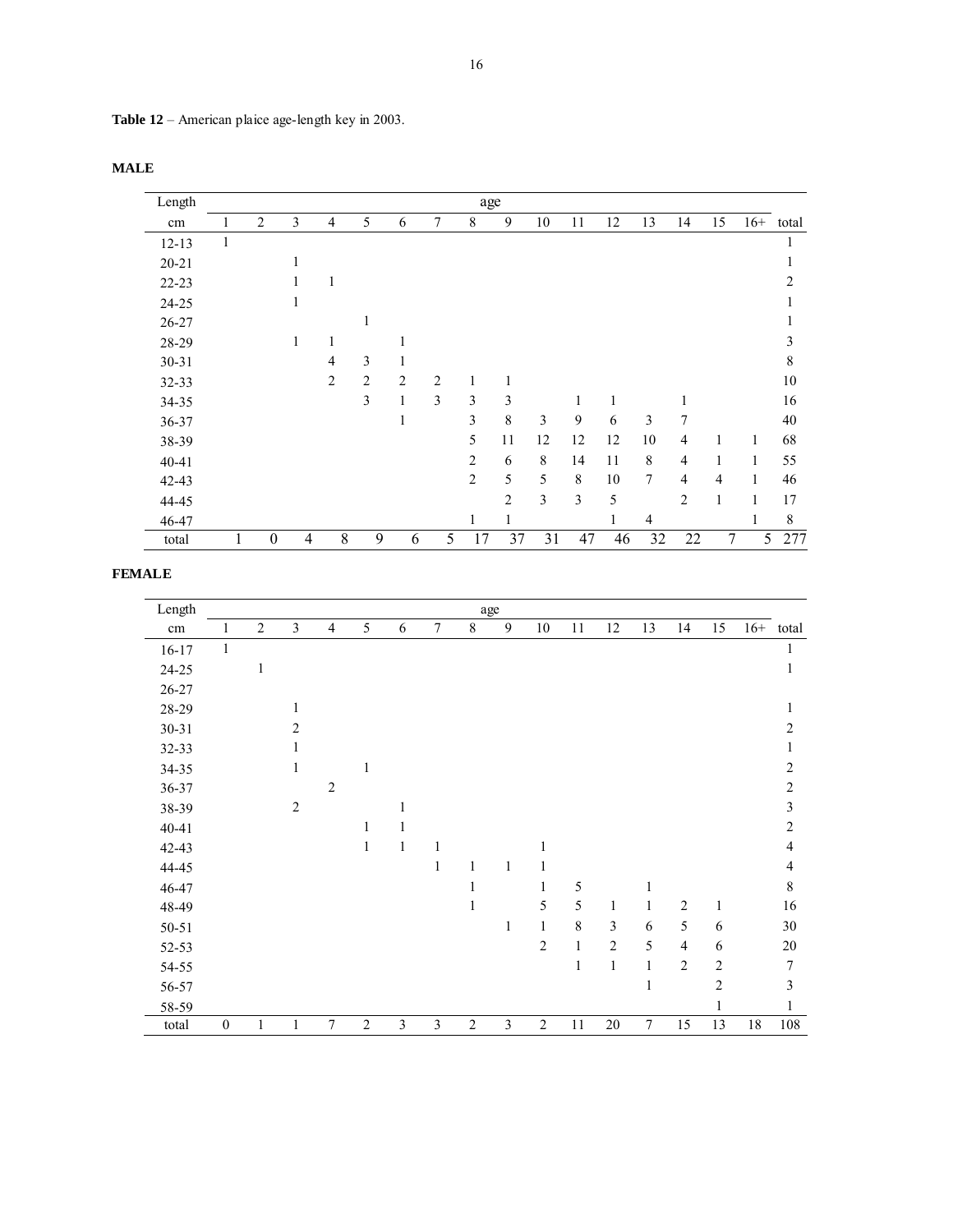|                | Area      | tow                     | catch per tow (Kg) |
|----------------|-----------|-------------------------|--------------------|
| stratum        | sq. miles | number                  | mean               |
| $\mathbf{1}$   | 342       | $\overline{\mathbf{3}}$ | 114.56             |
| $\overline{2}$ | 838       | 9                       | 1.79               |
| $\mathfrak{Z}$ | 628       | 7                       | 2.76               |
| $\overline{4}$ | 348       | $\overline{4}$          | 3.58               |
| 5              | 703       | 8                       | 7.00               |
| 6              | 496       | 6                       | 205.87             |
| $\tau$         | 822       | 9                       | 2.00               |
| $\,$ $\,$      | 646       | 7                       | 3.45               |
| 9              | 314       | $\mathfrak{Z}$          | 19.19              |
| 10             | 951       | 11                      | 122.44             |
| 11             | 806       | 8                       | 5.59               |
| 12             | 670       | 7                       | 2.14               |
| 13             | 249       | 3                       | 0.95               |
| 14             | 602       | $\overline{4}$          | 2.55               |
| 15             | 666       | 9                       | 2.60               |
| 16             | 634       | 7                       | 0.00               |
| 17             | 216       | $\overline{2}$          | 0.12               |
| 18             | 210       | $\overline{2}$          | 1.06               |
| 19             | 414       | 5                       | 0.00               |
| total          | 10555     | 114                     | 27.17              |
| s.error        |           |                         | 12.73              |

 **Table 13** – Redfish (*Sebastes marinus*) mean catch per tow by strata and its standard error in the 2003 survey.

**Table 14** – Redfish (*Sebastes marinus*) mean length frequency per tow in the 2003 survey.

| length | male  | female | length | male | female | length | male | female |
|--------|-------|--------|--------|------|--------|--------|------|--------|
| 13     |       | 0.02   | 27     | 0.57 | 0.74   | 41     | 0.02 | 1.23   |
| 14     | 0.03  | 1.71   | 28     | 0.71 | 0.42   | 42     |      | 0.78   |
| 15     | 4.73  | 11.25  | 29     | 0.26 | 0.29   | 43     |      | 0.52   |
| 16     | 15.65 | 14.42  | 30     | 0.45 | 0.54   | 44     |      | 0.27   |
| 17     | 10.56 | 11.22  | 31     | 1.49 | 0.46   | 45     |      | 0.37   |
| 18     | 7.27  | 4.99   | 32     | 0.91 | 0.33   | 46     |      |        |
| 19     | 2.04  | 3.25   | 33     | 3.24 | 0.79   | 47     |      |        |
| 20     | 4.71  | 1.39   | 34     | 1.05 | 3.37   | 48     |      | 0.24   |
| 21     | 0.30  | 0.44   | 35     | 0.60 | 0.60   | 49     |      |        |
| 22     | 0.63  | 0.19   | 36     | 0.55 | 3.03   | 50     |      |        |
| 23     | 0.26  | 0.34   | 37     | 0.22 | 0.48   | 51     |      |        |
| 24     | 0.69  | 0.43   | 38     | 0.13 | 0.57   | 52     |      |        |
| 25     | 0.84  | 0.18   | 39     | 0.22 | 0.58   | 53     |      |        |
| 26     | 0.65  | 0.02   | 40     | 0.03 | 1.43   | 54     |      | 0.01   |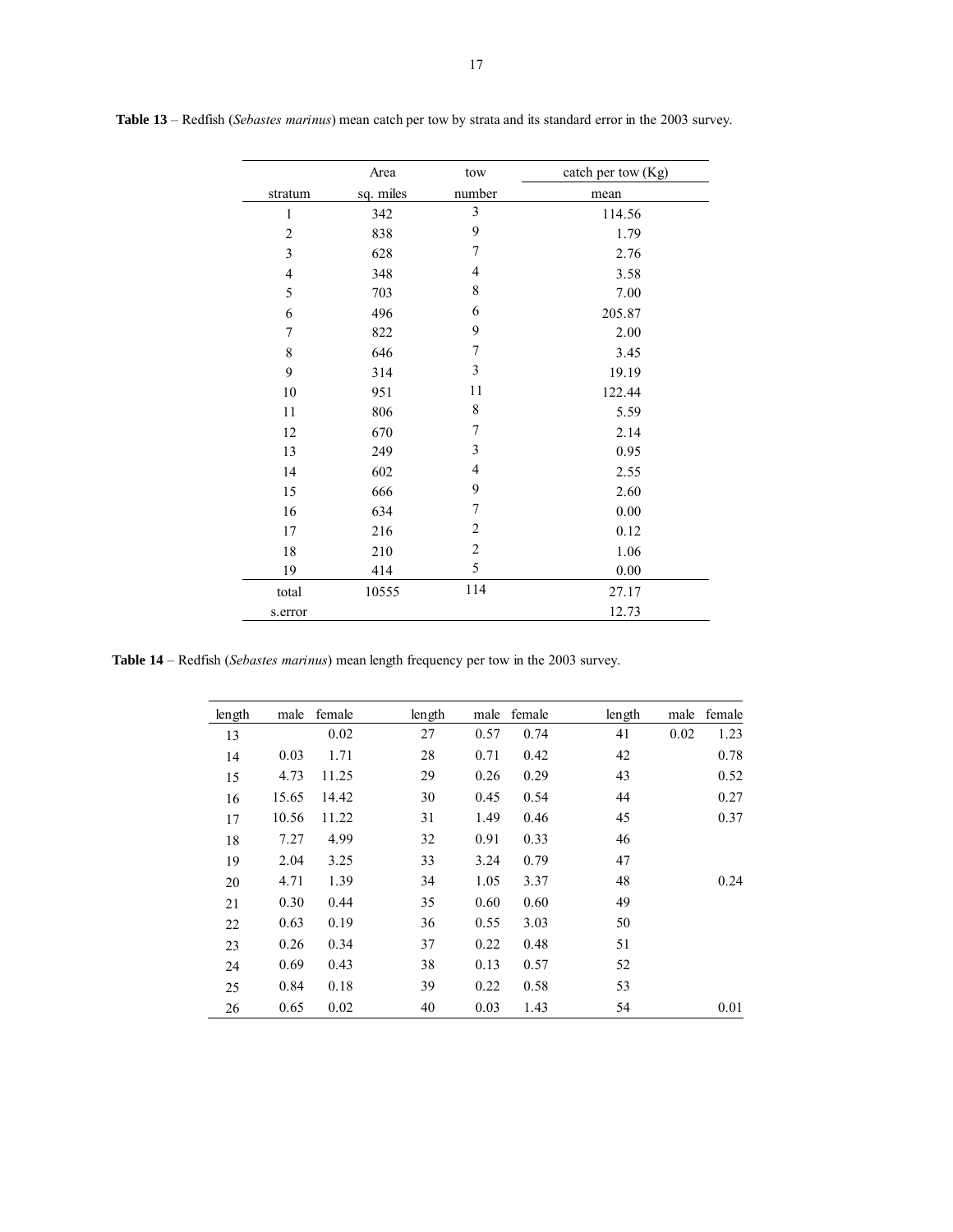|                  | Area      | tow            | catch per tow (Kg) |
|------------------|-----------|----------------|--------------------|
| stratum          | sq. miles | number         | mean               |
| 1                | 342       | 3              |                    |
| $\overline{2}$   | 838       | 9              | 0.05               |
| $\mathfrak{Z}$   | 628       | $\overline{7}$ | 0.00               |
| $\overline{4}$   | 348       | $\overline{4}$ | 30.55              |
| 5                | 703       | $\,8\,$        | 8.42               |
| 6                | 496       | 6              | 23.97              |
| $\boldsymbol{7}$ | 822       | 9              | 9.72               |
| 8                | 646       | $\overline{7}$ | 17.25              |
| 9                | 314       | 3              | 130.96             |
| 10               | 951       | 11             | 23.16              |
| 11               | 806       | 8              | 9.28               |
| 12               | 670       | $\sqrt{ }$     | 69.93              |
| 13               | 249       | 3              | 148.59             |
| 14               | 602       | $\overline{4}$ | 158.44             |
| 15               | 666       | 9              | 15.31              |
| 16               | 634       | 7              | 15.92              |
| 17               | 216       | $\overline{2}$ | 19.51              |
| 18               | 210       | $\overline{2}$ | 10.69              |
| 19               | 414       | 5              | 93.37              |
| total            | 10555     | 114            | 34.38              |
| s.error          |           |                | 5.36               |

 **Table 15** – Redfish (*Sebastes mentella*) mean catch per tow and its standard error by in the 2003 survey.

**Table 16** – Redfish (*Sebastes mentella*) mean length frequency per tow in the 2003 survey.

| length | male  | female | length | male | female | length | male | female |
|--------|-------|--------|--------|------|--------|--------|------|--------|
| 13     |       | 0.00   | 24     | 3.33 | 2.50   | 35     | 0.20 | 0.27   |
| 14     | 0.11  | 0.09   | 25     | 4.14 | 3.25   | 36     | 0.10 | 0.48   |
| 15     | 2.34  | 2.12   | 26     | 6.13 | 3.34   | 37     | 0.05 | 0.34   |
| 16     | 12.95 | 9.61   | 27     | 8.82 | 3.18   | 38     | 0.05 | 0.29   |
| 17     | 17.16 | 11.98  | 28     | 7.73 | 3.24   | 39     |      | 0.35   |
| 18     | 7.81  | 5.22   | 29     | 4.99 | 4.09   | 40     |      | 0.14   |
| 19     | 3.32  | 3.64   | 30     | 2.12 | 5.84   | 41     |      | 0.03   |
| 20     | 3.69  | 2.98   | 31     | 1.13 | 3.78   | 42     | 0.03 |        |
| 21     | 3.84  | 3.50   | 32     | 1.00 | 2.61   | 43     |      |        |
| 22     | 3.33  | 2.90   | 33     | 0.61 | 1.09   | 44     |      | 0.03   |
| 23     | 2.42  | 2.11   | 34     | 0.40 | 0.80   | 45     |      |        |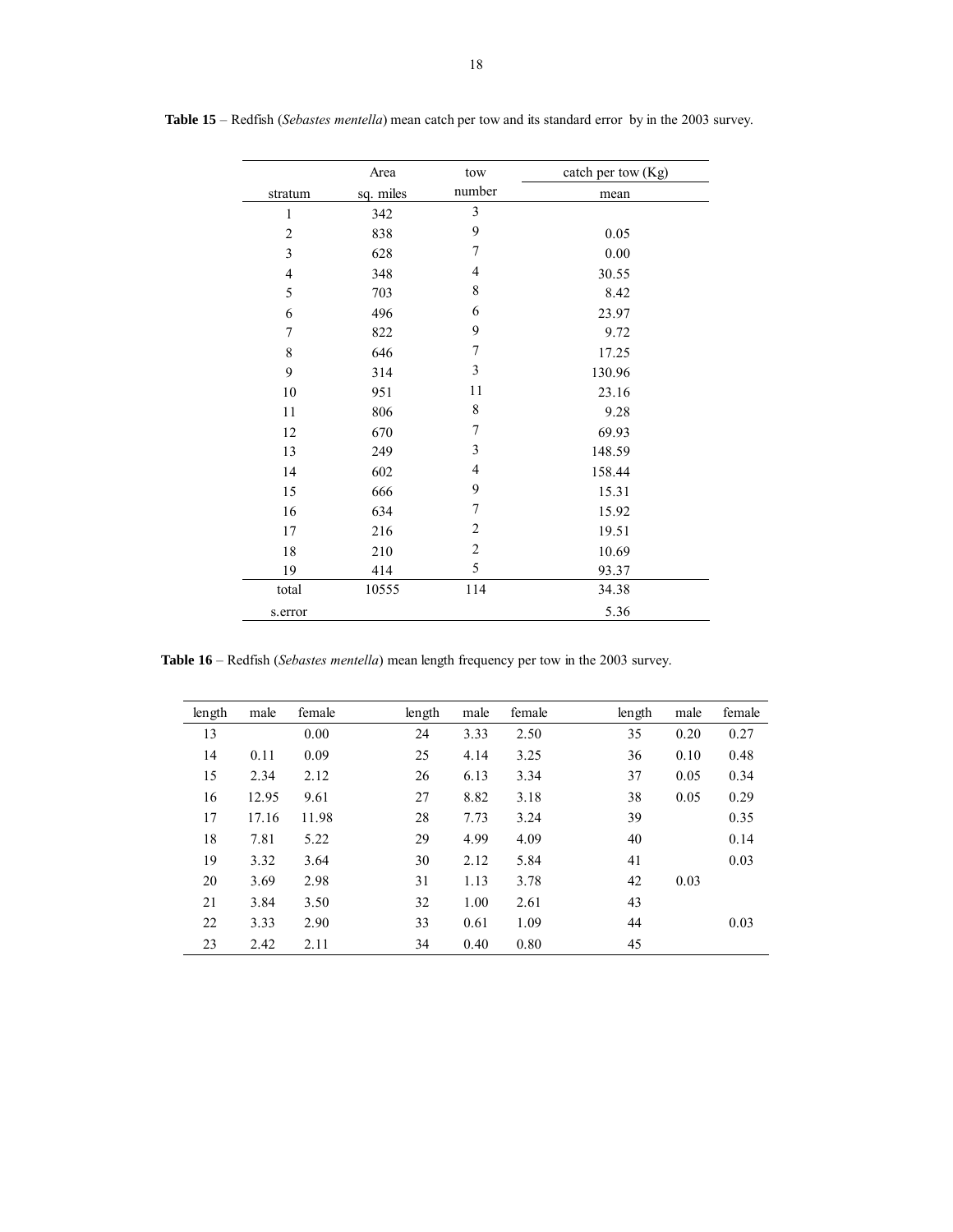|       |                                   |                |                          |      |                          |                          |                   |          |                          | stratum                  |      |      |                          |      |                   |      |                          |      |                   |       | mean<br>weight           | mean<br>length |
|-------|-----------------------------------|----------------|--------------------------|------|--------------------------|--------------------------|-------------------|----------|--------------------------|--------------------------|------|------|--------------------------|------|-------------------|------|--------------------------|------|-------------------|-------|--------------------------|----------------|
| age   |                                   | $\overline{2}$ | 3                        | 4    | 5                        | 6                        | $\overline{7}$    | 8        | 9                        | 10                       | 11   | 12   | 13                       | 14   | 15                | 16   | 17                       | 18   | 19                | total | g                        | cm             |
|       | $\overbrace{\phantom{123221111}}$ |                |                          |      |                          | $\overline{\phantom{0}}$ |                   |          |                          |                          |      |      |                          |      |                   |      |                          |      |                   |       |                          |                |
| 2     |                                   |                |                          |      |                          |                          |                   |          |                          |                          |      |      |                          |      |                   |      |                          |      |                   |       |                          |                |
| 3     | $\overline{\phantom{m}}$          | 0.02           | $\qquad \qquad -$        | 3.37 | 3.25                     | 0.25                     | 3.68              | 1.57     | 5.25                     | 13.23                    | 3.25 | 1.21 | 0.48                     | 0.11 | 1.31              | 0.01 | 0.01                     | 0.00 | 0.05              | 37.05 | 63                       | 16.8           |
|       | $\overline{\phantom{m}}$          | 0.02           | $\overline{\phantom{m}}$ | 2.37 | 2.21                     | 0.20                     | 1.84              | 1.32     | 4.70                     | 7.90                     | 1.48 | 0.85 | 0.44                     | 0.08 | 0.86              | 0.01 | 0.01                     | 0.00 | 0.07              | 24.33 | 73                       | 17.7           |
| 5     | $\overline{\phantom{m}}$          | 0.01           | $\qquad \qquad -$        | 3.26 | 1.04                     | 1.24                     | 1.35              | 3.00     | 7.29                     | 4.91                     | 0.86 | 2.39 | 1.48                     | 0.97 | 1.47              | 0.17 | 0.12                     | 0.03 | 0.45              | 30.06 | 110                      | 20.1           |
| 6     | $\overline{\phantom{0}}$          |                | $\overline{\phantom{0}}$ | 0.65 | 0.03                     | 0.26                     | 0.18              | 1.07     | 2.72                     | 0.62                     | 0.15 | 1.27 | 1.47                     | 1.60 | 0.57              | 0.25 | 0.14                     | 0.05 | 0.71              | 11.73 | 172                      | 23.3           |
|       |                                   |                | $\qquad \qquad -$        | 0.34 | 0.09                     | 0.04                     | 0.12              | 0.53     | 2.03                     | 0.26                     | 0.08 | 1.66 | 2.13                     | 3.56 | 0.41              | 0.42 | 0.24                     | 0.07 | 1.40              | 13.36 | 229                      | 25.6           |
| 8     | $\overline{\phantom{0}}$          |                | $\qquad \qquad -$        | 0.15 | 0.06                     | 0.01                     | 0.07              | 0.22     | 1.12                     | 0.09                     | 0.03 | 1.46 | 1.62                     | 3.83 | 0.28              | 0.34 | 0.20                     | 0.06 | 1.29              | 10.83 | 262                      | 26.8           |
| 9     |                                   |                | $\overline{\phantom{0}}$ | 0.05 | 0.01                     | 0.01                     | 0.06              | 0.09     | 0.61                     | 0.02                     | 0.01 | 1.30 | 1.07                     | 4.16 | 0.23              | 0.23 | 0.14                     | 0.06 | 1.45              | 9.49  | 322                      | 28.7           |
| 10    | $\overline{\phantom{0}}$          |                | $\qquad \qquad -$        | 0.05 | 0.01                     | 0.01                     | 0.05              | 0.06     | 0.53                     | 0.04                     | 0.01 | 1.22 | 0.88                     | 3.24 | 0.18              | 0.26 | 0.13                     | 0.07 | 1.50              | 8.23  | 352                      | 29.5           |
| 11    | $\overline{\phantom{0}}$          |                | $\qquad \qquad -$        | 0.01 | $\qquad \qquad -$        | 0.05                     | 0.03              | 0.04     | 0.34                     | 0.01                     | 0.06 | 0.76 | 0.52                     | 1.75 | 0.11              | 0.17 | 0.05                     | 0.05 | 0.77              | 4.72  | 402                      | 30.8           |
| 12    |                                   |                | $\overline{\phantom{0}}$ | 0.01 | $\overline{\phantom{m}}$ | 0.07                     | 0.02              | 0.03     | 0.25                     | 0.01                     | 0.06 | 0.61 | 0.41                     | 1.08 | 0.07              | 0.16 | 0.04                     | 0.04 | 0.52              | 3.35  | 445                      | 31.8           |
| 13    | $\overline{\phantom{0}}$          |                | $\qquad \qquad -$        | 0.16 | 0.02                     | 0.11                     | 0.12              | 0.25     | 1.61                     | 0.12                     | 0.08 | 3.09 | 2.36                     | 7.92 | 0.48              | 0.65 | 0.30                     | 0.16 | 3.09              | 20.55 | 344                      | 29.1           |
| 14    | $\overline{\phantom{0}}$          |                |                          |      |                          | 0.03                     | 0.00              | 0.01     | 0.04                     |                          | 0.03 | 0.12 | 0.10                     | 0.11 | 0.02              | 0.04 | 0.00                     | 0.01 | 0.03              | 0.55  | 517                      | 33.5           |
| 15    |                                   |                |                          |      |                          |                          |                   |          |                          |                          |      |      |                          |      |                   |      |                          |      |                   |       | $\overline{\phantom{0}}$ |                |
| 16    | $\qquad \qquad -$                 |                |                          |      | -                        | 0.01                     |                   | 0.01     | 0.02                     |                          | 0.02 | 0.04 | 0.05                     | 0.03 | 0.01              | 0.02 |                          | 0.00 | 0.01              | 0.20  | 516                      | 33.5           |
| 17    | $\overline{\phantom{0}}$          |                |                          |      |                          | 0.04                     |                   | 0.01     | 0.05                     |                          | 0.03 | 0.12 | 0.08                     | 0.22 | 0.02              | 0.03 | 0.01                     | 0.01 | 0.09              | 0.69  | 523                      | 33.5           |
| 18    |                                   |                |                          |      |                          |                          |                   |          |                          |                          |      |      |                          |      |                   |      |                          |      |                   |       | $\overline{\phantom{0}}$ |                |
| 19    | $\qquad \qquad -$                 |                |                          |      |                          |                          | 0.03              |          | $\overline{\phantom{m}}$ |                          |      | -    | 0.03                     |      |                   |      |                          |      | $\qquad \qquad -$ | 0.02  | 994                      | 41.5           |
| 20    | $\overline{\phantom{0}}$          |                |                          |      | -                        | 0.04                     | $\qquad \qquad -$ | 0.01     | $\overline{\phantom{m}}$ | $\qquad \qquad -$        | 0.03 | 0.03 | 0.04                     | 0.06 | 0.01              | 0.01 | $\overline{\phantom{0}}$ | -    | 0.02              | 0.24  | 671                      | 36.5           |
| 21    |                                   |                |                          |      |                          | 0.02                     | $\qquad \qquad -$ | $\equiv$ | $\qquad \qquad -$        | $\overline{\phantom{0}}$ | 0.01 | 0.05 | 0.02                     | 0.03 | 0.01              | 0.02 | 0.00                     | 0.01 | 0.01              | 0.16  | 565                      | 34.5           |
| 22    | $\qquad \qquad -$                 |                |                          |      |                          | 0.01                     | $\qquad \qquad -$ | 0.01     | 0.02                     | $\overline{\phantom{0}}$ | 0.02 | 0.04 | 0.05                     | 0.03 | 0.01              | 0.02 |                          | 0.00 | 0.01              | 0.20  | 516                      | 33.5           |
| 23    | $\qquad \qquad -$                 |                |                          |      |                          |                          |                   |          |                          |                          |      |      |                          |      |                   |      |                          |      |                   |       |                          |                |
| 24    |                                   |                |                          |      |                          |                          |                   |          |                          |                          |      |      |                          |      |                   |      |                          |      |                   |       |                          |                |
| $25+$ |                                   |                |                          |      |                          | 0.10                     | 0.03              |          |                          |                          | 0.08 | 0.10 | $\overline{\phantom{0}}$ | 0.05 | $\qquad \qquad -$ | 0.08 | 0.02                     | 0.02 | 0.05              | 0.44  | 794                      | 38.3           |

**Table 17** – Redfish (*Sebastes mentella*) mean frequency at age per tow in the 2003 survey.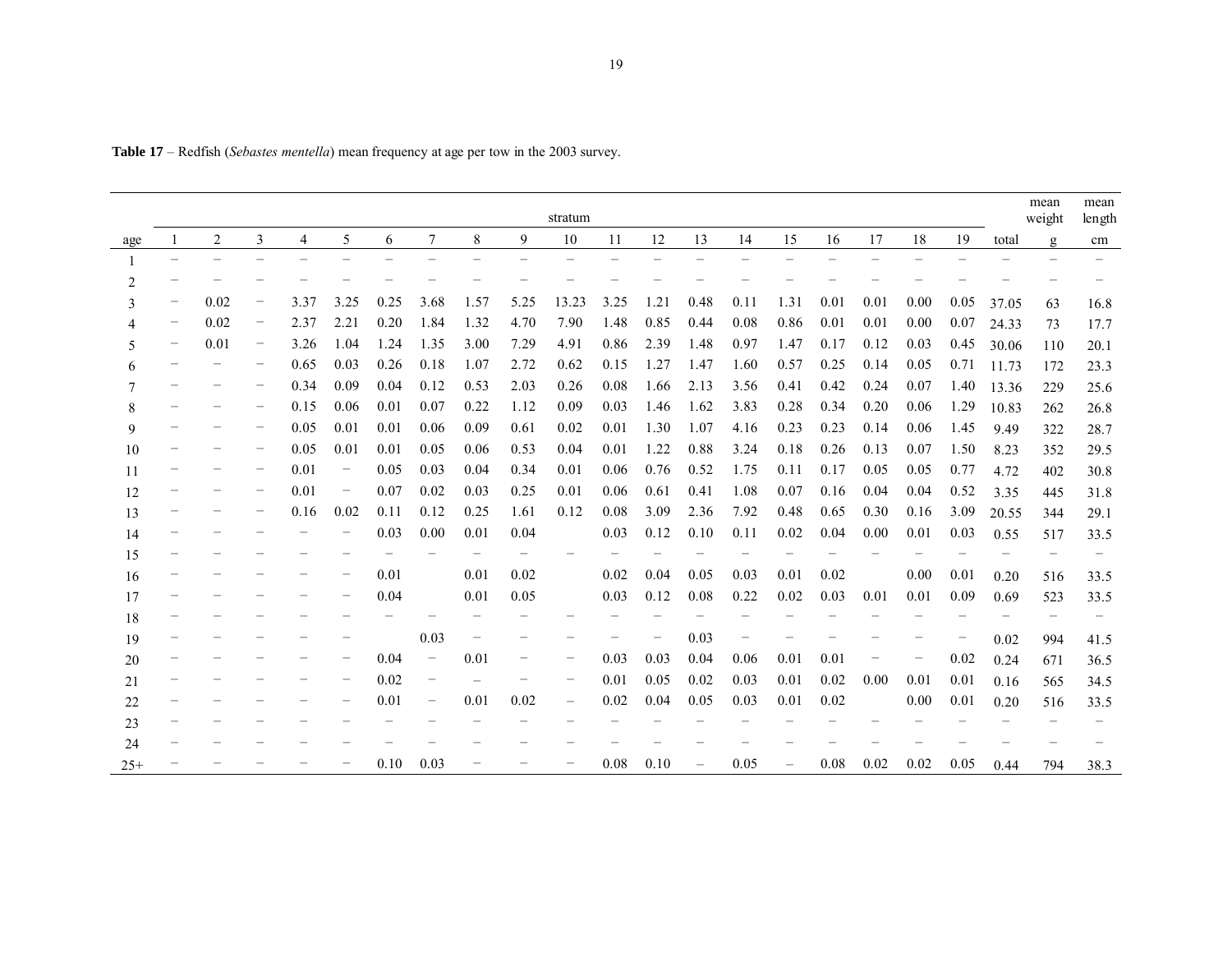**Table 18** – Redfish (*Sebastes mentella*) age-length key in the 2002 survey.

| length   |                |                |                         |                |                         |                         |                  |               |              |         |                         | age     |       |              |    |        |        |        |    |         |                |        | $\rm no$     |                         |
|----------|----------------|----------------|-------------------------|----------------|-------------------------|-------------------------|------------------|---------------|--------------|---------|-------------------------|---------|-------|--------------|----|--------|--------|--------|----|---------|----------------|--------|--------------|-------------------------|
| $\rm cm$ | $\mathfrak{Z}$ | $\overline{4}$ | $\sqrt{5}$              | $\sqrt{6}$     | $\boldsymbol{7}$        | $\,8\,$                 | $\boldsymbol{9}$ | $10\,$        | 11           | $12\,$  |                         | 13 14   | 16    | $17\,$       | 19 | $20\,$ | $21\,$ | $22\,$ | 26 | 29      | 32             | $36\,$ |              | id total                |
| 13       |                |                |                         |                |                         |                         |                  |               |              |         |                         |         |       |              |    |        |        |        |    |         |                |        |              |                         |
| 14       | $\,1\,$        |                |                         |                |                         |                         |                  |               |              |         |                         |         |       |              |    |        |        |        |    |         |                |        |              | $\,1$                   |
| 15       | $\mathfrak{Z}$ |                |                         |                |                         |                         |                  |               |              |         |                         |         |       |              |    |        |        |        |    |         |                |        |              | $\overline{\mathbf{3}}$ |
| $16\,$   | $\sqrt{2}$     | $\,1$          |                         |                |                         |                         |                  |               |              |         |                         |         |       |              |    |        |        |        |    |         |                |        |              | $\overline{\mathbf{3}}$ |
| 17       | $1\,$          | $\,1\,$        |                         |                |                         |                         |                  |               |              |         |                         |         |       |              |    |        |        |        |    |         |                |        |              | $\sqrt{2}$              |
| 18       | $1\,$          | $\sqrt{3}$     | $\mathbf{1}$            |                |                         |                         |                  |               |              |         |                         |         |       |              |    |        |        |        |    |         |                |        |              | 5                       |
| 19       |                | $\mathbf{1}$   | $\overline{4}$          |                |                         |                         |                  |               |              |         |                         |         |       |              |    |        |        |        |    |         |                |        |              | $\overline{5}$          |
| $20\,$   |                |                | 6                       | $\mathbf{1}$   |                         |                         |                  |               |              |         |                         |         |       |              |    |        |        |        |    |         |                |        |              | $\boldsymbol{7}$        |
| $21\,$   |                |                | $\overline{4}$          | $\sqrt{2}$     |                         |                         |                  |               |              |         | $\,1\,$                 |         |       |              |    |        |        |        |    |         |                |        |              | $\boldsymbol{7}$        |
| 22       |                |                | $\overline{\mathbf{3}}$ | $\overline{3}$ | $\sqrt{2}$              |                         |                  |               |              |         |                         |         |       |              |    |        |        |        |    |         |                |        |              | $\,8\,$                 |
| 23       |                |                | $\,1$                   | $\,1$          |                         |                         |                  |               |              |         |                         |         |       |              |    |        |        |        |    |         |                |        |              | $\sqrt{2}$              |
| 24       |                |                |                         | $\overline{3}$ | $\overline{4}$          | $\,1\,$                 |                  |               |              |         |                         |         |       |              |    |        |        |        |    |         |                |        |              | $\,8\,$                 |
| 25       |                |                |                         | $\,1$          | $\sqrt{6}$              | $\mathfrak{Z}$          |                  |               |              |         |                         |         |       |              |    |        |        |        |    |         |                |        |              | $10\,$                  |
| $26\,$   |                |                |                         |                | $\,1$                   | $\sqrt{2}$              |                  | $\,1\,$       |              |         | $\overline{4}$          |         |       |              |    |        |        |        |    |         |                |        |              | $8\,$                   |
| $27\,$   |                |                |                         |                | $\overline{\mathbf{3}}$ | $\overline{\mathbf{3}}$ | $\,1\,$          |               |              |         | $\mathfrak{Z}$          |         |       |              |    |        |        |        |    |         |                |        |              | $10\,$                  |
| $28\,$   |                |                |                         |                |                         |                         | $\mathfrak{Z}$   | $\,1\,$       | $\,1\,$      |         | $\overline{\mathbf{4}}$ |         |       |              |    |        |        |        |    |         |                |        |              | $\mathbf{9}$            |
| 29       |                |                |                         |                |                         |                         | $\,1\,$          | $\sqrt{2}$    | $\,1\,$      |         | $\sqrt{2}$              |         |       |              |    |        |        |        |    |         |                |        |              | $\sqrt{6}$              |
| $30\,$   |                |                |                         |                |                         |                         |                  | $\mathbbm{1}$ | $\mathbf{1}$ |         | 5                       |         |       |              |    |        |        |        |    |         |                |        |              | $\boldsymbol{7}$        |
| 31       |                |                |                         |                |                         |                         |                  | $\mathbf{1}$  |              | $\,1\,$ | $\,1\,$                 |         |       | $\mathbf{1}$ |    |        |        |        |    |         |                |        |              | $\overline{4}$          |
| 32       |                |                |                         |                |                         |                         |                  | $\,1$         | $\sqrt{2}$   | $\,1\,$ |                         | $\,1\,$ |       | $\,1\,$      |    |        |        |        |    |         |                |        |              | $\sqrt{6}$              |
| 33       |                |                |                         |                |                         |                         |                  |               |              |         | $\,1\,$                 |         | $\,1$ |              |    |        |        | $\,1$  |    |         |                |        |              | $\mathfrak{Z}$          |
| 34       |                |                |                         |                |                         |                         |                  |               | $\,1$        |         | $\,1\,$                 |         |       |              |    |        |        |        |    |         |                |        |              | $\overline{2}$          |
| 35       |                |                |                         |                |                         |                         |                  |               |              |         |                         |         |       |              |    |        |        |        |    | $\,1\,$ | $\overline{1}$ |        |              | $\overline{2}$          |
| 36       |                |                |                         |                |                         |                         |                  |               |              |         |                         |         |       |              |    |        |        |        |    |         |                |        |              |                         |
| 37       |                |                |                         |                |                         |                         |                  |               |              |         |                         |         |       |              |    |        |        |        |    |         |                |        |              |                         |
| 38       |                |                |                         |                |                         |                         |                  |               |              |         |                         |         |       |              |    |        |        |        |    |         |                | $\,1$  |              | $\,1$                   |
| 39       |                |                |                         |                |                         |                         |                  |               |              |         |                         |         |       |              |    |        |        |        |    |         |                |        |              |                         |
| $40\,$   |                |                |                         |                |                         |                         |                  |               |              |         |                         |         |       |              |    |        |        |        |    |         |                |        |              |                         |
| 41       |                |                |                         |                |                         |                         |                  |               |              |         |                         |         |       |              |    |        |        |        |    |         |                |        |              |                         |
| 42       |                |                |                         |                |                         |                         |                  |               |              |         |                         |         |       |              |    |        |        |        |    |         |                |        | $\mathbf{1}$ | $\mathbf{1}$            |
| 43       |                |                |                         |                |                         |                         |                  |               |              |         |                         |         |       |              |    |        |        |        |    |         |                |        |              |                         |
| 44       |                |                |                         |                |                         |                         |                  |               |              |         |                         |         |       |              |    |        |        |        |    |         |                |        |              |                         |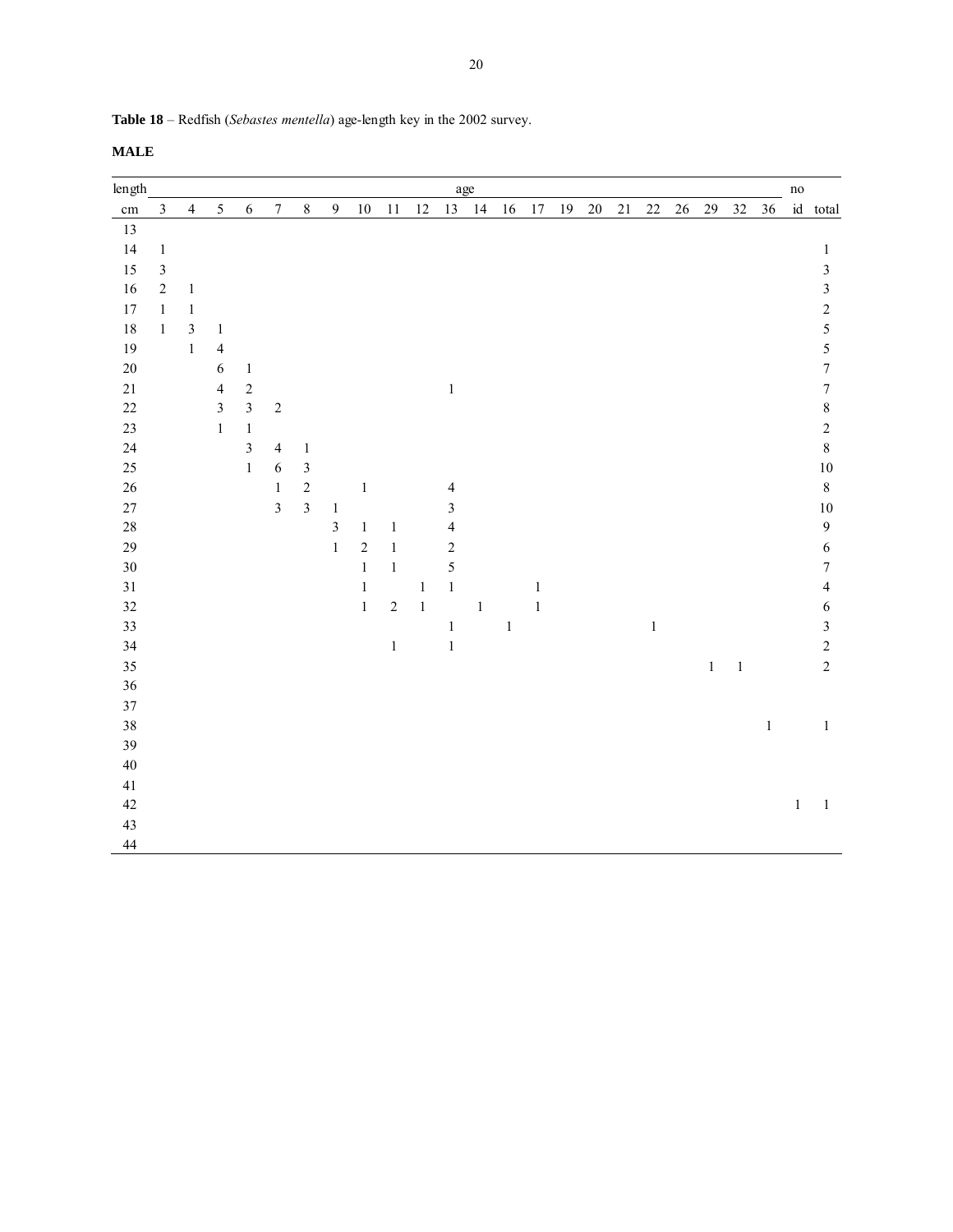**Table 18** – (continued)

| length   |                |                |                |                |                  |                         |                         |                |                |              |                | age     |    |         |        |         |        |        |         |        |    |    | $\rm no$ |                         |
|----------|----------------|----------------|----------------|----------------|------------------|-------------------------|-------------------------|----------------|----------------|--------------|----------------|---------|----|---------|--------|---------|--------|--------|---------|--------|----|----|----------|-------------------------|
| $\rm cm$ | $\mathfrak{Z}$ | $\overline{4}$ | 5              | $\sqrt{6}$     | $\boldsymbol{7}$ | $8\,$                   | $\overline{9}$          | $10\,$         | 11             | 12           | 13             | 14      | 16 | 17      | $19\,$ | $20\,$  | $21\,$ | $22\,$ | $26\,$  | $29\,$ | 32 | 36 |          | id total                |
| 13       |                |                |                |                |                  |                         |                         |                |                |              |                |         |    |         |        |         |        |        |         |        |    |    |          |                         |
| 14       | $\mathbf{1}$   |                |                |                |                  |                         |                         |                |                |              |                |         |    |         |        |         |        |        |         |        |    |    |          | $\mathbf{1}$            |
| 15       | $\,1\,$        |                |                |                |                  |                         |                         |                |                |              |                |         |    |         |        |         |        |        |         |        |    |    |          | $\,1$                   |
| 16       | $\sqrt{2}$     |                |                |                |                  |                         |                         |                |                |              |                |         |    |         |        |         |        |        |         |        |    |    |          | $\overline{c}$          |
| $17\,$   | $\mathbf{1}$   | $\,1$          | $\mathbf{1}$   |                |                  |                         |                         |                |                |              |                |         |    |         |        |         |        |        |         |        |    |    |          | $\overline{\mathbf{3}}$ |
| 18       |                | $\overline{c}$ | $\mathfrak{Z}$ |                |                  |                         |                         |                |                |              |                |         |    |         |        |         |        |        |         |        |    |    |          | $\sqrt{5}$              |
| 19       |                |                | $\overline{3}$ |                |                  |                         |                         |                |                |              |                |         |    |         |        |         |        |        |         |        |    |    |          | $\mathfrak{Z}$          |
| $20\,$   |                |                | 6              | $\mathbf{1}$   |                  |                         |                         |                |                |              |                |         |    |         |        |         |        |        |         |        |    |    |          | $\boldsymbol{7}$        |
| 21       |                |                | 5              | $\overline{c}$ |                  |                         |                         |                |                |              |                |         |    |         |        |         |        |        |         |        |    |    |          | $\sqrt{ }$              |
| 22       |                |                | 6              | $\overline{2}$ | $\,1\,$          |                         |                         |                |                |              |                |         |    |         |        |         |        |        |         |        |    |    |          | $\mathbf{9}$            |
| 23       |                |                | $\mathbf{1}$   | $\overline{5}$ | $\overline{c}$   |                         |                         |                |                |              |                |         |    |         |        |         |        |        |         |        |    |    |          | $\,8\,$                 |
| $24\,$   |                |                |                | $\overline{4}$ | $\sqrt{2}$       | $\,1\,$                 |                         |                |                |              |                |         |    |         |        |         |        |        |         |        |    |    |          | $\sqrt{ }$              |
| 25       |                |                |                | $\overline{c}$ | $\overline{4}$   | $\sqrt{2}$              |                         |                |                |              |                |         |    |         |        |         |        |        |         |        |    |    |          | $\,8\,$                 |
| $26\,$   |                |                |                |                | $\mathfrak{Z}$   | $\mathfrak{Z}$          | $\mathbf{1}$            |                |                |              |                |         |    |         |        |         |        |        |         |        |    |    |          | $\boldsymbol{7}$        |
| 27       |                |                |                | $\mathbf{1}$   | $\,1$            | $\overline{\mathbf{3}}$ | $\mathfrak{Z}$          | $\mathbf{1}$   |                |              |                |         |    |         |        |         |        |        |         |        |    |    |          | $\boldsymbol{9}$        |
| $28\,$   |                |                |                |                |                  | $\overline{c}$          | $\overline{\mathbf{3}}$ | $\mathbf{1}$   |                |              | $\mathbf{1}$   |         |    |         |        |         |        |        |         |        |    |    |          | $\boldsymbol{7}$        |
| 29       |                |                |                |                |                  | $\mathbf{1}$            | $\sqrt{2}$              | $\mathfrak{Z}$ |                | $\mathbf{1}$ | $\mathfrak{Z}$ |         |    |         |        |         |        |        |         |        |    |    |          | $10\,$                  |
| $30\,$   |                |                |                |                |                  |                         | $\sqrt{2}$              | $\sqrt{2}$     | $\,1\,$        | $\,1\,$      | $\sqrt{2}$     |         |    |         |        |         |        |        |         |        |    |    |          | $\,8\,$                 |
| 31       |                |                |                |                |                  |                         |                         | $\sqrt{2}$     | $\overline{3}$ | $\mathbf{1}$ | $\overline{5}$ |         |    |         |        |         |        |        |         |        |    |    |          | $11\,$                  |
| 32       |                |                |                |                |                  |                         |                         |                |                | $\mathbf{1}$ | $\overline{3}$ |         |    |         |        |         |        |        |         |        |    |    |          | $\overline{4}$          |
| 33       |                |                |                |                |                  |                         |                         |                | $\sqrt{2}$     | $\sqrt{2}$   |                | $\,1\,$ |    |         |        |         |        |        |         |        |    |    |          | 5                       |
| 34       |                |                |                |                |                  |                         |                         |                |                | $\sqrt{2}$   | $\,1\,$        | $\,1\,$ |    |         |        |         | $\,1$  |        |         |        |    |    |          | $\sqrt{5}$              |
| 35       |                |                |                |                |                  |                         |                         |                |                |              |                |         |    |         |        |         |        |        |         |        |    |    |          |                         |
| 36       |                |                |                |                |                  |                         |                         |                |                |              |                |         |    | $\,1\,$ |        | $\,1\,$ |        |        |         |        |    |    |          | $\sqrt{2}$              |
| 37       |                |                |                |                |                  |                         |                         |                |                |              |                |         |    |         |        |         |        |        |         |        |    |    |          |                         |
| 38       |                |                |                |                |                  |                         |                         |                |                |              |                |         |    |         |        |         |        |        |         |        |    |    |          |                         |
| 39       |                |                |                |                |                  |                         |                         |                |                |              |                |         |    |         |        |         |        |        |         |        |    |    |          |                         |
| 40       |                |                |                |                |                  |                         |                         |                |                |              |                |         |    |         |        |         |        |        | $\,1\,$ |        |    |    |          | $\,1\,$                 |
| 41       |                |                |                |                |                  |                         |                         |                |                |              |                |         |    |         | $\,1$  |         |        |        |         |        |    |    |          | $\,1\,$                 |
| 42       |                |                |                |                |                  |                         |                         |                |                |              |                |         |    |         |        |         |        |        |         |        |    |    |          |                         |
| 43       |                |                |                |                |                  |                         |                         |                |                |              |                |         |    |         |        |         |        |        |         |        |    |    |          |                         |
| 44       |                |                |                |                |                  |                         |                         |                |                |              |                |         |    |         |        |         |        |        |         |        |    |    | $1\,$    | $\mathbf{1}$            |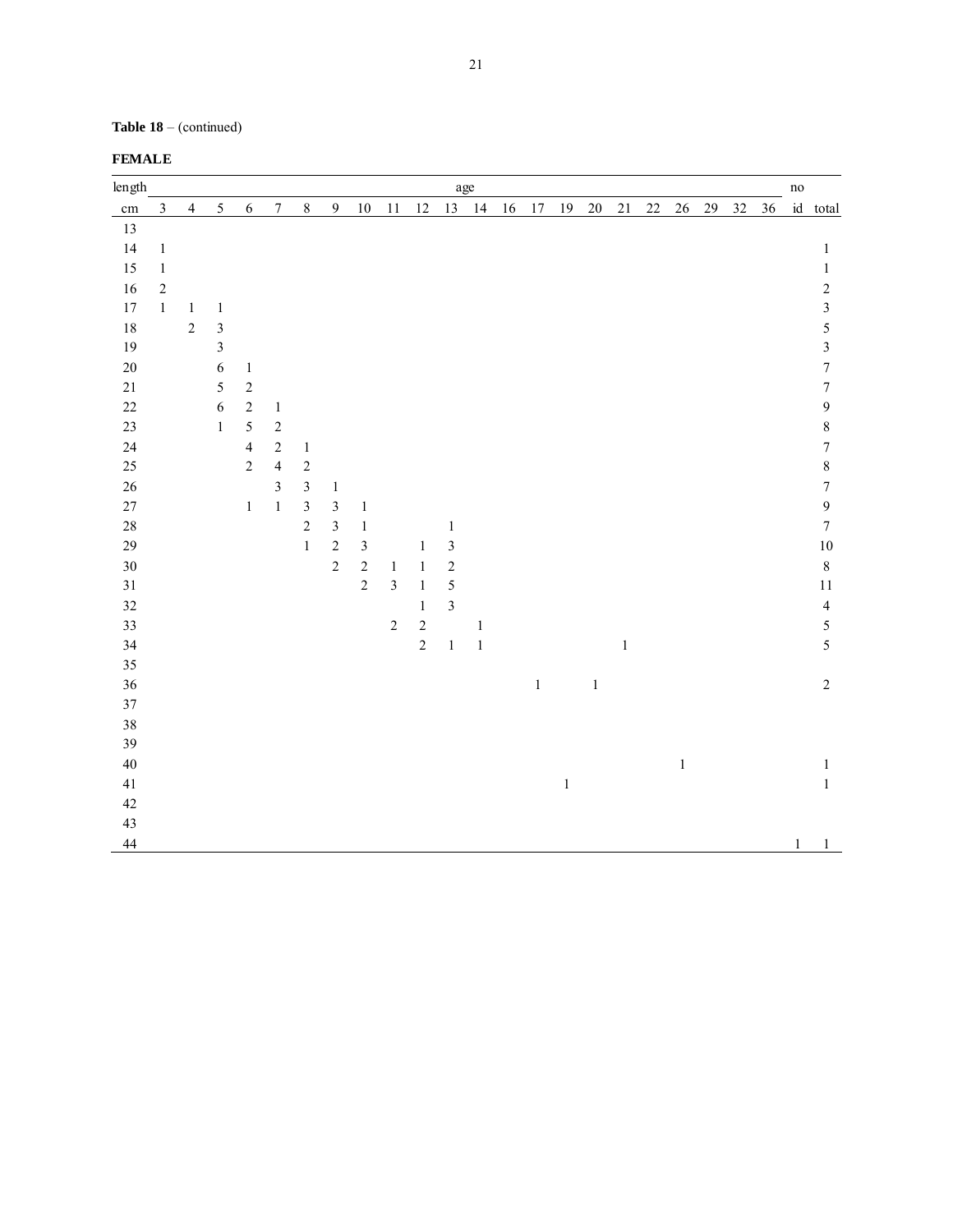| age             | 1992                     | 1993                     | 1994              | 1995   | 1996   | 1997                     | 1998                     | 1999   | 2000                     | 2001                     | 2002                     | 2003                     |
|-----------------|--------------------------|--------------------------|-------------------|--------|--------|--------------------------|--------------------------|--------|--------------------------|--------------------------|--------------------------|--------------------------|
| $\mathbf{1}$    | $\qquad \qquad -$        | -                        | 0.12              | 0.07   | $-$    | $\overline{\phantom{a}}$ | 0.07                     | 0.13   | $\overline{\phantom{0}}$ | $\overline{\phantom{m}}$ | $\overline{\phantom{m}}$ | $\overline{\phantom{m}}$ |
| $\sqrt{2}$      | $\overline{\phantom{m}}$ | -                        | 0.61              | 3.25   | 3.49   | 0.73                     | 1.89                     | 2.95   | $\overline{\phantom{a}}$ | 0.70                     | 0.27                     | $\overline{\phantom{m}}$ |
| $\mathfrak{Z}$  | 0.82                     |                          | 13.33             | 38.01  | 20.16  | 5.96                     | 26.60                    | 28.49  | 4.35                     | 55.70                    | 15.09                    | 37.05                    |
| $\overline{4}$  | 15.87                    | 2.28                     | 65.25             | 245.15 | 145.82 | 39.67                    | 17.04                    | 49.37  | 15.55                    | 44.65                    | 87.10                    | 24.33                    |
| 5               | 112.89                   | 5.20                     | 28.27             | 148.12 | 379.24 | 219.25                   | 19.07                    | 27.64  | 31.90                    | 30.98                    | 33.79                    | 30.06                    |
| 6               | 63.47                    | 18.32                    | 15.93             | 5.86   | 59.24  | 126.37                   | 49.11                    | 30.29  | 25.38                    | 28.60                    | 29.89                    | 11.73                    |
| $7\phantom{.0}$ | 34.42                    | 15.67                    | 23.81             | 10.88  | 10.57  | 9.88                     | 33.73                    | 50.86  | 40.94                    | 23.98                    | 24.74                    | 13.36                    |
| 8               | 30.99                    | 11.08                    | 14.67             | 12.34  | 10.28  | 4.11                     | 139.86                   | 47.68  | 72.13                    | 24.79                    | 19.51                    | 10.83                    |
| 9               | 21.65                    | 4.29                     | 9.68              | 7.35   | 7.97   | 2.71                     | 5.53                     | 177.77 | 38.27                    | 9.90                     | 17.33                    | 9.49                     |
| 10              | 13.59                    | 5.09                     | 7.54              | 6.93   | 4.65   | 3.12                     | 0.85                     | 7.41   | 203.99                   | 6.82                     | 5.11                     | 8.23                     |
| 11              | 8.97                     | 5.19                     | 6.49              | 7.71   | 3.50   | 1.66                     | 0.59                     | 0.29   | 3.63                     | 37.43                    | 3.66                     | 4.72                     |
| 12              | 6.59                     | 6.15                     | 4.10              | 3.67   | 3.54   | 1.66                     | 3.42                     | 0.52   | 0.34                     | 1.29                     | 29.87                    | 3.35                     |
| 13              | 6.49                     | 4.10                     | 3.16              | 3.01   | 2.08   | 0.89                     | 0.36                     | 1.23   | 0.28                     | 0.58                     | 0.91                     | 20.55                    |
| 14              | 4.83                     | 4.36                     | 2.01              | 3.27   | 2.34   | 1.51                     | 0.46                     | 0.16   | 2.47                     | 0.30                     | 0.24                     | 0.55                     |
| 15              | 4.34                     | 5.35                     | 2.11              | 3.36   | 1.83   | 0.42                     | 0.21                     | 0.34   | 0.13                     | 0.42                     | 0.39                     | $\overline{\phantom{m}}$ |
| 16              | 3.05                     | 1.59                     | 1.08              | 2.09   | 1.32   | 0.60                     | 0.35                     | 0.37   | 0.11                     | 0.22                     | 0.10                     | 0.20                     |
| 17              | 1.95                     | 1.86                     | 0.73              | 1.29   | 0.85   | 0.55                     | 0.64                     | 0.24   | 0.18                     | 0.17                     | 0.36                     | 0.69                     |
| 18              | 1.36                     | 1.32                     | 1.04              | 1.10   | 0.83   | 0.13                     | 0.03                     | 0.65   | 0.10                     |                          | 0.02                     |                          |
| 19              | 1.25                     | 0.95                     | 0.45              | 0.58   | 0.40   | 0.17                     | 0.09                     | 0.09   | 0.63                     | 0.03                     | 0.10                     | 0.02                     |
| 20              | 0.44                     | 0.79                     | 0.28              | 0.48   | 0.50   | 0.19                     | $\overline{\phantom{m}}$ | 0.13   | $\overline{\phantom{a}}$ | $\overline{\phantom{m}}$ | 0.15                     | 0.24                     |
| 21              | 0.33                     | 0.38                     | 0.17              | 0.32   | 0.21   | 0.07                     | $\overline{\phantom{a}}$ | 0.14   | 0.05                     | $\overline{\phantom{a}}$ | $\overline{\phantom{m}}$ | 0.16                     |
| 22              | 0.01                     | $\sim$                   | 0.16              | 0.16   | 0.07   | 0.03                     | 0.03                     | 0.02   | 0.09                     | $\overline{\phantom{a}}$ | 0.02                     | 0.20                     |
| 23              | 0.07                     | 0.13                     | 0.09              | 0.06   | 0.16   | $\overline{\phantom{m}}$ | $\overline{\phantom{m}}$ | 0.08   | 0.12                     | 0.05                     | 0.05                     | $-$                      |
| 24              | 0.11                     | 0.13                     | 0.04              | 0.06   | 0.06   | -                        | 0.02                     | 0.05   | 0.13                     |                          | 0.01                     |                          |
| $25+$           | 0.19                     | $\overline{\phantom{0}}$ | $\qquad \qquad -$ | 0.32   | 0.20   | $\qquad \qquad -$        | 0.02                     | 0.13   | 0.16                     | $\overline{\phantom{m}}$ | 0.01                     | 0.44                     |

**Table 19** – Mean frequency at age by tow of *Sebastes mentella*.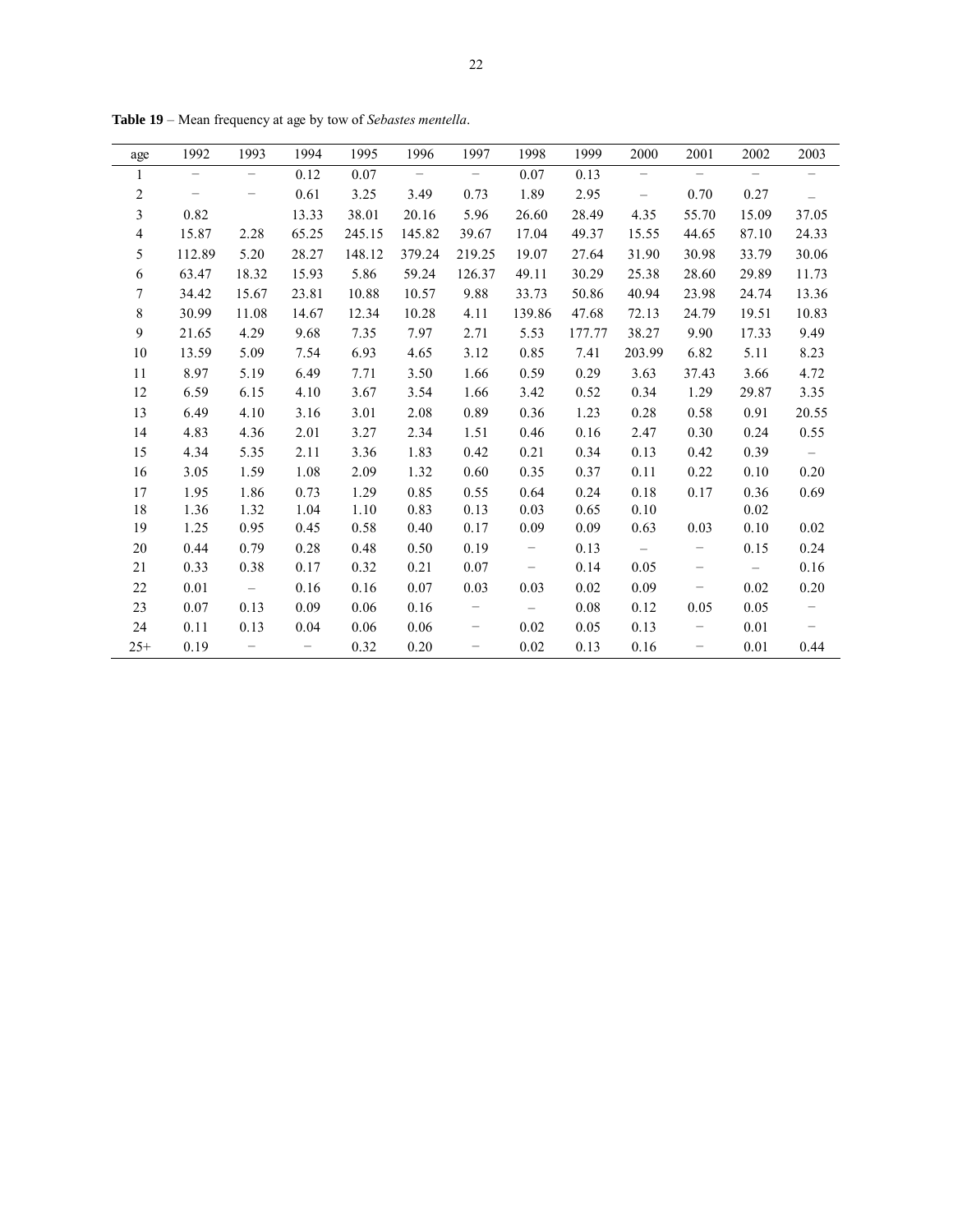|                          | Area      | tow                     | catch per tow (Kg) |
|--------------------------|-----------|-------------------------|--------------------|
| stratum                  | sq. miles | number                  | mean               |
| $\mathbf{1}$             | 342       | $\overline{\mathbf{3}}$ | 40.60              |
| $\overline{c}$           | 838       | 9                       | 1.10               |
| 3                        | 628       | 7                       | 1.25               |
| $\overline{\mathcal{L}}$ | 348       | $\overline{4}$          | 40.85              |
| 5                        | 703       | 8                       | 11.11              |
| 6                        | 496       | 6                       | 61.07              |
| 7                        | 822       | 9                       | 7.47               |
| 8                        | 646       | 7                       | 20.60              |
| 9                        | 314       | 3                       | 92.54              |
| 10                       | 951       | 11                      | 42.25              |
| 11                       | 806       | 8                       | 7.56               |
| 12                       | 670       | 7                       | 26.13              |
| 13                       | 249       | 3                       | 18.34              |
| 14                       | 602       | $\overline{4}$          | 18.77              |
| 15                       | 666       | 9                       | 11.23              |
| 16                       | 634       | 7                       | 2.05               |
| 17                       | 216       | $\overline{c}$          | 3.16               |
| 18                       | 210       | $\overline{2}$          | 1.44               |
| 19                       | 414       | 5                       | 5.10               |
| total                    | 10555     | 114                     | 19.70              |
| s. error                 |           |                         | 5.33               |

**Table 20** – Redfish (*Sebastes fasciatus*) mean catch per tow by strata in the 2003 survey.

**Table 21** – Redfish (*Sebastes fasciatus*) mean length frequency per tow in the 2003 survey.

| length |      | male female | length |       | male female | length | male | female | length | male | female |
|--------|------|-------------|--------|-------|-------------|--------|------|--------|--------|------|--------|
| 13     |      |             | 20     | 10.19 | 9.86        | 27     | 0.58 | 1.87   | 34     | 0.43 | 0.19   |
| 14     | 0.00 | 0.01        | 21     | 7.35  | 8.20        | 28     | 0.32 | 1.25   | 35     | 0.08 | 0.07   |
| 15     | 1.26 | 0.85        | 22     | 6.50  | 5.37        | 29     | 0.08 | 0.70   | 36     | 0.12 | 0.05   |
| 16     | 3.57 | 3.00        | 23     | 6.30  | 2.85        | 30     | 0.05 | 0.41   | 37     | 0.03 | 0.07   |
| 17     | 5.36 | 4.56        | 24     | 4.72  | 2.18        | 31     | 0.19 | 0.27   | 38     | 0.01 | 0.06   |
| 18     | 7.15 | 6.45        | 25     | 3.12  | 1.60        | 32     | 0.36 | 0.21   | 39     | 0.03 | 0.04   |
| 19     | 9.21 | 9.07        | 26     | 1.32  | 77          | 33     | 0.14 | 0.13   | 40     | 0.43 | 0.19   |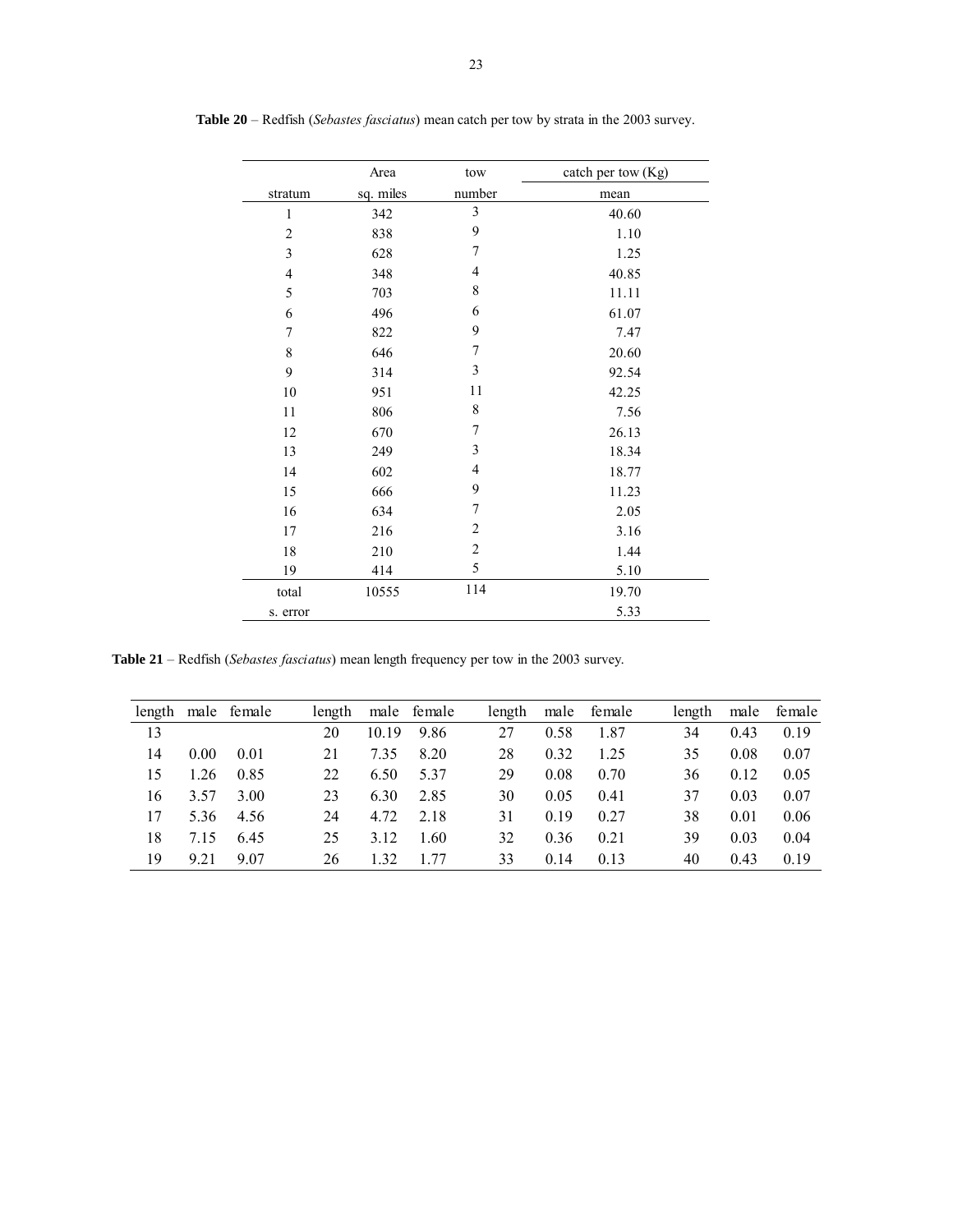|                | Area      | tow                     | catch per tow (Kg) |
|----------------|-----------|-------------------------|--------------------|
| stratum        | sq. miles | number                  | mean               |
| $\mathbf{1}$   | 342       | $\overline{\mathbf{3}}$ | 62.17              |
| $\overline{c}$ | 838       | 9                       | 4.24               |
| $\mathfrak{Z}$ | 628       | 7                       | 6.08               |
| $\overline{4}$ | 348       | 4                       | 10.11              |
| 5              | 703       | 8                       | 48.56              |
| 6              | 496       | 6                       | 5.66               |
| 7              | 822       | 9                       | 3.53               |
| 8              | 646       | $\sqrt{ }$              | 8.61               |
| 9              | 314       | 3                       | 24.83              |
| $10\,$         | 951       | 11                      | 73.92              |
| 11             | 806       | $\,$ 8 $\,$             | 9.56               |
| 12             | 670       | 7                       | 7.62               |
| 13             | 249       | 3                       |                    |
| 14             | 602       | $\overline{4}$          | 1.09               |
| 15             | 666       | 9                       | 7.02               |
| 16             | 634       | 7                       | I.                 |
| 17             | 216       | $\overline{2}$          | Ĭ.                 |
| 18             | 210       | $\overline{2}$          |                    |
| 19             | 414       | 5                       |                    |
| total          | 10555     | 114                     | 16.56              |
| s. error       |           |                         | 5.02               |

**Table 22** – Juvenile redfish (*Sebastes sp*.) mean catch per tow by strata and its standard error in the 2003 survey.

**Table 23** – Juvenile redfish (*Sebastes sp*.) mean length frequency per tow in the 2003 survey.

| length |      |    | length |    | length | length |      |  |  |
|--------|------|----|--------|----|--------|--------|------|--|--|
| 3      | 0.03 | 8  | 16.76  | 13 | 72.23  | 18     | 0.59 |  |  |
| 4      |      | 9  | 10.53  | 14 | 104.11 | 19     | 0.14 |  |  |
| 5      | 0.10 | 10 | 6.40   | 15 | 121.51 |        |      |  |  |
| 6      | 2.83 | 11 | 18.41  | 16 | 30.41  |        |      |  |  |
| 7      | 9.91 | 12 | 66.02  | 17 | 4.56   |        |      |  |  |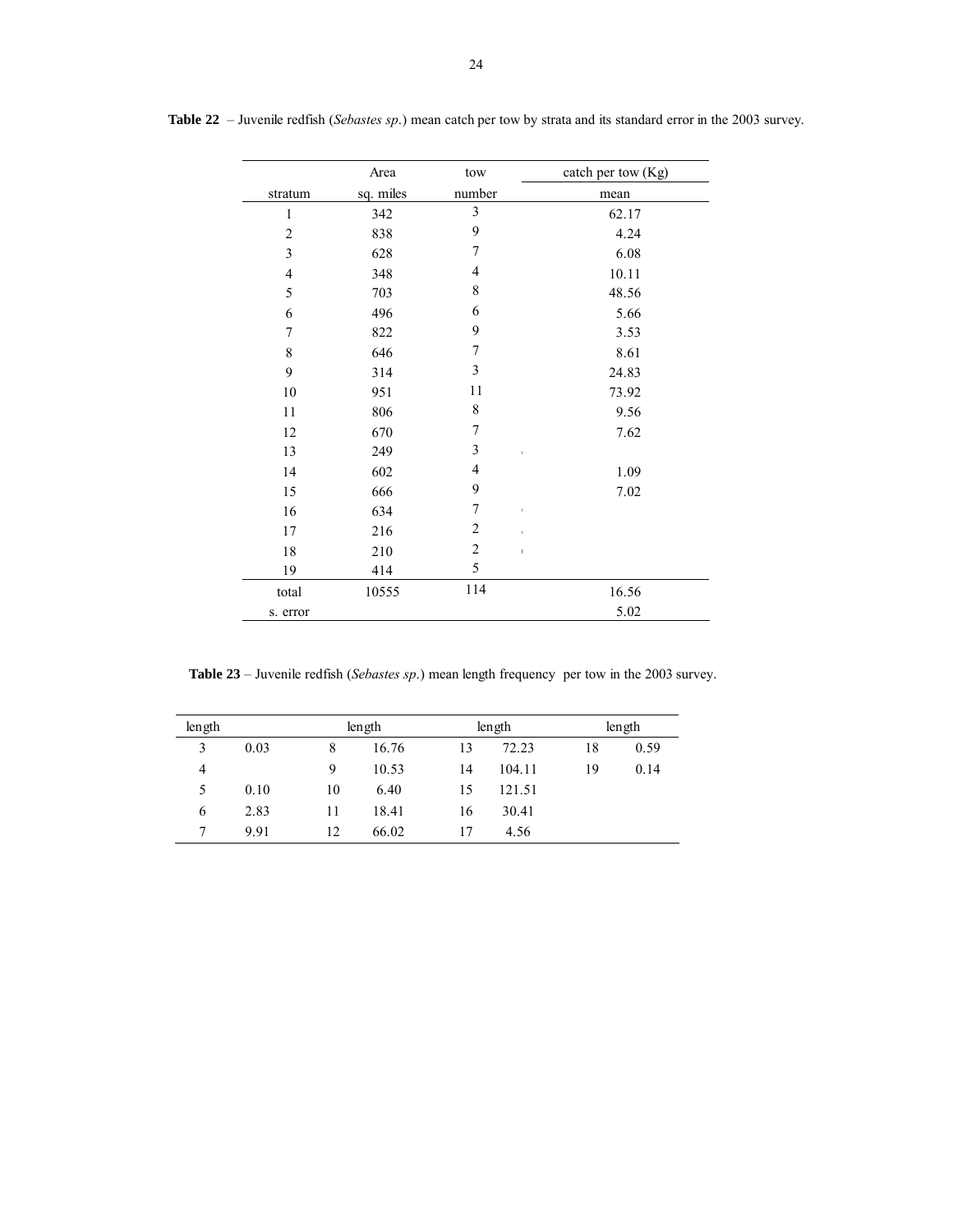|                  | Area      | tow                     | catch per tow (Kg) |
|------------------|-----------|-------------------------|--------------------|
| stratum          | sq. miles | number                  | mean               |
| $\mathbf{1}$     | 342       | $\overline{\mathbf{3}}$ |                    |
| $\overline{c}$   | 838       | 9                       | 0.00               |
| $\mathfrak{Z}$   | 628       | 7                       | 1.91               |
| $\overline{4}$   | 348       | $\overline{4}$          | 5.97               |
| 5                | 703       | 8                       | 2.37               |
| 6                | 496       | 6                       | 0.82               |
| $\boldsymbol{7}$ | 822       | 9                       | 10.85              |
| $\,$ $\,$        | 646       | 7                       | 15.79              |
| 9                | 314       | 3                       | 9.86               |
| 10               | 951       | 11                      | 5.57               |
| 11               | 806       | 8                       | 7.09               |
| 12               | 670       | 7                       | 20.28              |
| 13               | 249       | 3                       | 4.75               |
| 14               | 602       | $\overline{4}$          | 26.77              |
| 15               | 666       | 9                       | 18.62              |
| 16               | 634       | 7                       | 21.44              |
| 17               | 216       | $\overline{2}$          | 14.83              |
| $18\,$           | 210       | $\overline{2}$          | 118.98             |
| 19               | 414       | 5                       | 18.29              |
| total            | 10555     | 114                     | 12.43              |
| s. error         |           |                         | 1.22               |

**Table 24** – Greenland halibut (*Reinhardtius hippoglossoides*) mean catch per tow by strata and its standard error in the 2003 survey.

**Table 25** – Greenland halibut (*Reinhardtius hippoglossoides*) mean length frequency per tow in the 2003 survey.

| length    | male | female | length    | male | female | length    | male | female |
|-----------|------|--------|-----------|------|--------|-----------|------|--------|
| $10 - 11$ |      |        | $30 - 31$ | 0.12 | 0.05   | $50 - 51$ | 0.50 | 0.67   |
| $12 - 13$ | 0.07 | 0.06   | 32-33     | 0.23 | 0.20   | 52-53     | 0.48 | 0.52   |
| $14 - 15$ | 0.43 | 0.35   | 34-35     | 0.67 | 0.56   | 54-55     | 0.17 | 0.41   |
| $16 - 17$ | 0.63 | 0.53   | 36-37     | 0.55 | 0.79   | 56-57     | 0.07 | 0.18   |
| 18-19     | 0.16 | 0.17   | 38-39     | 0.52 | 0.62   | 58-59     | 0.02 | 0.18   |
| $20 - 21$ | 0.00 | 0.02   | $40 - 41$ | 0.53 | 0.92   | 60-61     | 0.01 | 0.08   |
| $22 - 23$ | 0.04 | 0.03   | $42 - 43$ | 0.89 | 1.10   | $62 - 63$ | 0.00 | 0.02   |
| 24-25     | 0.25 | 0.20   | 44-45     | 0.69 | 1.32   | 64-65     | 0.00 | 0.03   |
| $26 - 27$ | 0.34 | 0.32   | 46-47     | 0.57 | 0.74   | 66-67     | 0.00 | 0.00   |
| 28-29     | 0.09 | 0.16   | 48-49     | 0.81 | 0.83   | 68-69     | 0.00 | 0.01   |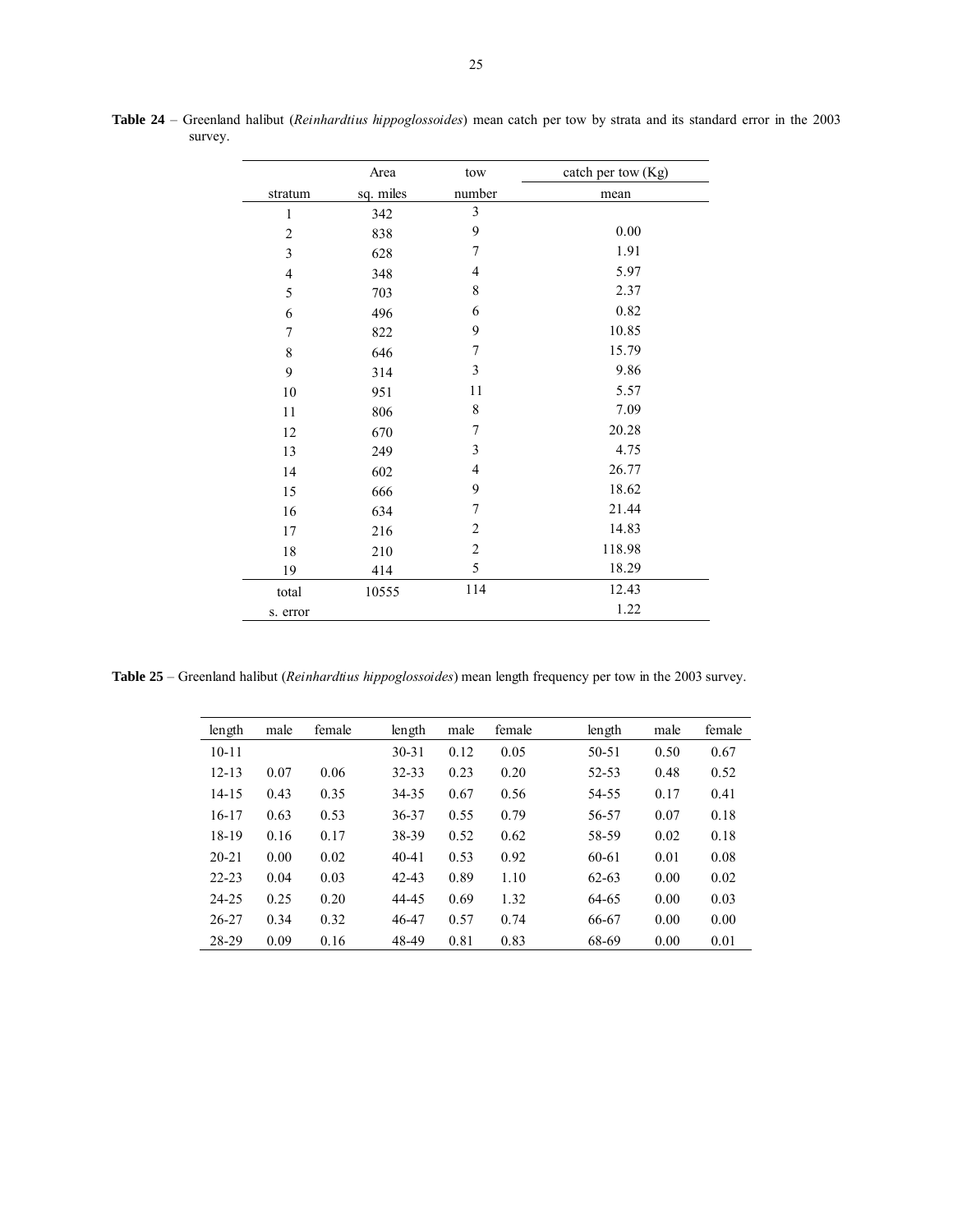|       |                          |      |                   |       |                          |                |      |      |      |                   |      |                          |                          |                          |       |                   |                          |      | stratum | mean<br>weight | mean<br>length |
|-------|--------------------------|------|-------------------|-------|--------------------------|----------------|------|------|------|-------------------|------|--------------------------|--------------------------|--------------------------|-------|-------------------|--------------------------|------|---------|----------------|----------------|
| age   |                          | 3    | 4                 | 5     | 6                        | $\overline{7}$ | 8    | 9    | 10   | 11                | 12   | 13                       | 14                       | 15                       | 16    | 17                | 18                       | 19   | total   | g              | cm             |
|       | 0.11                     | 1.73 | 0.19              | 14.58 | 2.43                     | 1.15           | 0.14 | 0.29 | 5.53 | 3.39              | 0.14 |                          |                          |                          |       |                   | $\overline{\phantom{0}}$ | 0.41 | 2.10    | 28             | 15.7           |
| 2     | 0.02                     | 1.36 | $\qquad \qquad -$ | 3.77  | 0.74                     | 4.81           | 1.14 | 0.04 | 2.32 | 3.63              | 0.72 |                          | $\overline{\phantom{0}}$ | 0.12                     |       |                   | 0.88                     |      | 1.38    | 104            | 23.9           |
| 3     | $\overline{\phantom{0}}$ | 1.04 | 0.15              | 0.97  | 0.37                     | 3.74           | 2.28 | 0.08 | 0.75 | 2.30              | 1.04 | $\overline{\phantom{m}}$ | 0.20                     | 0.30                     | 0.06  | $\qquad \qquad -$ | 1.50                     | 0.51 | 0.98    | 231            | 30.8           |
| 4     | $\qquad \qquad -$        | 2.70 | 1.47              | 1.75  | 0.61                     | 6.47           | 5.57 | 1.17 | 1.21 | 4.19              | 4.21 | 0.05                     | 2.33                     | 2.01                     | 1.22  | 0.55              | 7.13                     | 3.04 | 2.54    | 371            | 35.9           |
| 5     | $\qquad \qquad \qquad$   | 1.13 | 2.83              | 1.14  | 0.34                     | 5.88           | 5.57 | 3.43 | 1.21 | 3.50              | 7.82 | 0.79                     | 7.46                     | 6.78                     | 6.33  | 3.10              | 25.75                    | 6.78 | 4.12    | 551            | 40.7           |
| 6     |                          |      | 2.75              | 0.26  | 0.32                     | 3.42           | 3.76 | 5.64 | 1.79 | 2.00              | 8.44 | 2.11                     | 8.83                     | 7.86                     | 10.14 | 7.41              | 50.31                    | 9.26 | 4.81    | 784            | 45.6           |
| 7     |                          |      | 1.43              | 0.07  | 0.03                     | 1.20           | 3.33 | 2.47 | 1.34 | 0.98              | 4.29 | 1.00                     | 7.04                     | 4.63                     | 5.63  | 4.56              | 38.13                    | 4.06 | 2.96    | 1108           | 50.9           |
| 8     |                          |      | 0.08              |       | $\overline{\phantom{0}}$ | 0.14           | 1.20 | 0.29 | 0.43 | 0.16              | 1.14 | 0.37                     | 2.53                     | 1.01                     | 1.16  | 0.97              | 7.44                     | 0.82 | 0.71    | 1352           | 54.2           |
| 9     |                          |      |                   |       |                          | -              | 0.43 | 0.13 | 0.08 | 0.03              | 0.22 | 0.11                     | 0.92                     | 0.34                     | 0.12  | 0.12              | 2.06                     | 0.13 | 0.18    | 1693           | 58.3           |
| 10    |                          |      |                   |       |                          |                | 0.43 | 0.71 | 0.10 | $\qquad \qquad -$ | 0.12 | 0.37                     | 0.31                     | 0.30                     | 0.25  | $\qquad \qquad -$ | 1.69                     | -    | 0.13    | 1964           | 61.1           |
| 11    |                          |      |                   |       |                          |                |      |      |      |                   | 0.10 | $\overline{\phantom{0}}$ | 0.20                     | $\overline{\phantom{0}}$ | 0.10  |                   |                          |      | 0.02    | 2445           | 65.5           |
| 12    |                          |      |                   |       |                          |                |      |      |      |                   |      |                          |                          |                          | 0.10  |                   |                          |      | 0.01    | 2813           | 68.5           |
| 13    |                          |      |                   |       |                          |                |      |      |      |                   |      |                          |                          |                          |       |                   |                          |      |         |                |                |
| 14    |                          |      |                   |       |                          |                |      |      |      |                   |      |                          |                          |                          |       |                   |                          |      |         |                |                |
| 15    |                          |      |                   |       |                          |                |      |      |      |                   |      |                          |                          |                          |       |                   |                          |      |         |                |                |
| $16+$ |                          |      |                   |       |                          |                |      |      |      |                   |      |                          |                          |                          |       |                   |                          |      |         |                |                |

**Table26** – Greenland halibut (*Reinhardtius hippoglossoides*) mean frequency at age per tow in the 2003 survey.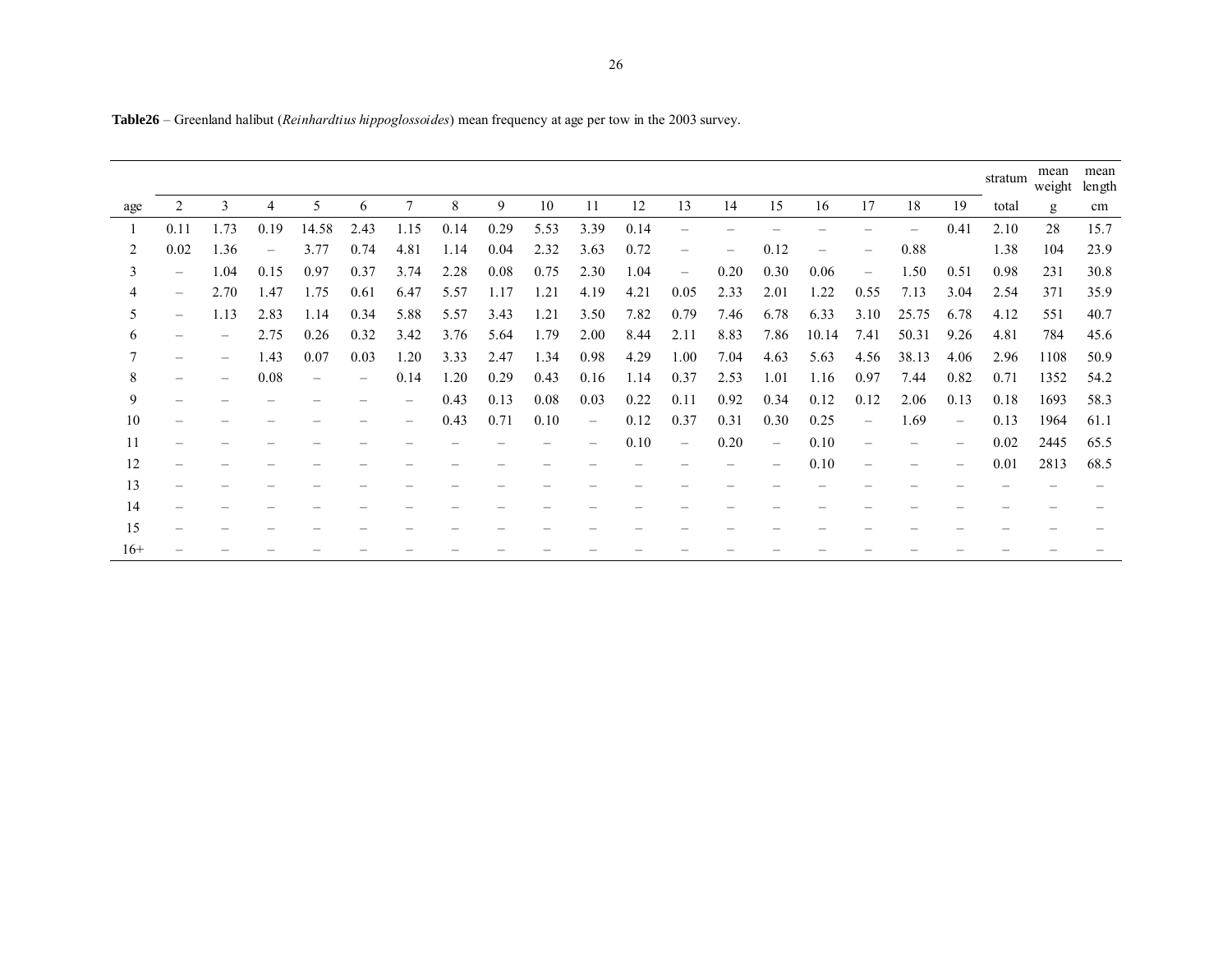| Length    |              |                |                         |                |                |                  |                | age            |              |              |    |    |    |    |    |       |                         |
|-----------|--------------|----------------|-------------------------|----------------|----------------|------------------|----------------|----------------|--------------|--------------|----|----|----|----|----|-------|-------------------------|
| $\rm cm$  | $\mathbf{1}$ | $\overline{c}$ | $\overline{\mathbf{3}}$ | $\overline{4}$ | 5              | 6                | $\tau$         | $\overline{8}$ | 9            | 10           | 11 | 12 | 13 | 14 | 15 | $16+$ | total                   |
| $12 - 13$ | $\mathbf{9}$ |                |                         |                |                |                  |                |                |              |              |    |    |    |    |    |       | 9                       |
| $14 - 15$ | $22\,$       |                |                         |                |                |                  |                |                |              |              |    |    |    |    |    |       | $22\,$                  |
| $16 - 17$ | 19           | $\sqrt{2}$     |                         |                |                |                  |                |                |              |              |    |    |    |    |    |       | $21\,$                  |
| 18-19     | 5            | 6              |                         |                |                |                  |                |                |              |              |    |    |    |    |    |       | $11\,$                  |
| $20 - 21$ |              |                |                         |                |                |                  |                |                |              |              |    |    |    |    |    |       |                         |
| $22 - 23$ |              | $\mathfrak{Z}$ | $\mathbf{1}$            |                |                |                  |                |                |              |              |    |    |    |    |    |       | $\overline{4}$          |
| $24 - 25$ |              | 14             | $\sqrt{2}$              |                |                |                  |                |                |              |              |    |    |    |    |    |       | 16                      |
| $26 - 27$ |              | 14             | $\,8\,$                 |                |                |                  |                |                |              |              |    |    |    |    |    |       | $22\,$                  |
| 28-29     |              | $\overline{4}$ | $\mathbf{1}$            |                |                |                  |                |                |              |              |    |    |    |    |    |       | $\sqrt{5}$              |
| $30 - 31$ |              |                | $\overline{4}$          | $\mathfrak{Z}$ |                |                  |                |                |              |              |    |    |    |    |    |       | $\boldsymbol{7}$        |
| 32-33     |              |                | $\sqrt{6}$              | $\tau$         |                |                  |                |                |              |              |    |    |    |    |    |       | 13                      |
| 34-35     |              |                | 5                       | 16             | $\mathfrak{Z}$ |                  |                |                |              |              |    |    |    |    |    |       | 24                      |
| 36-37     |              |                |                         | 13             | $\mathbf{9}$   |                  |                |                |              |              |    |    |    |    |    |       | $22\,$                  |
| 38-39     |              |                |                         | $\,8\,$        | 13             |                  |                |                |              |              |    |    |    |    |    |       | $21\,$                  |
| $40 - 41$ |              |                |                         | $\mathbf{1}$   | 13             | $\boldsymbol{7}$ |                |                |              |              |    |    |    |    |    |       | $21\,$                  |
| 42-43     |              |                |                         |                | 15             | $\,8\,$          |                |                |              |              |    |    |    |    |    |       | 23                      |
| 44-45     |              |                |                         |                | $\sqrt{6}$     | 14               | $\sqrt{2}$     |                |              |              |    |    |    |    |    |       | 22                      |
| 46-47     |              |                |                         |                | $\mathbf{1}$   | $18\,$           | $\mathfrak{Z}$ |                |              |              |    |    |    |    |    |       | 23                      |
| 48-49     |              |                |                         |                |                | 13               | $\tau$         |                |              |              |    |    |    |    |    |       | $20\,$                  |
| 50-51     |              |                |                         |                |                | $\sqrt{2}$       | 19             |                |              |              |    |    |    |    |    |       | $21\,$                  |
| 52-53     |              |                |                         |                |                |                  | 14             | 6              |              |              |    |    |    |    |    |       | $20\,$                  |
| 54-55     |              |                |                         |                |                |                  | $\,8\,$        | $\overline{4}$ |              |              |    |    |    |    |    |       | $12\,$                  |
| 56-57     |              |                |                         |                |                |                  | $\,1$          | $\mathfrak{Z}$ |              |              |    |    |    |    |    |       | $\overline{\mathbf{4}}$ |
| 58-59     |              |                |                         |                |                |                  | $\,1$          |                | $\mathbf{1}$ |              |    |    |    |    |    |       | $\sqrt{2}$              |
| $60 - 61$ |              |                |                         |                |                |                  |                |                |              | $\mathbf{1}$ |    |    |    |    |    |       | $\mathbf{1}$            |
| total     | 55           | 43             | 27                      | 48             | 60             | 62               | 55             | 13             | $\,1\,$      | $\mathbf{1}$ |    |    |    |    |    |       | 366                     |

**Table 27** - Greenland halibut (*Reinhardtius hippoglossoides*) age-length key in the 2003 survey.

**MALE**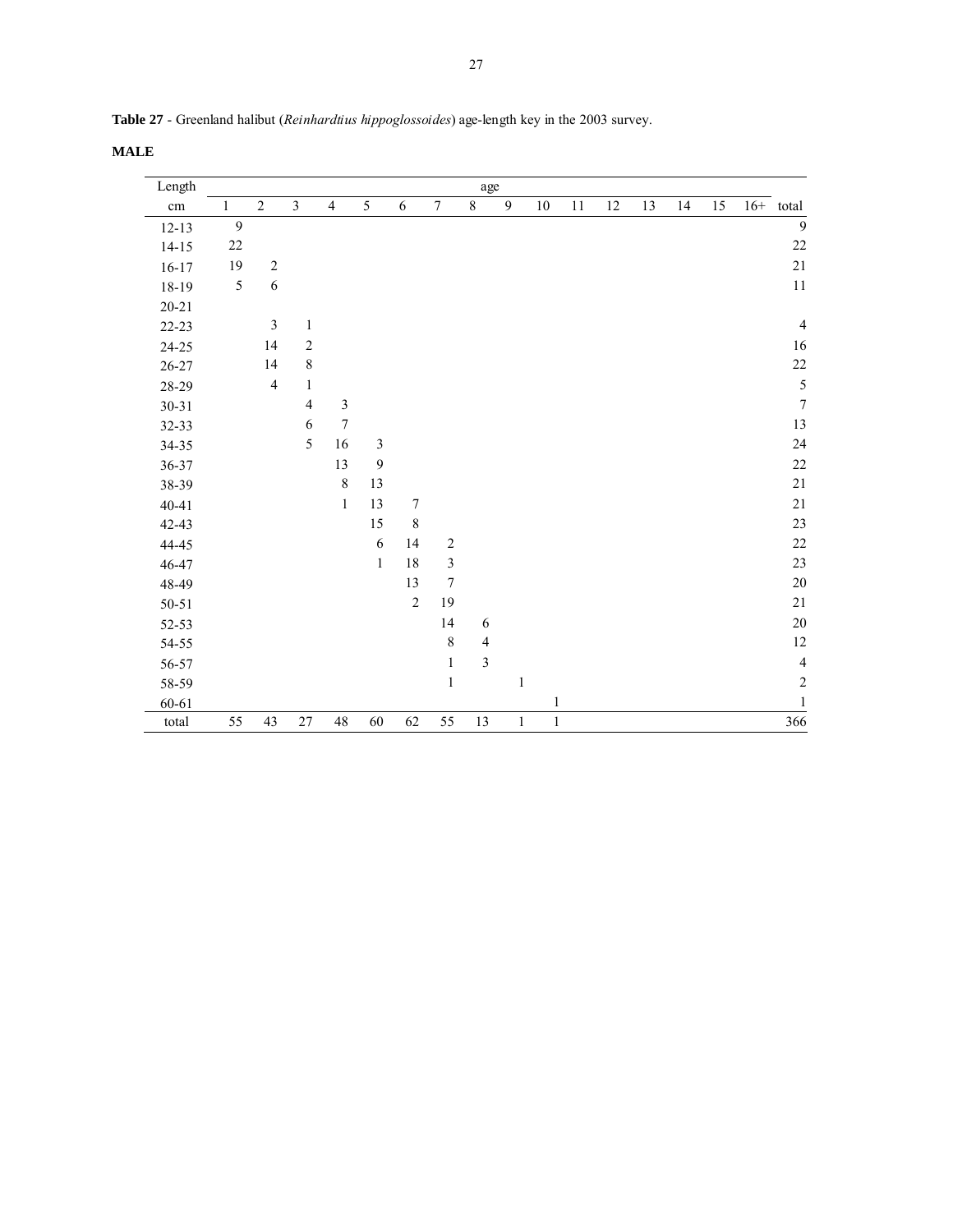| FEMALE |  |  |
|--------|--|--|
|--------|--|--|

| length    |                  |                             |                         |                |                  |                |                  | age                     |                  |                  |                |         |    |    |    |                         |
|-----------|------------------|-----------------------------|-------------------------|----------------|------------------|----------------|------------------|-------------------------|------------------|------------------|----------------|---------|----|----|----|-------------------------|
| cm        | $\mathbf{1}$     | $\sqrt{2}$                  | $\overline{\mathbf{3}}$ | $\overline{4}$ | $\sqrt{5}$       | $\sqrt{6}$     | $\boldsymbol{7}$ | $\overline{8}$          | $\boldsymbol{9}$ | $10\,$           | 11             | $12\,$  | 13 | 14 | 15 | $16+$ total             |
| $12 - 13$ | $\sqrt{8}$       |                             |                         |                |                  |                |                  |                         |                  |                  |                |         |    |    |    | 9                       |
| $14 - 15$ | $18\,$           |                             |                         |                |                  |                |                  |                         |                  |                  |                |         |    |    |    | 18                      |
| $16 - 17$ | 15               | $\ensuremath{\mathfrak{Z}}$ |                         |                |                  |                |                  |                         |                  |                  |                |         |    |    |    | $18\,$                  |
| 18-19     | $\boldsymbol{9}$ | $\sqrt{6}$                  |                         |                |                  |                |                  |                         |                  |                  |                |         |    |    |    | 15                      |
| $20 - 21$ |                  | $\sqrt{2}$                  |                         |                |                  |                |                  |                         |                  |                  |                |         |    |    |    | $\overline{c}$          |
| 22-23     |                  | $\overline{c}$              |                         |                |                  |                |                  |                         |                  |                  |                |         |    |    |    | $\overline{c}$          |
| 24-25     |                  | 13                          | $\,1$                   |                |                  |                |                  |                         |                  |                  |                |         |    |    |    | 15                      |
| 26-27     |                  | 13                          | $\boldsymbol{6}$        |                |                  |                |                  |                         |                  |                  |                |         |    |    |    | 20                      |
| 28-29     |                  | 6                           | 5                       |                |                  |                |                  |                         |                  |                  |                |         |    |    |    | $11\,$                  |
| $30 - 31$ |                  |                             | $\overline{c}$          | $\,1\,$        |                  |                |                  |                         |                  |                  |                |         |    |    |    | $\overline{\mathbf{3}}$ |
| 32-33     |                  |                             | $\boldsymbol{7}$        | 5              |                  |                |                  |                         |                  |                  |                |         |    |    |    | 12                      |
| 34-35     |                  |                             | $\mathfrak{Z}$          | $18\,$         | $\sqrt{2}$       |                |                  |                         |                  |                  |                |         |    |    |    | 24                      |
| 36-37     |                  |                             | $\overline{c}$          | 12             | $\boldsymbol{7}$ |                |                  |                         |                  |                  |                |         |    |    |    | 22                      |
| 38-39     |                  |                             |                         | $10\,$         | $10\,$           |                |                  |                         |                  |                  |                |         |    |    |    | 20                      |
| $40 - 41$ |                  |                             |                         | $\sqrt{2}$     | $20\,$           | $\overline{4}$ |                  |                         |                  |                  |                |         |    |    |    | 26                      |
| 42-43     |                  |                             |                         |                | 15               | $\sqrt{6}$     |                  |                         |                  |                  |                |         |    |    |    | $22\,$                  |
| 44-45     |                  |                             |                         |                | $\mathfrak{Z}$   | 22             | $\,1\,$          |                         |                  |                  |                |         |    |    |    | 28                      |
| 46-47     |                  |                             |                         |                | $\overline{3}$   | 16             | $\sqrt{3}$       |                         |                  |                  |                |         |    |    |    | 23                      |
| 48-49     |                  |                             |                         |                |                  | 15             | $\sqrt{6}$       |                         |                  |                  |                |         |    |    |    | $21\,$                  |
| $50 - 51$ |                  |                             |                         |                |                  | 5              | 17               | $\sqrt{2}$              |                  |                  |                |         |    |    |    | 24                      |
| 52-53     |                  |                             |                         |                |                  |                | 17               | $\overline{\mathbf{3}}$ |                  |                  |                |         |    |    |    | 20                      |
| 54-55     |                  |                             |                         |                |                  |                | 11               | 10                      |                  |                  |                |         |    |    |    | $21\,$                  |
| 56-57     |                  |                             |                         |                |                  |                | 5                | $\sqrt{4}$              | $\mathfrak{Z}$   |                  |                |         |    |    |    | 12                      |
| 58-59     |                  |                             |                         |                |                  |                |                  | $\overline{\mathbf{3}}$ | 5                | $\mathbf{1}$     |                |         |    |    |    | $\overline{9}$          |
| 60-61     |                  |                             |                         |                |                  |                |                  |                         | $\overline{c}$   | $\sqrt{5}$       |                |         |    |    |    | $\boldsymbol{7}$        |
| 62-63     |                  |                             |                         |                |                  |                |                  |                         |                  | $\overline{c}$   |                |         |    |    |    | $\overline{c}$          |
| 64-65     |                  |                             |                         |                |                  |                |                  |                         |                  | $\,1$            | $\,1\,$        |         |    |    |    | $\overline{c}$          |
| 66-67     |                  |                             |                         |                |                  |                |                  |                         |                  |                  |                |         |    |    |    |                         |
| 68-69     |                  |                             |                         |                |                  |                |                  |                         |                  |                  | $\,1$          | $\,1\,$ |    |    |    | $\sqrt{2}$              |
| total     | 50               | 45                          | 26                      | 48             | 60               | 68             | 60               | 22                      | 10               | $\boldsymbol{9}$ | $\overline{2}$ | $\,1$   |    |    |    | $\overline{410}$        |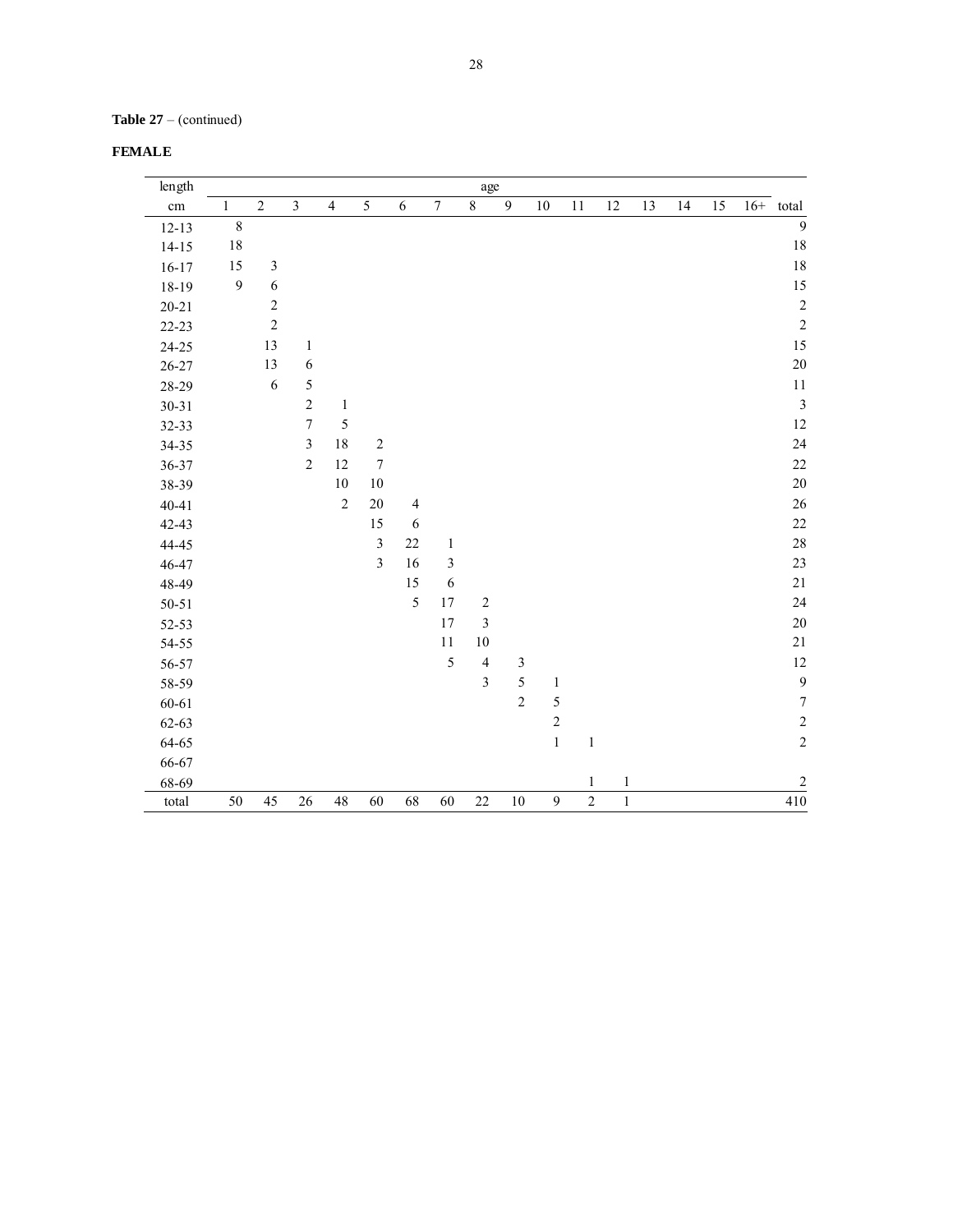**Table 28** – Greenland halibut (*Reinhardtius hippoglossoides*) mean catch per tow (kg) by strata in 1988-2003 surveys.

|                | depth in           |                          |                          |       |                          |       |       |                          |                          | year                            |                          |       |                          |                          |       |       |        |
|----------------|--------------------|--------------------------|--------------------------|-------|--------------------------|-------|-------|--------------------------|--------------------------|---------------------------------|--------------------------|-------|--------------------------|--------------------------|-------|-------|--------|
| stratum        | fathoms            | 1988                     | 1989                     | 1990  | 1991                     | 1992  | 1993  | 1994                     | 1995                     | 1996                            | 1997                     | 1998  | 1999                     | 2000                     | 2001  | 2002  | 2003   |
|                | $70 - 80$          | $\overline{\phantom{0}}$ | $\overline{\phantom{0}}$ |       |                          |       |       | $\overline{\phantom{0}}$ | $\overline{\phantom{0}}$ |                                 | $\overline{\phantom{0}}$ |       | $\overline{\phantom{0}}$ | $\overline{\phantom{0}}$ |       |       | 0.00   |
| $\overline{2}$ | 81-100             | $\qquad \qquad -$        | 0.04                     | 0.10  | $\overline{\phantom{0}}$ |       |       | $\overline{\phantom{0}}$ | 1.86                     | $\overbrace{\phantom{1232211}}$ | 0.04                     | 0.09  | 0.05                     | $\qquad \qquad -$        | 0.24  | 0.16  | 0.00   |
| 3              | 101-140            | 0.54                     | 0.65                     | 0.16  | 0.17                     | 0.37  | 0.06  | $\qquad \qquad -$        | 0.45                     | 2.21                            | 1.87                     | 7.55  | 7.16                     | 5.01                     | 7.90  | 2.88  | 1.91   |
| 4              | 11                 | 5.36                     | 0.75                     | $-$   | 0.56                     | 1.02  | 0.38  | $\overline{\phantom{0}}$ | 0.20                     | 0.02                            | 0.86                     | 1.53  | 7.34                     | 7.69                     | 5.83  | 2.16  | 5.97   |
| 5              | $^{\prime\prime}$  | 1.37                     | 1.78                     | $-$   | 0.52                     | 0.76  | 0.01  | 0.03                     | 0.39                     | 0.66                            | 1.79                     | 3.17  | 7.53                     | 5.63                     | 4.93  | 1.22  | 2.37   |
| 6              | $\pmb{\mathsf{H}}$ | 0.83                     | 0.47                     | 0.39  | 0.33                     | 0.22  | 0.41  | $\qquad \qquad -$        | 0.83                     | 2.76                            | 5.93                     | 9.39  | 7.82                     | 4.62                     | 6.91  | 2.70  | 0.82   |
| 7              | 141-200            | 1.34                     | 0.99                     | 0.91  | 2.96                     | 3.86  | 1.48  | 3.37                     | 14.21                    | 18.04                           | 22.38                    | 40.98 | 37.02                    | 24.67                    | 15.43 | 6.74  | 10.85  |
| 8              | $\pmb{\mathsf{H}}$ | 3.02                     | 4.44                     | 1.23  | 3.59                     | 7.58  | 2.80  | 0.91                     | 6.66                     | 7.17                            | 21.30                    | 19.77 | 39.87                    | 26.32                    | 22.48 | 17.55 | 15.79  |
| 9              | $\pmb{\mathsf{H}}$ | 7.41                     | 6.75                     | 2.18  | 3.12                     | 13.27 | 1.27  | 1.77                     | 7.33                     | 6.56                            | 10.46                    | 19.41 | 14.56                    | 10.06                    | 14.61 | 5.71  | 9.86   |
| 10             | $^{\bullet}$       | 1.46                     | 1.12                     | 0.79  | 2.33                     | 4.91  | 0.43  | 3.18                     | 7.14                     | 9.73                            | 11.70                    | 18.60 | 20.75                    | 21.76                    | 23.68 | 10.10 | 5.57   |
| 11             | $\pmb{\mathsf{H}}$ | 0.72                     | 0.97                     | 0.36  | 1.69                     | 3.66  | 3.75  | 3.78                     | 7.88                     | 10.74                           | 10.05                    | 19.68 | 21.16                    | 17.45                    | 16.37 | 5.43  | 7.09   |
| 12             | 201-300            | 7.82                     | 12.48                    | 5.55  | 14.67                    | 11.93 | 17.98 | 23.51                    | 22.11                    | 40.95                           | 43.35                    | 59.35 | 70.61                    | 41.92                    | 30.51 | 20.94 | 20.28  |
| 13             | 11                 | 3.33                     | 6.41                     | 11.31 | 2.25                     | 1.24  | 7.41  | 7.93                     | 6.59                     | 15.44                           | 25.07                    | 28.75 | 50.78                    | 19.83                    | 15.05 | 27.04 | 4.75   |
| 14             | $\pmb{\cdots}$     | 7.88                     | 6.48                     | 6.10  | 16.89                    | 18.19 | 7.01  | 13.30                    | 8.81                     | 19.36                           | 34.10                    | 31.36 | 23.17                    | 10.53                    | 18.81 | 23.20 | 26.77  |
| 15             | $\pmb{\mathsf{H}}$ | 8.44                     | 3.27                     | 10.19 | 18.88                    | 12.47 | 26.72 | 28.95                    | 34.29                    | 28.07                           | 52.17                    | 78.66 | 57.94                    | 52.12                    | 31.36 | 23.93 | 18.62  |
| 16             | 301-400            | 27.98                    | 27.78                    | 51.82 | 51.49                    | 37.21 | 44.32 | 31.05                    | 37.93                    | 42.75                           | 36.07                    | 68.37 | 23.28                    | 41.07                    | 27.05 | 44.46 | 21.44  |
| 17             | $\pmb{\mathsf{H}}$ | 15.93                    | 7.15                     | 7.59  | 24.77                    | 2.40  | 11.82 | 44.39                    | 44.36                    | 15.41                           | 31.43                    | 44.05 | 36.12                    | 29.80                    | 10.13 | 12.23 | 14.83  |
| 18             | $\pmb{\cdots}$     | 6.48                     | 3.03                     | 31.13 | 21.73                    | 3.59  | 8.02  | 23.75                    | 58.92                    | 11.76                           | 34.23                    | 47.67 | 57.30                    | 11.03                    | 35.34 | 42.68 | 118.98 |
| 19             | $\pmb{\cdots}$     | 95.61                    | 29.14                    | 32.01 | 47.50                    | 94.73 | 41.87 | 35.13                    | 38.38                    | 30.30                           | 48.80                    | 81.22 | 31.68                    | 55.36                    | 34.92 | 68.46 | 18.29  |
| total          |                    | 8.48                     | 5.47                     | 7.10  | 10.00                    | 10.68 | 8.79  | 9.84                     | 13.31                    | 14.19                           | 19.70                    | 29.66 | 25.96                    | 20.75                    | 16.98 | 14.81 | 12.43  |
| s.e.           |                    | 0.94                     | 0.48                     | 0.99  | 1.00                     | 1.70  | 1.17  | 0.83                     | 1.50                     | 1.08                            | 1.39                     | 1.65  | 1.86                     | 1.13                     | 0.95  | 0.81  | 1.22   |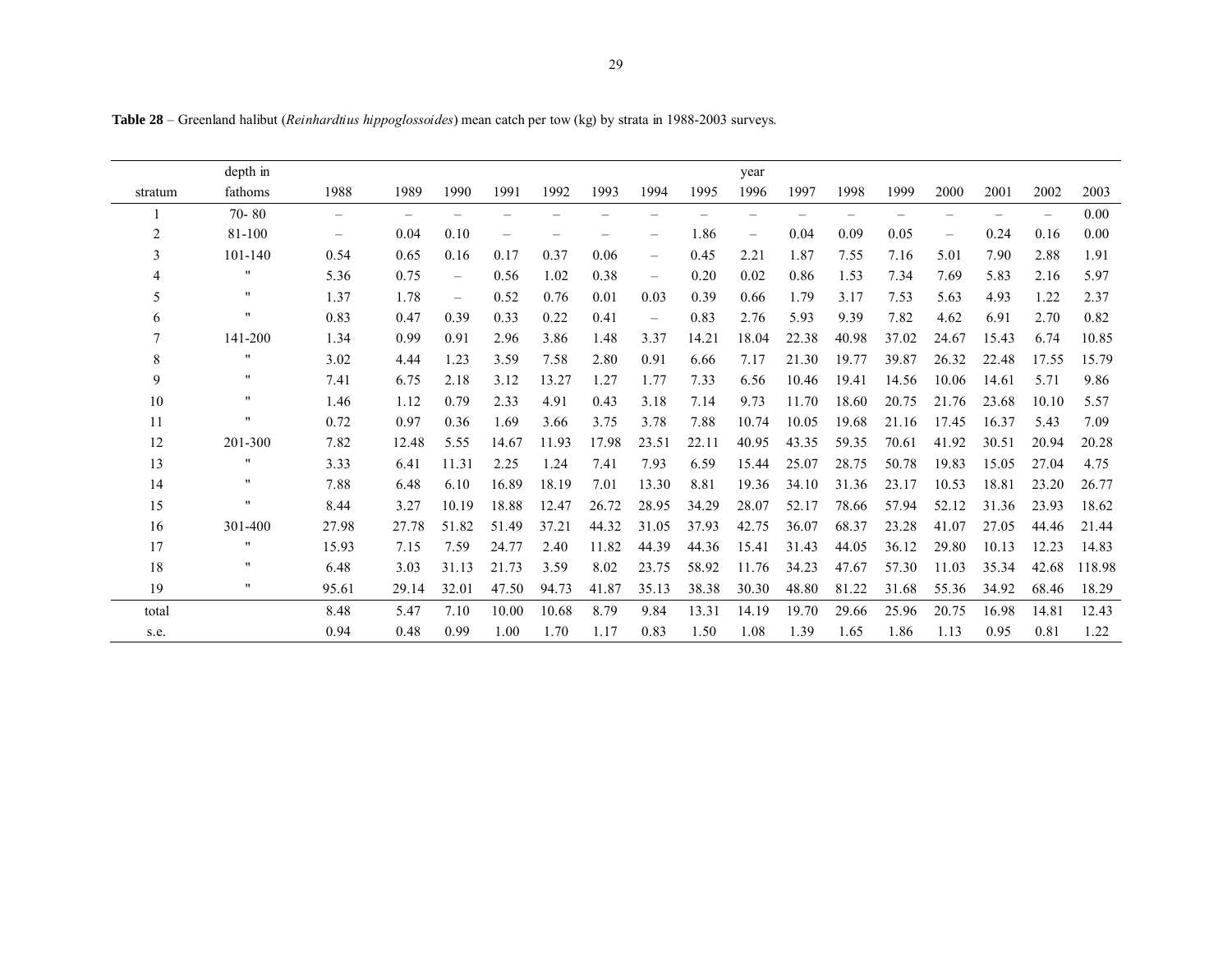

Fig. 1 - Haul positions for the Flemish Cap 2003 survey.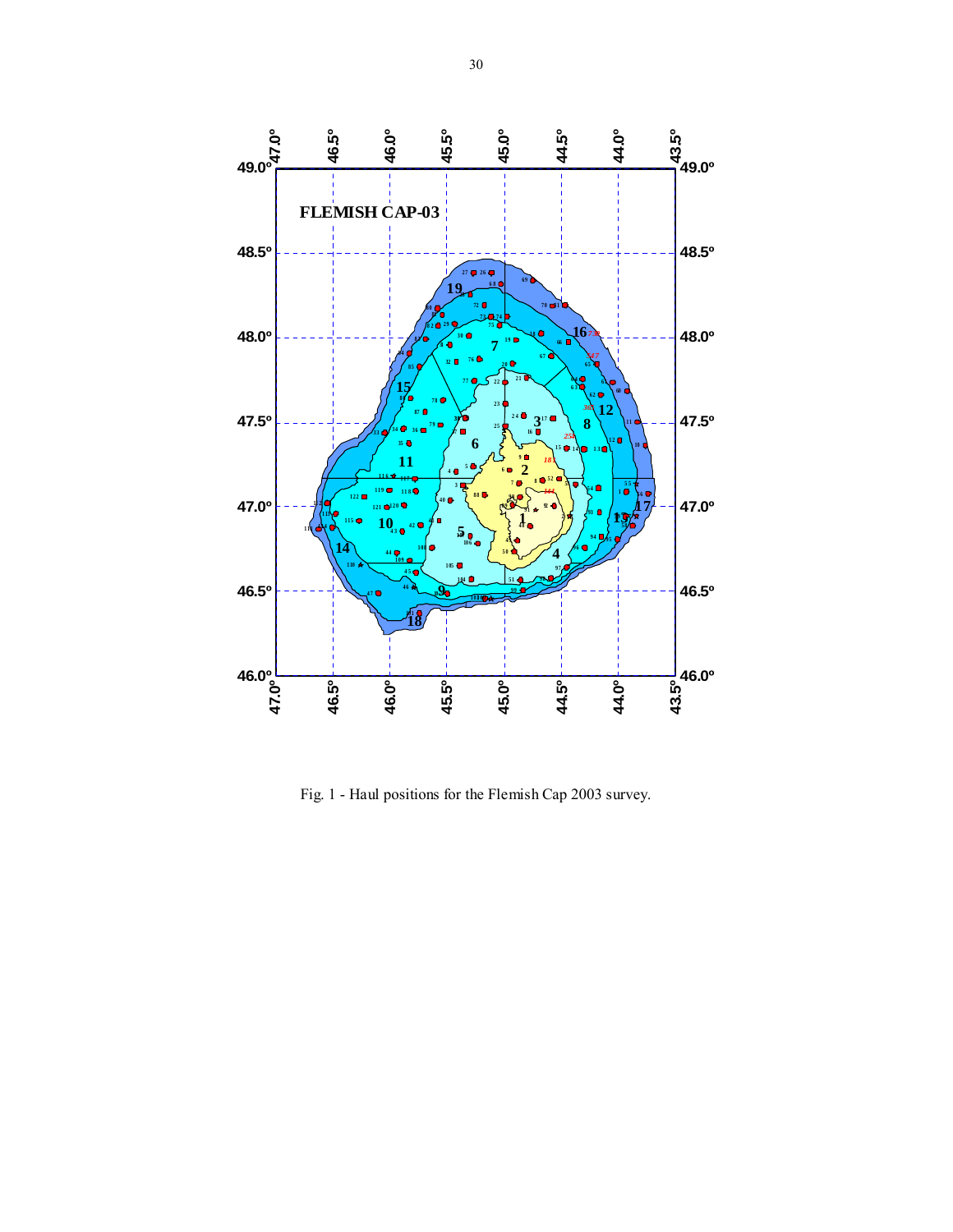

Fig. 2 - Cod (*Gadus morhua*) catch distribution in the 2003 survey in kg/tow.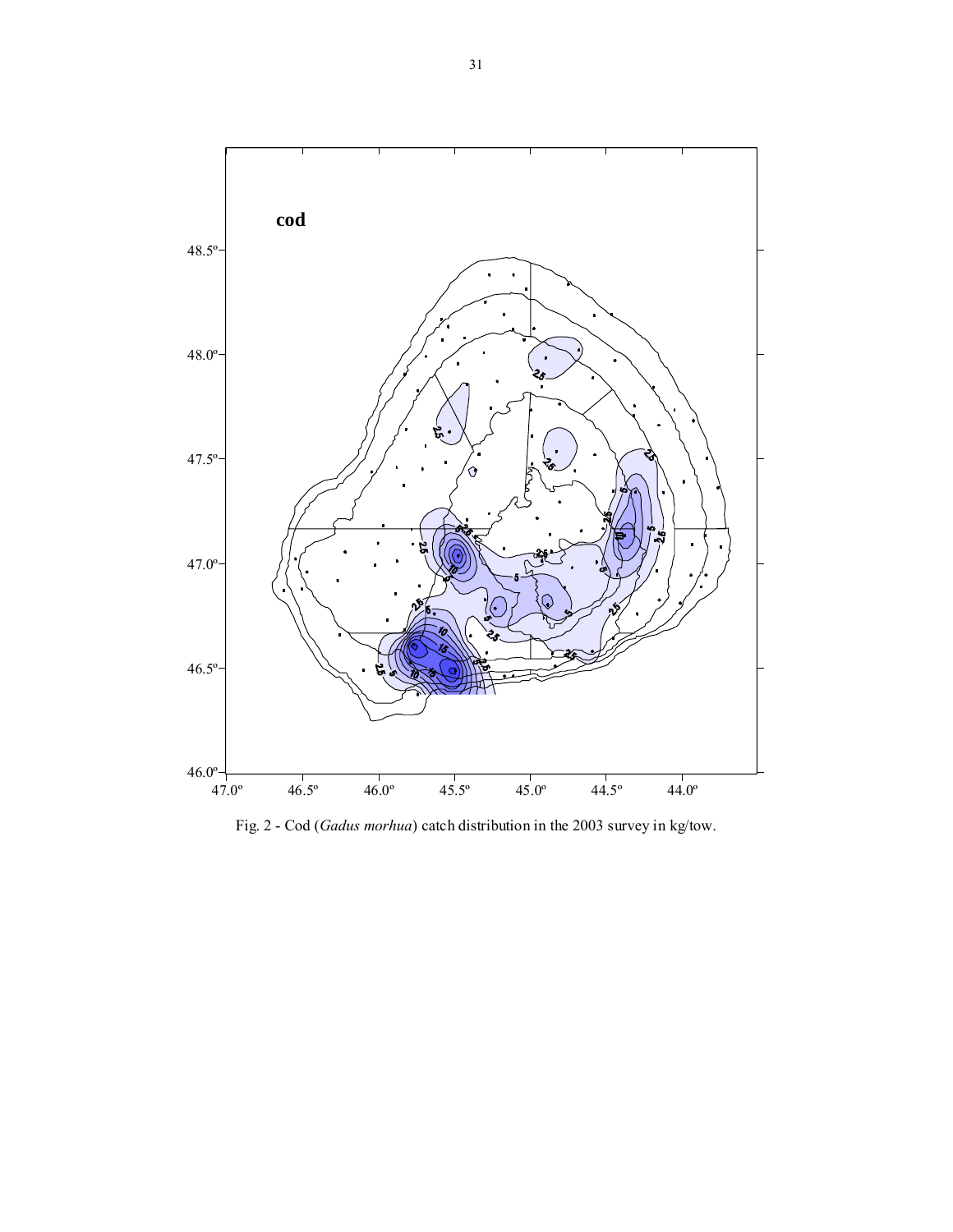

Fig. 3 - American plaice (*Hippoglossoide platessoides*) catch distribution in the 2003 survey in kg/tow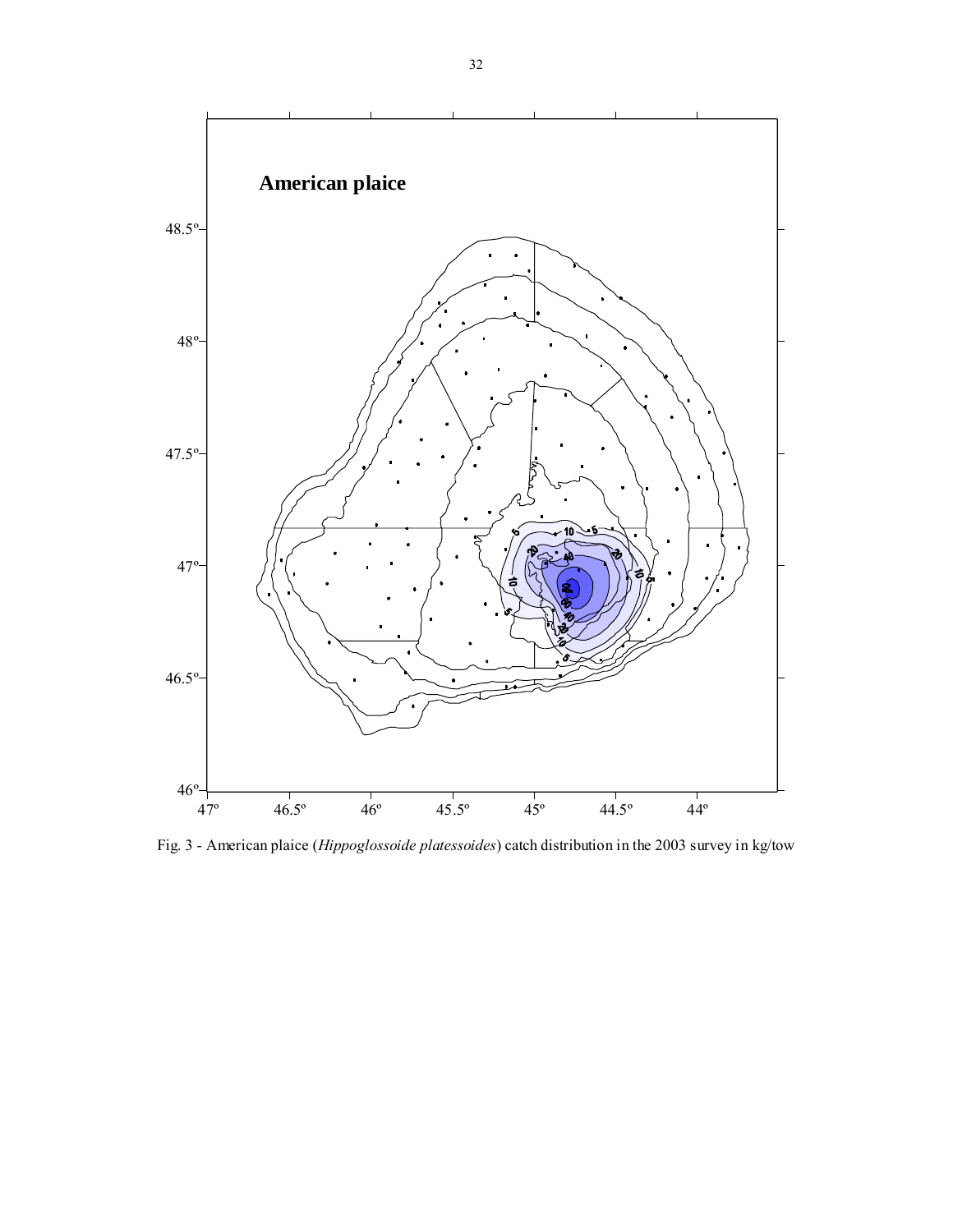

Fig. 4 - Redfish (*Sebastes marinus*) catch distribution in the 2003 survey in kg/tow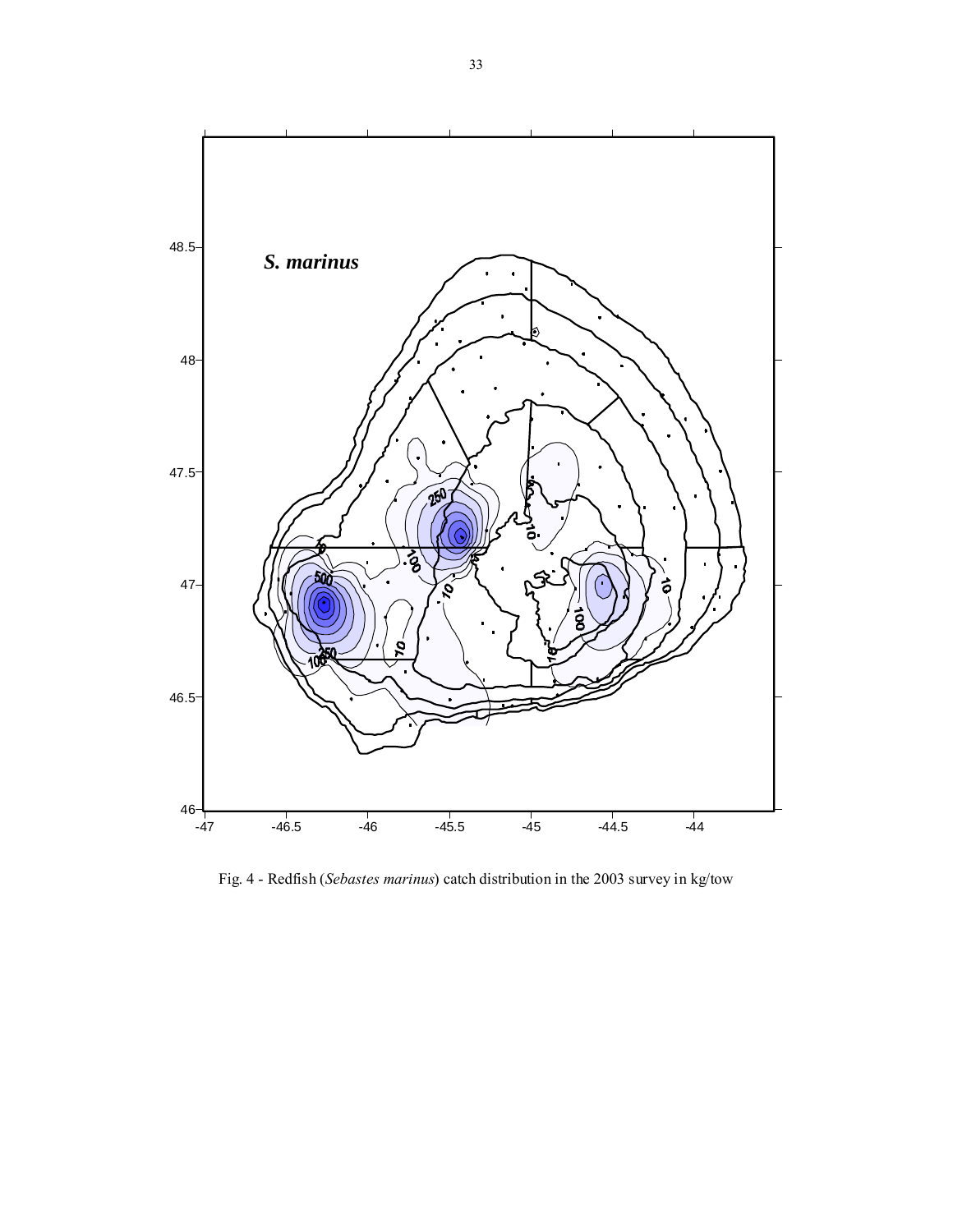

Fig. 5 - Redfish (*Sebastes mentella*) catch distribution in the 2003 survey in kg/tow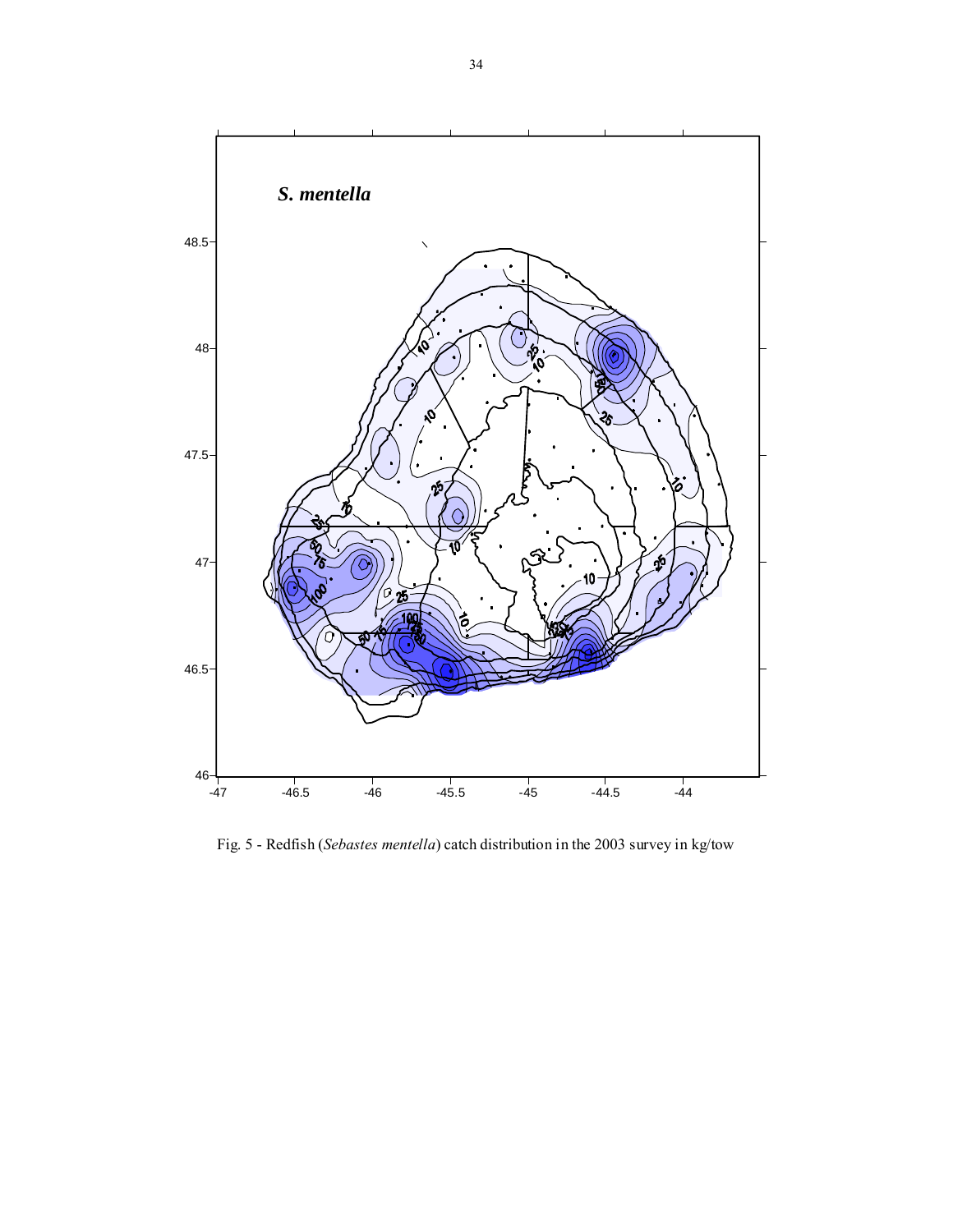

Fig. 6 - Redfish (*Sebastes fasciatus*) catch distribution in the 2003 survey in kg/tow